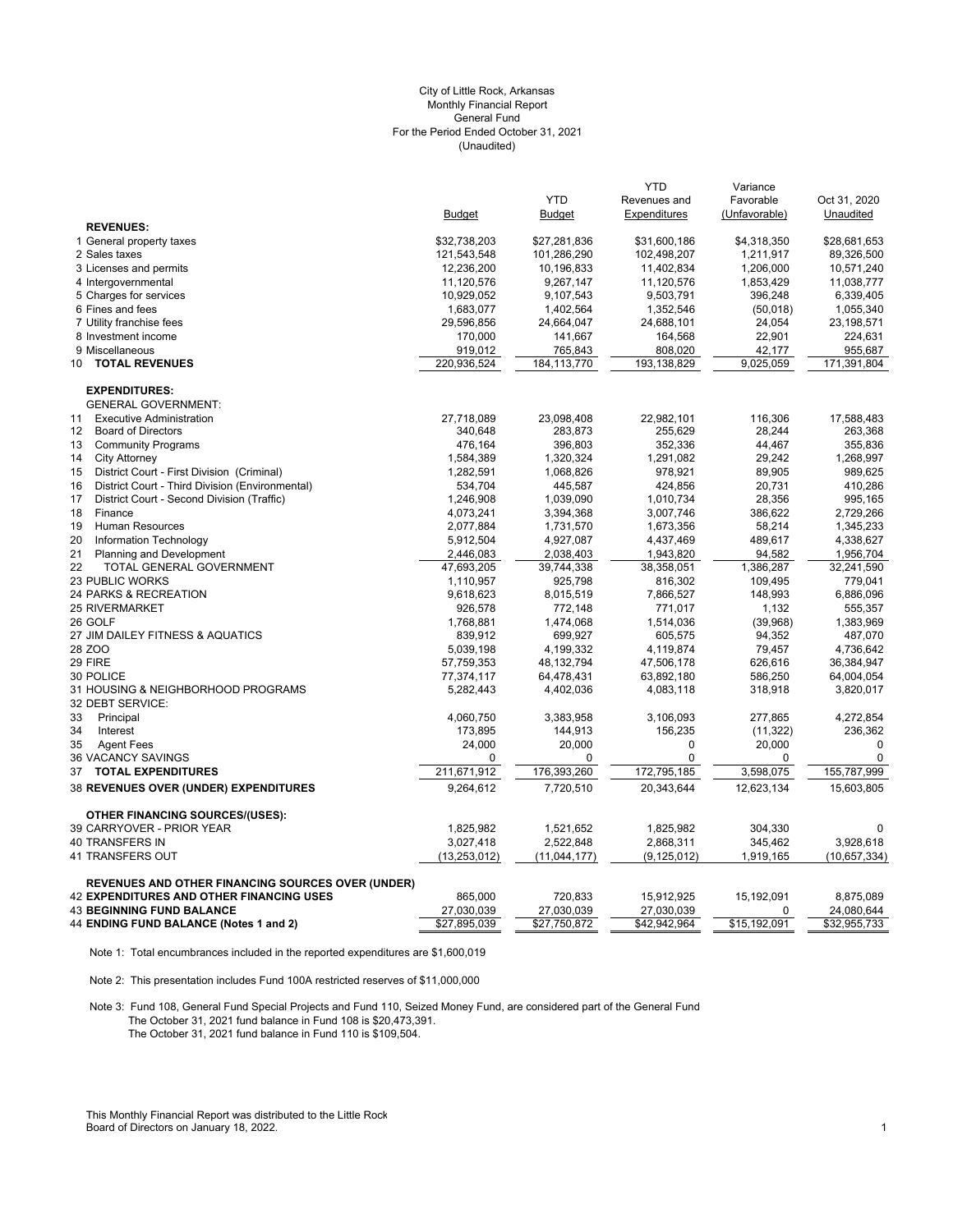### (Unaudited) City of Little Rock, Arkansas Monthly Financial Report General Fund Special Projects Fund For the Period Ended October 31, 2021

|                                                          |               |               | <b>YTD</b>   | Variance      |              |
|----------------------------------------------------------|---------------|---------------|--------------|---------------|--------------|
|                                                          |               | <b>YTD</b>    | Revenues and | Favorable     | Oct 31, 2020 |
|                                                          | <b>Budget</b> | <b>Budget</b> | Expenditures | (Unfavorable) | Unaudited    |
| <b>REVENUES:</b>                                         |               |               |              |               |              |
| 1 Charges for services                                   | \$0           | \$0           | \$110,557    | \$110,557     | \$96,348     |
| 2 Fines and fees                                         | 0             | $\mathbf 0$   | 34,466       | 34,466        | 29,547       |
| 3 Intergovernmental                                      | 0             | 0             | 333          | 333           | 0            |
| 4 Interest income                                        | 0             | 0             | $\Omega$     | 0             | $\Omega$     |
| 5 Miscellaneous                                          | 0             | 0             | 425,276      | 425,276       | 672,108      |
| <b>TOTAL REVENUES</b><br>6                               | 0             | $\mathbf 0$   | 570,632      | 570,632       | 798,002      |
| <b>EXPENDITURES:</b>                                     |               |               |              |               |              |
| 7 Executive Administration                               | 0             | 0             | 2,058,498    | (2,058,498)   | 3,291,319    |
| 8 City Attorney                                          | $\Omega$      | 0             | 1,007        | (1,007)       | 65,092       |
| 9 Finance                                                | 0             | $\mathbf 0$   | 28,236       | (28, 236)     | 1,236        |
| 10 Information Technology                                | 0             | 0             | 105,871      | (105, 871)    | 178,558      |
| 12 Human Resources                                       | 0             | 0             | 30,468       | (30, 468)     | 57,927       |
| 13 Planning                                              | 0             | 0             | 20,000       | (20,000)      | 14,033       |
| 14 Community Programs                                    | $\Omega$      | $\mathbf 0$   | 1,819,412    | (1,819,412)   | 1,649,665    |
| 15 Public Works                                          | 0             | 0             | 903,958      | (903, 958)    | 424,228      |
| 16 Parks and Recreation                                  | $\Omega$      | 0             | 654,817      | (654, 817)    | 288,232      |
| 17 Jim Dailey Fitness and Aquatics                       | $\Omega$      | 0             | $\Omega$     | $\Omega$      | 72,416       |
| 18 Fire                                                  | 0             | 0             | 232,832      | (232, 832)    | 6,320        |
| 19 Police                                                | $\Omega$      | $\mathbf 0$   | 47,641       | (47, 641)     | 416,175      |
| 20 Housing                                               | $\Omega$      | 0             | 804,732      | (804, 732)    | 604,600      |
| 21 Fleet                                                 | 0             | $\mathbf 0$   | 2,151,423    | (2, 151, 423) | 369,972      |
| 22 Zoo                                                   | 0             | 0             | 66,238       | (66, 238)     | 114,624      |
| 23 TOTAL EXPENDITURES                                    | $\Omega$      | $\mathbf 0$   | 8,925,131    | (8,925,131)   | 7,554,398    |
| <b>24 REVENUES OVER (UNDER) EXPENDITURES</b>             | $\pmb{0}$     | $\mathbf 0$   | (8,354,499)  | 8,354,499     | (6,756,396)  |
| <b>OTHER FINANCING SOURCES (USES):</b>                   |               |               |              |               |              |
| 25 Transfers In                                          | 0             | 0             | 9,806,512    | 9,806,512     | 11,256,152   |
| 26 Transfers Out                                         | 0             | $\mathbf 0$   | (1,969,921)  | (1,969,921)   | (482, 290)   |
| <b>REVENUES AND OTHER FINANCING SOURCES OVER (UNDER)</b> |               |               |              |               |              |
| 27 EXPENDITURES AND OTHER FINANCING USES                 | $\pmb{0}$     | 0             | (517,908)    | (517,908)     | 4,017,466    |
| <b>28 BEGINNING FUND BALANCE</b>                         | 0             | 0             | 20,991,299   | 20,991,299    | 15,028,827   |
| 29 ENDING FUND BALANCE (Note 1)                          | \$0           | \$0           | \$20,473,391 | \$20,473,391  | \$19,046,293 |
|                                                          |               |               |              |               |              |

Note 1: As of October 31, 2021, fund balance is composed of 219 projects utilizing full fund balance.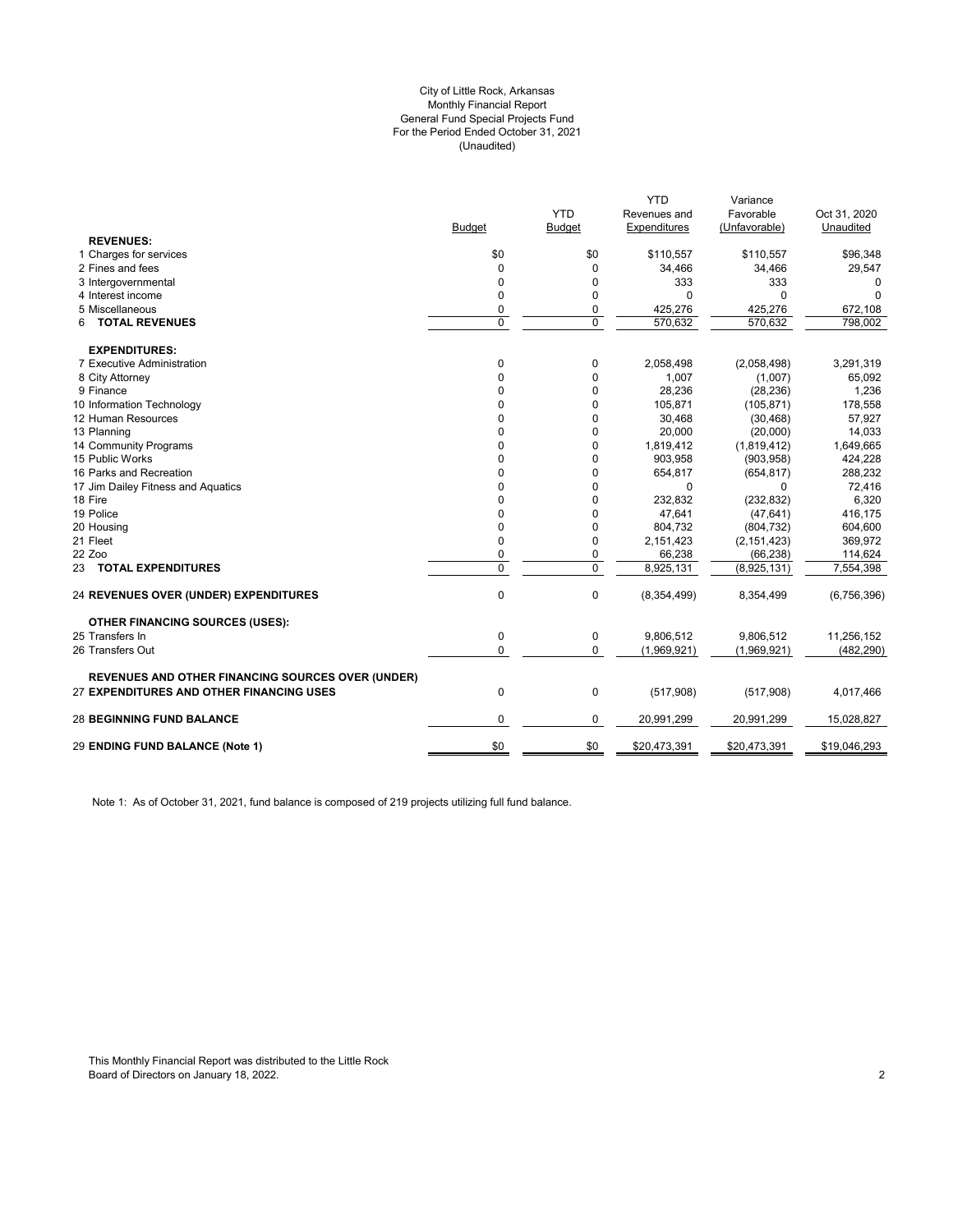### City of Little Rock, Arkansas Monthly Financial Report Franchise Fee Collection Fund For the Period Ended October 31, 2021 (Unaudited)

|                                                                                                             | Budget   | <b>YTD</b><br>Budget | <b>YTD</b><br>Revenues and<br>Expenditures | Variance<br>Favorable<br>(Unfavorable) | Oct 31, 2020<br>Unaudited |
|-------------------------------------------------------------------------------------------------------------|----------|----------------------|--------------------------------------------|----------------------------------------|---------------------------|
| <b>REVENUES:</b>                                                                                            | \$0      | \$0                  | \$185,000                                  | \$185,000                              | \$281,000                 |
| 1 Utility franchise fees<br>2 Interest income                                                               |          | ŋ                    |                                            |                                        | 0                         |
| 3 Miscellaneous                                                                                             |          | 0                    |                                            |                                        |                           |
| <b>TOTAL REVENUES</b>                                                                                       | $\Omega$ | 0                    | 185,000                                    | 185,000                                | 281,000                   |
|                                                                                                             |          |                      |                                            |                                        |                           |
| <b>EXPENDITURES:</b>                                                                                        |          |                      |                                            |                                        |                           |
| 5 General Government                                                                                        | 0        | 0                    | 0                                          | 0                                      | 0                         |
| <b>TOTAL EXPENDITURES</b><br>6.                                                                             | $\Omega$ | 0                    | $\Omega$                                   | $\Omega$                               | 0                         |
| 7 REVENUES OVER (UNDER) EXPENDITURES                                                                        | 0        | 0                    | 185,000                                    | 185,000                                | 281,000                   |
| OTHER FINANCING SOURCES (USES):                                                                             |          |                      |                                            |                                        |                           |
| 8 Transfers In                                                                                              | 0        | 0                    | $\Omega$                                   | $\Omega$                               | 0                         |
| 9 Transfers Out                                                                                             | $\Omega$ | 0                    | $\Omega$                                   | 0                                      | 0                         |
|                                                                                                             |          |                      |                                            |                                        |                           |
| <b>REVENUES AND OTHER FINANCING SOURCES OVER (UNDER)</b><br><b>10 EXPENDITURES AND OTHER FINANCING USES</b> | 0        | 0                    | 185,000                                    | 185,000                                | 281,000                   |
| <b>11 BEGINNING FUND BALANCE</b>                                                                            | 0        | 0                    | (1)                                        | (1)                                    | (1)                       |
| <b>12 ENDING FUND BALANCE</b>                                                                               | \$0      | \$0                  | \$184,999                                  | \$184,999                              | \$280,999                 |

NOTE: Franchise revenues pledged to the 2017 Capital Improvement Revenue Refunding Bonds are initially deposited into the Franchise Fee Collection Fund. The debt service requirement is transferred on a monthly basis to the Trustee for deposit in the 2017 Capital Improvement Revenue Refunding Bond Debt Service Fund. After the monthly debt service requirement is met, franchise revenues are transferred into the General Fund.

This Monthly Financial Report was distributed to the Little Rock Board of Directors on January 18, 2022. 2002 12:38 and 2002 12:38 and 2003 12:38 and 2008 12:38 and 2009 12:38 and 2009 12:38 and 2009 12:38 and 2009 12:38 and 2009 12:38 and 2009 12:38 and 2009 12:38 and 2009 12:38 and 20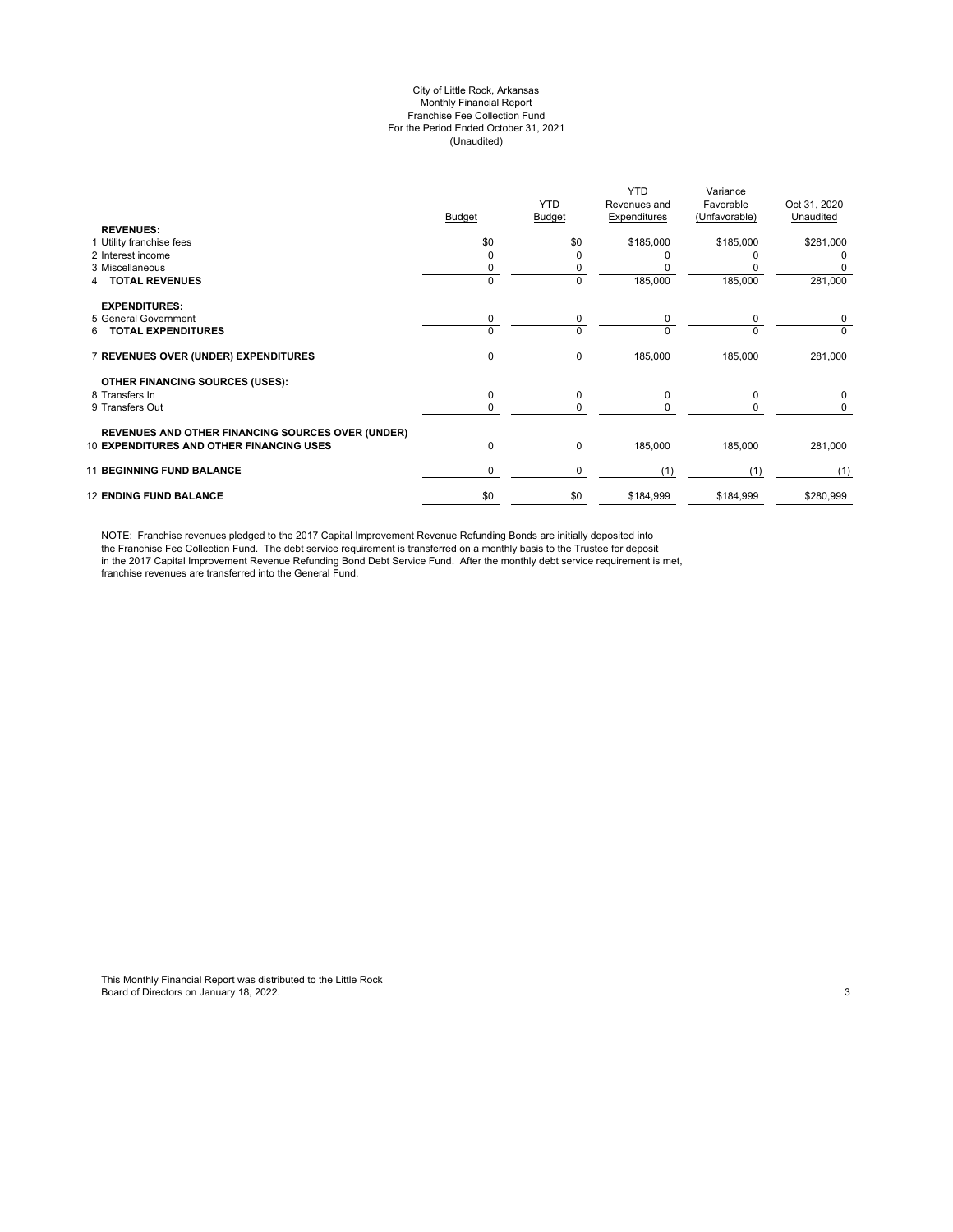# City of Little Rock, Arkansas (Unaudited) For the Period Ended October 31, 2021 Seized Money Fund Monthly Financial Report

| <b>REVENUES:</b>                                         | <b>Budget</b> | <b>YTD</b><br><b>Budget</b> | YTD.<br>Revenues and<br>Expenditures | Variance<br>Favorable<br>(Unfavorable) | Oct 31, 2020<br>Unaudited |
|----------------------------------------------------------|---------------|-----------------------------|--------------------------------------|----------------------------------------|---------------------------|
| 1 Charges for services                                   | \$0           | \$0                         | \$0                                  | \$0                                    | \$0                       |
| 2 Interest income                                        |               | 0                           | 1,880                                | 1,880                                  | 2,858                     |
| 3 Miscellaneous                                          |               | 0                           | 80,257                               | 80,257                                 | 21,432                    |
| <b>TOTAL REVENUES</b><br>4                               |               | 0                           | 82,137                               | 82,137                                 | 24,290                    |
| <b>EXPENDITURES:</b>                                     |               |                             |                                      |                                        |                           |
| 5 Police                                                 | 0             | 0                           | 10,080                               | (10,080)                               | 84,037                    |
| 6 TOTAL EXPENDITURES                                     |               | 0                           | 10,080                               | (10,080)                               | 84,037                    |
| 7 REVENUES OVER (UNDER) EXPENDITURES                     | $\mathbf 0$   | 0                           | 72,057                               | 72,057                                 | (59, 747)                 |
| <b>OTHER FINANCING SOURCES (USES):</b>                   |               |                             |                                      |                                        |                           |
| 8 Transfers In                                           | $\mathbf 0$   | 0                           | 0                                    | 0                                      | 0                         |
| 9 Transfers Out                                          |               | 0                           | $\Omega$                             | 0                                      | 0                         |
| <b>REVENUES AND OTHER FINANCING SOURCES OVER (UNDER)</b> |               |                             |                                      |                                        |                           |
| <b>10 EXPENDITURES AND OTHER FINANCING USES</b>          | $\mathbf 0$   | 0                           | 72,057                               | 72,057                                 | (59, 747)                 |
| <b>11 BEGINNING FUND BALANCE</b>                         | 0             | 0                           | 37,447                               | 37,447                                 | 70,507                    |
| <b>12 ENDING FUND BALANCE</b>                            | \$0           | \$0                         | \$109,504                            | \$109,504                              | \$10,760                  |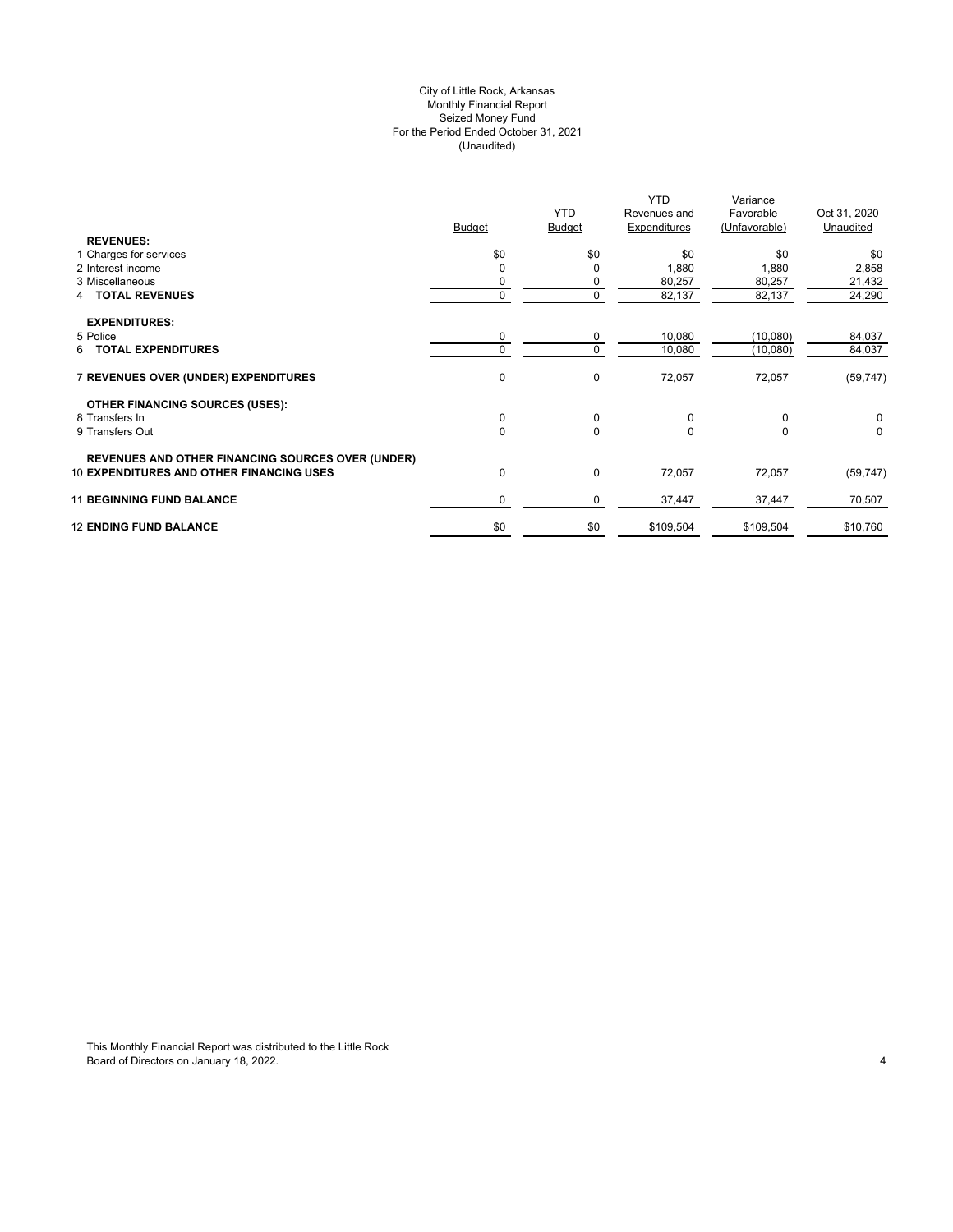#### (Unaudited) City of Little Rock, Arkansas Monthly Financial Report Street Fund For the Period Ended October 31, 2021

| <b>YTD</b><br>Favorable<br>Revenues and<br>Expenditures<br>(Unfavorable)<br><b>Budget</b><br><b>Budget</b><br><b>REVENUES:</b><br>1 General property taxes<br>\$5,635,336<br>\$6,274,587<br>\$639,252<br>\$6,762,403<br>2 Licenses and permits<br>21,860<br>18,217<br>18,990<br>773<br>138,793<br>3 Intergovernmental<br>16,050,000<br>13,375,000<br>13,513,793<br>4 Charges for services<br>16,700<br>13,917<br>24,426<br>10,509<br>5 Investment income<br>85,750<br>71,458<br>85,771<br>14,313<br>6 Miscellaneous<br>239,500<br>239,777<br>199,583<br>40,194<br>23,176,213<br>19,313,511<br><b>7 TOTAL REVENUES</b><br>20, 157, 345<br>843,834<br><b>EXPENDITURES:</b><br>Public Works:<br>8<br><b>General Administration</b><br>2,844,425<br>2,370,354<br>2,078,801<br>291,553<br>523,813<br>432,476<br>91,337<br>9<br><b>Operations Administration</b><br>628,576<br>10<br>Street & Drainage Maintenance<br>6,882,319<br>5,735,266<br>575,062<br>5,160,204<br>939,793<br>11<br>Storm Drainage Maintenance<br>1,127,751<br>729,637<br>210,156<br>12<br><b>Work Pool</b><br>108.997<br>76.754<br>32.243<br>130.796<br>13<br>Resource Control & Scheduling<br>319,642<br>25,773<br>414,498<br>345,415<br>14<br><b>Control Devices</b><br>765,274<br>714,069<br>51,205<br>918,329<br>15<br>867,918<br>46,359<br>Signals<br>1,041,502<br>821,560<br>16<br>123,456<br>102,880<br>97,428<br>5,452<br><b>Parking Meters</b><br>213,979<br>17<br><b>Civil Engineering</b><br>1,417,228<br>1,203,249<br>1,700,674<br><b>Traffic Engineering</b><br>2,642,372<br>18<br>3,115,827<br>2,596,523<br>(45, 850)<br>19<br><b>Parking Enforcement</b><br>335,356<br>279,463<br>167,504<br>111,959<br>19,263,509<br>1,609,229<br>20<br><b>TOTAL EXPENDITURES</b><br>16,052,924<br>14,443,695<br>3,912,704<br>3,260,587<br>5,713,650<br>2,453,063<br>21 REVENUES OVER (UNDER) EXPENDITURES | Oct 31, 2020<br>Unaudited<br>\$5,950,441<br>21,860<br>11,993,901<br>22,970<br>209,900<br>42,089<br>18,241,161<br>2,261,154<br>446,431<br>4,840,849<br>735,118<br>78,277<br>310,413 |
|----------------------------------------------------------------------------------------------------------------------------------------------------------------------------------------------------------------------------------------------------------------------------------------------------------------------------------------------------------------------------------------------------------------------------------------------------------------------------------------------------------------------------------------------------------------------------------------------------------------------------------------------------------------------------------------------------------------------------------------------------------------------------------------------------------------------------------------------------------------------------------------------------------------------------------------------------------------------------------------------------------------------------------------------------------------------------------------------------------------------------------------------------------------------------------------------------------------------------------------------------------------------------------------------------------------------------------------------------------------------------------------------------------------------------------------------------------------------------------------------------------------------------------------------------------------------------------------------------------------------------------------------------------------------------------------------------------------------------------------------------------------------------------------------------------------------------------------------------------------------------|------------------------------------------------------------------------------------------------------------------------------------------------------------------------------------|
|                                                                                                                                                                                                                                                                                                                                                                                                                                                                                                                                                                                                                                                                                                                                                                                                                                                                                                                                                                                                                                                                                                                                                                                                                                                                                                                                                                                                                                                                                                                                                                                                                                                                                                                                                                                                                                                                            |                                                                                                                                                                                    |
|                                                                                                                                                                                                                                                                                                                                                                                                                                                                                                                                                                                                                                                                                                                                                                                                                                                                                                                                                                                                                                                                                                                                                                                                                                                                                                                                                                                                                                                                                                                                                                                                                                                                                                                                                                                                                                                                            |                                                                                                                                                                                    |
|                                                                                                                                                                                                                                                                                                                                                                                                                                                                                                                                                                                                                                                                                                                                                                                                                                                                                                                                                                                                                                                                                                                                                                                                                                                                                                                                                                                                                                                                                                                                                                                                                                                                                                                                                                                                                                                                            |                                                                                                                                                                                    |
|                                                                                                                                                                                                                                                                                                                                                                                                                                                                                                                                                                                                                                                                                                                                                                                                                                                                                                                                                                                                                                                                                                                                                                                                                                                                                                                                                                                                                                                                                                                                                                                                                                                                                                                                                                                                                                                                            |                                                                                                                                                                                    |
|                                                                                                                                                                                                                                                                                                                                                                                                                                                                                                                                                                                                                                                                                                                                                                                                                                                                                                                                                                                                                                                                                                                                                                                                                                                                                                                                                                                                                                                                                                                                                                                                                                                                                                                                                                                                                                                                            |                                                                                                                                                                                    |
|                                                                                                                                                                                                                                                                                                                                                                                                                                                                                                                                                                                                                                                                                                                                                                                                                                                                                                                                                                                                                                                                                                                                                                                                                                                                                                                                                                                                                                                                                                                                                                                                                                                                                                                                                                                                                                                                            |                                                                                                                                                                                    |
|                                                                                                                                                                                                                                                                                                                                                                                                                                                                                                                                                                                                                                                                                                                                                                                                                                                                                                                                                                                                                                                                                                                                                                                                                                                                                                                                                                                                                                                                                                                                                                                                                                                                                                                                                                                                                                                                            |                                                                                                                                                                                    |
|                                                                                                                                                                                                                                                                                                                                                                                                                                                                                                                                                                                                                                                                                                                                                                                                                                                                                                                                                                                                                                                                                                                                                                                                                                                                                                                                                                                                                                                                                                                                                                                                                                                                                                                                                                                                                                                                            |                                                                                                                                                                                    |
|                                                                                                                                                                                                                                                                                                                                                                                                                                                                                                                                                                                                                                                                                                                                                                                                                                                                                                                                                                                                                                                                                                                                                                                                                                                                                                                                                                                                                                                                                                                                                                                                                                                                                                                                                                                                                                                                            |                                                                                                                                                                                    |
|                                                                                                                                                                                                                                                                                                                                                                                                                                                                                                                                                                                                                                                                                                                                                                                                                                                                                                                                                                                                                                                                                                                                                                                                                                                                                                                                                                                                                                                                                                                                                                                                                                                                                                                                                                                                                                                                            |                                                                                                                                                                                    |
|                                                                                                                                                                                                                                                                                                                                                                                                                                                                                                                                                                                                                                                                                                                                                                                                                                                                                                                                                                                                                                                                                                                                                                                                                                                                                                                                                                                                                                                                                                                                                                                                                                                                                                                                                                                                                                                                            |                                                                                                                                                                                    |
|                                                                                                                                                                                                                                                                                                                                                                                                                                                                                                                                                                                                                                                                                                                                                                                                                                                                                                                                                                                                                                                                                                                                                                                                                                                                                                                                                                                                                                                                                                                                                                                                                                                                                                                                                                                                                                                                            |                                                                                                                                                                                    |
|                                                                                                                                                                                                                                                                                                                                                                                                                                                                                                                                                                                                                                                                                                                                                                                                                                                                                                                                                                                                                                                                                                                                                                                                                                                                                                                                                                                                                                                                                                                                                                                                                                                                                                                                                                                                                                                                            |                                                                                                                                                                                    |
|                                                                                                                                                                                                                                                                                                                                                                                                                                                                                                                                                                                                                                                                                                                                                                                                                                                                                                                                                                                                                                                                                                                                                                                                                                                                                                                                                                                                                                                                                                                                                                                                                                                                                                                                                                                                                                                                            |                                                                                                                                                                                    |
|                                                                                                                                                                                                                                                                                                                                                                                                                                                                                                                                                                                                                                                                                                                                                                                                                                                                                                                                                                                                                                                                                                                                                                                                                                                                                                                                                                                                                                                                                                                                                                                                                                                                                                                                                                                                                                                                            |                                                                                                                                                                                    |
|                                                                                                                                                                                                                                                                                                                                                                                                                                                                                                                                                                                                                                                                                                                                                                                                                                                                                                                                                                                                                                                                                                                                                                                                                                                                                                                                                                                                                                                                                                                                                                                                                                                                                                                                                                                                                                                                            |                                                                                                                                                                                    |
|                                                                                                                                                                                                                                                                                                                                                                                                                                                                                                                                                                                                                                                                                                                                                                                                                                                                                                                                                                                                                                                                                                                                                                                                                                                                                                                                                                                                                                                                                                                                                                                                                                                                                                                                                                                                                                                                            |                                                                                                                                                                                    |
|                                                                                                                                                                                                                                                                                                                                                                                                                                                                                                                                                                                                                                                                                                                                                                                                                                                                                                                                                                                                                                                                                                                                                                                                                                                                                                                                                                                                                                                                                                                                                                                                                                                                                                                                                                                                                                                                            |                                                                                                                                                                                    |
|                                                                                                                                                                                                                                                                                                                                                                                                                                                                                                                                                                                                                                                                                                                                                                                                                                                                                                                                                                                                                                                                                                                                                                                                                                                                                                                                                                                                                                                                                                                                                                                                                                                                                                                                                                                                                                                                            | 711,655                                                                                                                                                                            |
|                                                                                                                                                                                                                                                                                                                                                                                                                                                                                                                                                                                                                                                                                                                                                                                                                                                                                                                                                                                                                                                                                                                                                                                                                                                                                                                                                                                                                                                                                                                                                                                                                                                                                                                                                                                                                                                                            | 745,811                                                                                                                                                                            |
|                                                                                                                                                                                                                                                                                                                                                                                                                                                                                                                                                                                                                                                                                                                                                                                                                                                                                                                                                                                                                                                                                                                                                                                                                                                                                                                                                                                                                                                                                                                                                                                                                                                                                                                                                                                                                                                                            | 96,363                                                                                                                                                                             |
|                                                                                                                                                                                                                                                                                                                                                                                                                                                                                                                                                                                                                                                                                                                                                                                                                                                                                                                                                                                                                                                                                                                                                                                                                                                                                                                                                                                                                                                                                                                                                                                                                                                                                                                                                                                                                                                                            | 1,193,638                                                                                                                                                                          |
|                                                                                                                                                                                                                                                                                                                                                                                                                                                                                                                                                                                                                                                                                                                                                                                                                                                                                                                                                                                                                                                                                                                                                                                                                                                                                                                                                                                                                                                                                                                                                                                                                                                                                                                                                                                                                                                                            | 2,602,844                                                                                                                                                                          |
|                                                                                                                                                                                                                                                                                                                                                                                                                                                                                                                                                                                                                                                                                                                                                                                                                                                                                                                                                                                                                                                                                                                                                                                                                                                                                                                                                                                                                                                                                                                                                                                                                                                                                                                                                                                                                                                                            | 193,793                                                                                                                                                                            |
|                                                                                                                                                                                                                                                                                                                                                                                                                                                                                                                                                                                                                                                                                                                                                                                                                                                                                                                                                                                                                                                                                                                                                                                                                                                                                                                                                                                                                                                                                                                                                                                                                                                                                                                                                                                                                                                                            | 14,216,347                                                                                                                                                                         |
|                                                                                                                                                                                                                                                                                                                                                                                                                                                                                                                                                                                                                                                                                                                                                                                                                                                                                                                                                                                                                                                                                                                                                                                                                                                                                                                                                                                                                                                                                                                                                                                                                                                                                                                                                                                                                                                                            | 4,024,814                                                                                                                                                                          |
| <b>OTHER FINANCING SOURCES (USES):</b>                                                                                                                                                                                                                                                                                                                                                                                                                                                                                                                                                                                                                                                                                                                                                                                                                                                                                                                                                                                                                                                                                                                                                                                                                                                                                                                                                                                                                                                                                                                                                                                                                                                                                                                                                                                                                                     |                                                                                                                                                                                    |
| 13,743<br>22 Carryover-Prior Year<br>82,456<br>68,713<br>82,456                                                                                                                                                                                                                                                                                                                                                                                                                                                                                                                                                                                                                                                                                                                                                                                                                                                                                                                                                                                                                                                                                                                                                                                                                                                                                                                                                                                                                                                                                                                                                                                                                                                                                                                                                                                                            | 0                                                                                                                                                                                  |
| 23 Transfers In<br>467,700<br>389,750<br>467,700<br>77,950                                                                                                                                                                                                                                                                                                                                                                                                                                                                                                                                                                                                                                                                                                                                                                                                                                                                                                                                                                                                                                                                                                                                                                                                                                                                                                                                                                                                                                                                                                                                                                                                                                                                                                                                                                                                                 | 467,700                                                                                                                                                                            |
| 24 Transfers Out<br>(2,765,467)<br>(2,304,556)<br>(2,765,467)<br>(460, 911)                                                                                                                                                                                                                                                                                                                                                                                                                                                                                                                                                                                                                                                                                                                                                                                                                                                                                                                                                                                                                                                                                                                                                                                                                                                                                                                                                                                                                                                                                                                                                                                                                                                                                                                                                                                                | (1,947,217)                                                                                                                                                                        |
| <b>REVENUES AND OTHER FINANCING SOURCES OVER (UNDER)</b>                                                                                                                                                                                                                                                                                                                                                                                                                                                                                                                                                                                                                                                                                                                                                                                                                                                                                                                                                                                                                                                                                                                                                                                                                                                                                                                                                                                                                                                                                                                                                                                                                                                                                                                                                                                                                   |                                                                                                                                                                                    |
| 25 EXPENDITURES AND OTHER FINANCING USES<br>1,697,393<br>1,414,494<br>3,498,339<br>2,083,844                                                                                                                                                                                                                                                                                                                                                                                                                                                                                                                                                                                                                                                                                                                                                                                                                                                                                                                                                                                                                                                                                                                                                                                                                                                                                                                                                                                                                                                                                                                                                                                                                                                                                                                                                                               | 2,545,297                                                                                                                                                                          |
| <b>26 BEGINNING FUND BALANCE</b><br>17,747,931<br>17,747,931<br>17,747,931<br>0                                                                                                                                                                                                                                                                                                                                                                                                                                                                                                                                                                                                                                                                                                                                                                                                                                                                                                                                                                                                                                                                                                                                                                                                                                                                                                                                                                                                                                                                                                                                                                                                                                                                                                                                                                                            | 19,853,242                                                                                                                                                                         |
| 27 ENDING FUND BALANCE (Note 1)<br>\$19,445,324<br>\$21,246,270<br>\$2,083,844<br>\$19,162,425                                                                                                                                                                                                                                                                                                                                                                                                                                                                                                                                                                                                                                                                                                                                                                                                                                                                                                                                                                                                                                                                                                                                                                                                                                                                                                                                                                                                                                                                                                                                                                                                                                                                                                                                                                             | \$22,398,539                                                                                                                                                                       |

Note 1: Fund 205, Street Special Projects Fund, is considered part of the Street Fund. The October 31, 2021 fund balance in Fund 205 is \$3,483,162.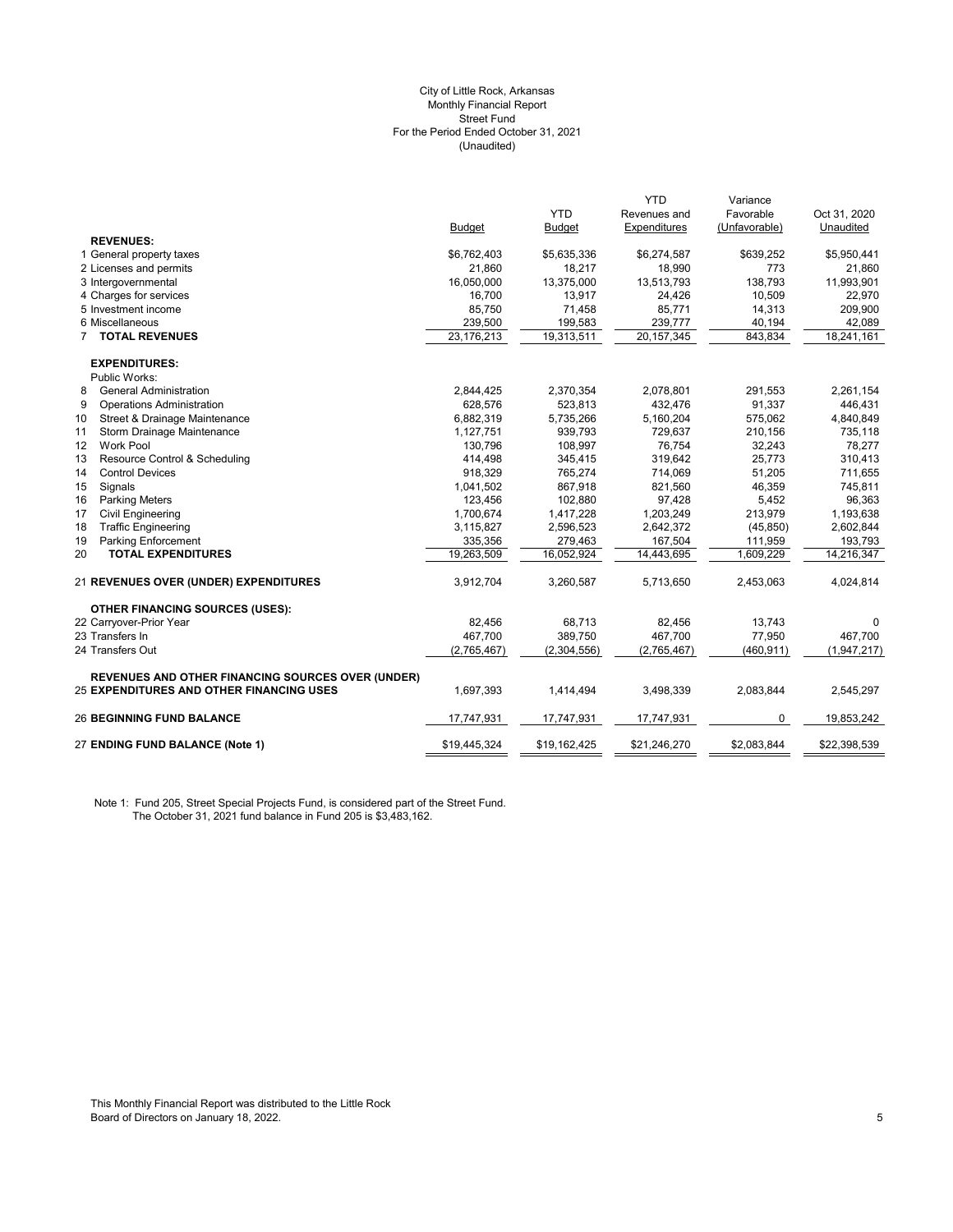# (Unaudited) City of Little Rock, Arkansas Monthly Financial Report Street Fund Special Projects Fund For the Period Ended October 31, 2021

|                                                          |             |               | <b>YTD</b>   | Variance      |              |
|----------------------------------------------------------|-------------|---------------|--------------|---------------|--------------|
|                                                          |             | <b>YTD</b>    | Revenues and | Favorable     | Oct 31, 2020 |
| <b>REVENUES:</b>                                         | Budget      | <b>Budget</b> | Expenditures | (Unfavorable) | Unaudited    |
| 1 Charges for services                                   | \$0         | \$0           | \$0          | \$0           | \$0          |
| 2 Interest income                                        |             | $\Omega$      |              |               |              |
| 3 Miscellaneous                                          | 0           | 0             | 91,213       | 91,213        | 72,401       |
| <b>TOTAL REVENUES</b><br>4                               | $\mathbf 0$ | 0             | 91,213       | 91,213        | 72,401       |
|                                                          |             |               |              |               |              |
| <b>EXPENDITURES:</b>                                     |             |               |              |               |              |
| 5 Public Works                                           | 0           | 0             | 1,820,650    | (1,820,650)   | 2,146,356    |
| <b>TOTAL EXPENDITURES</b><br>6                           | 0           | 0             | 1,820,650    | (1,820,650)   | 2,146,356    |
|                                                          |             |               |              |               |              |
| 7 REVENUES OVER (UNDER) EXPENDITURES                     | 0           | 0             | (1,729,437)  | (1,729,437)   | (2,073,955)  |
|                                                          |             |               |              |               |              |
| <b>OTHER FINANCING SOURCES (USES):</b>                   |             |               |              |               |              |
| 8 Transfers In                                           | 0           | 0             | 2,287,750    | 2,287,750     | 1,479,345    |
| 9 Transfers Out                                          | 0           | 0             |              | 0             | (1, 318)     |
|                                                          |             |               |              |               |              |
| <b>REVENUES AND OTHER FINANCING SOURCES OVER (UNDER)</b> |             |               |              |               |              |
| <b>10 EXPENDITURES AND OTHER FINANCING USES</b>          | 0           | 0             | 558,313      | 558,313       | (595, 928)   |
|                                                          |             |               |              |               |              |
| <b>11 BEGINNING FUND BALANCE</b>                         | $\Omega$    | 0             | 2,924,849    | 2,924,849     | 3,477,323    |
| 12 ENDING FUND BALANCE (Note 1)                          | \$0         | \$0           | \$3,483,162  | \$3,483,162   | \$2,881,395  |
|                                                          |             |               |              |               |              |

Note 1: As of October 31, 2021, special project commitments for 33 projects utilizing full fund balance.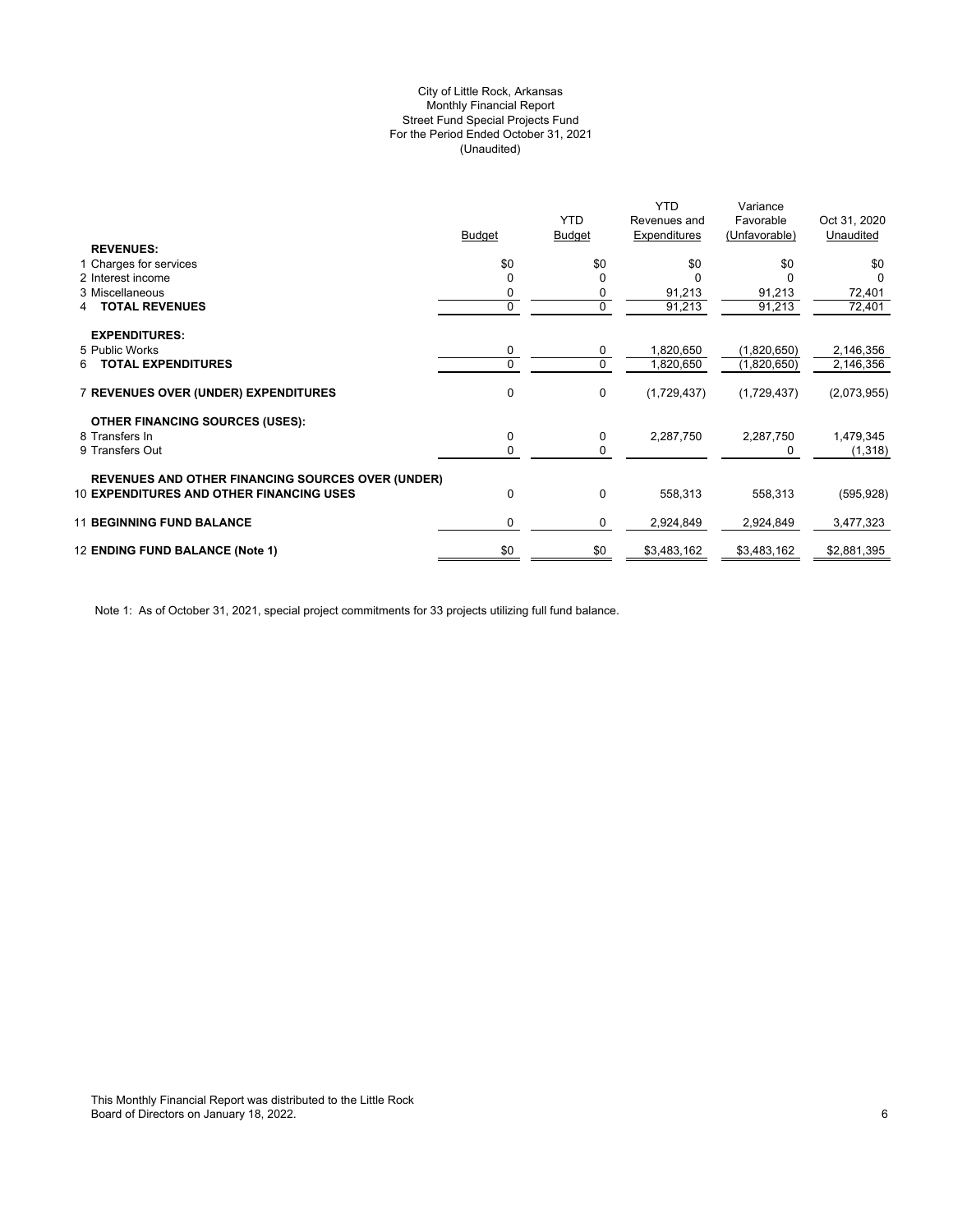### City of Little Rock, Arkansas (Unaudited) For the Period Ended October 31, 2021 Special Projects Fund Monthly Financial Report

|                                                          |               |               | <b>YTD</b>   | Variance      |              |
|----------------------------------------------------------|---------------|---------------|--------------|---------------|--------------|
|                                                          |               | <b>YTD</b>    | Revenues and | Favorable     | Oct 31, 2020 |
|                                                          | <b>Budget</b> | <b>Budget</b> | Expenditures | (Unfavorable) | Unaudited    |
| <b>REVENUES:</b>                                         |               |               |              |               |              |
| 1 Licenses and permits                                   | \$0           | \$0           | \$45,772     | \$45,772      | \$54,782     |
| 2 Intergovernmental                                      | 0             | $\Omega$      | 441,500      | 441,500       | 449,934      |
| 3 Charges for services                                   | $\Omega$      | 0             | 441,283      | 441,283       | 679,966      |
| 4 Fines and fees                                         | 0             | 0             | 443,775      | 443,775       | 392,643      |
| 5 Interest income                                        | $\mathbf 0$   | 0             | 4,630        | 4,630         | 11,197       |
| 6 Miscellaneous                                          | 0             | 0             | 1,428,740    | 1,428,740     | 1,332,260    |
| <b>7 TOTAL REVENUES</b>                                  | $\mathbf 0$   | $\mathbf 0$   | 2,805,699    | 2,805,699     | 2,920,783    |
| <b>EXPENDITURES:</b>                                     |               |               |              |               |              |
| 8 Executive Administration                               | 0             | 0             | 141,564      | (141, 564)    | 92,701       |
| 9 Community Programs                                     | 0             | 0             | 0            | 0             | 0            |
| 10 City Attorney                                         | $\Omega$      | 0             | $\Omega$     | 0             | $\Omega$     |
| 11 District Court - First Division (Criminal)            | $\mathbf 0$   | $\mathbf 0$   | 18,782       | (18, 782)     | 327          |
| 12 District Court - Second Division (Traffic)            | $\Omega$      | 0             | 53,464       | (53, 464)     | 29,668       |
| 13 District Court - Third Division (Environmental)       | $\Omega$      | 0             | $\Omega$     | $\Omega$      | 327          |
| 14 Finance                                               | $\Omega$      | 0             | 245,338      | (245, 338)    | 332,615      |
| 15 Human Resources                                       | $\Omega$      | 0             | 163,943      | (163, 943)    | (105, 970)   |
| 16 Information Technology                                | $\Omega$      | 0             | $\Omega$     | 0             | 0            |
| 17 Planning                                              | 0             | 0             | 52,360       | (52, 360)     | 54,134       |
| 18 Fleet                                                 | 0             | 0             | 454,634      | (454, 634)    | 660,011      |
| 19 Public Works                                          | $\Omega$      | 0             | 163,876      | (163, 876)    | 9,902        |
| 20 Parks and Recreation                                  | $\mathbf 0$   | 0             | 573,710      | (573, 710)    | 1,005,402    |
| 21 Jim Dailey Fitness & Aquatics                         | 0             | 0             | 0            | 0             | 0            |
| 22 Fire                                                  | $\Omega$      | 0             | 498,435      | (498, 435)    | 328,658      |
| 23 Police                                                | 0             | 0             | 285,575      | (285, 575)    | 42,620       |
| 24 Housing                                               | $\Omega$      | 0             | 60,152       | (60, 152)     | 140,483      |
| 25 Zoo                                                   | $\mathbf 0$   | 0             | 20,043       | (20, 043)     | 4,037        |
| <b>26 TOTAL EXPENDITURES</b>                             | $\mathbf 0$   | $\mathbf 0$   | 2,731,875    | (2,731,875)   | 2,594,915    |
| 27 REVENUES OVER (UNDER) EXPENDITURES                    | $\mathbf 0$   | $\pmb{0}$     | 73,824       | 73,824        | 325,868      |
| <b>OTHER FINANCING SOURCES (USES):</b>                   |               |               |              |               |              |
| 28 Transfers In                                          | $\mathbf 0$   | $\pmb{0}$     | $\mathbf 0$  | 0             | 0            |
| 29 Transfers Out                                         | $\mathbf 0$   | $\mathbf 0$   | $\Omega$     | $\mathbf 0$   | (9, 345)     |
| <b>REVENUES AND OTHER FINANCING SOURCES OVER (UNDER)</b> |               |               |              |               |              |
| <b>30 EXPENDITURES AND OTHER FINANCING USES</b>          | $\mathbf 0$   | 0             | 73,824       | 73,824        | 316,523      |
| 31 BEGINNING FUND BALANCE                                | $\mathbf 0$   | 0             | 4,061,274    | 4,061,274     | 3,852,264    |
| 32 ENDING FUND BALANCE (Note 1)                          | \$0           | \$0           | \$4,135,098  | \$4,135,098   | \$4,168,787  |
|                                                          |               |               |              |               |              |

Note 1: Fund balance is comprised of 103 special projects with appropriations totaling \$6,449,614 and 15 special projects with negative balances of \$2,314,511.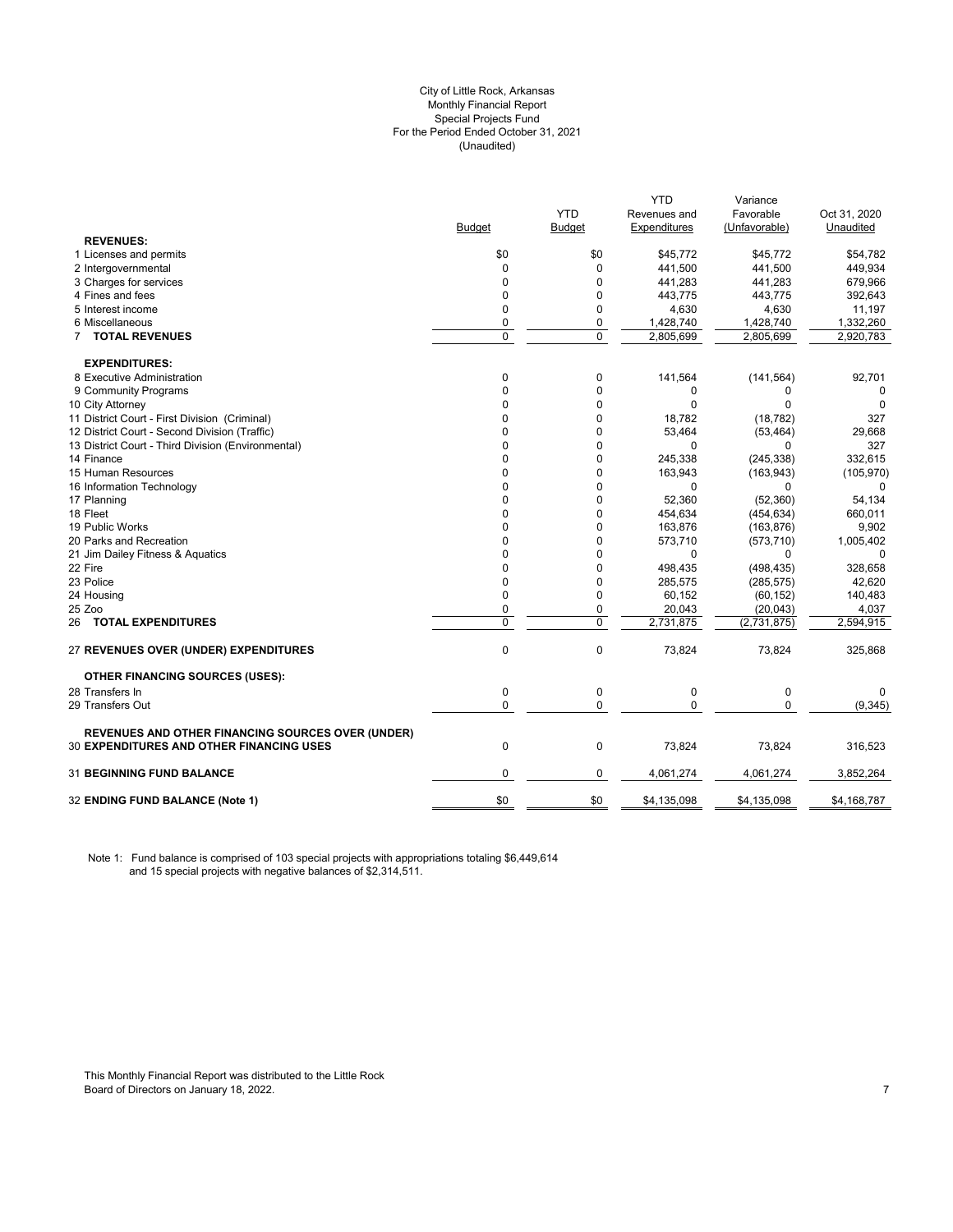# (Unaudited) City of Little Rock, Arkansas Monthly Financial Report Grant Fund For the Period Ended October 31, 2021

|             |                           |                                                        |                                                         | Oct 31, 2020                                                                        |
|-------------|---------------------------|--------------------------------------------------------|---------------------------------------------------------|-------------------------------------------------------------------------------------|
|             |                           |                                                        |                                                         | Unaudited                                                                           |
|             |                           |                                                        |                                                         |                                                                                     |
| \$0         | \$0                       | \$7,436,940                                            | \$7,436,940                                             | \$13,561,664                                                                        |
| $\Omega$    | 0                         | 0                                                      | 0                                                       | 0                                                                                   |
| 0           | 0                         | 5,757                                                  | 5,757                                                   | 6,761                                                                               |
| $\Omega$    | $\Omega$                  | U                                                      | $\Omega$                                                | $\Omega$                                                                            |
| 0           | 0                         | 177,644                                                | 177,644                                                 | 231,752                                                                             |
|             |                           |                                                        |                                                         | 13,800,177                                                                          |
|             |                           |                                                        |                                                         |                                                                                     |
| $\Omega$    | 0                         | 5,838,933                                              | (5,838,933)                                             | 2,056,605                                                                           |
| U           | 0                         | 3,261,719                                              | (3,261,719)                                             | 4,003,097                                                                           |
|             | 0                         | 352,922                                                | (352, 922)                                              | 504,163                                                                             |
|             | 0                         | 0                                                      | 0                                                       | 0                                                                                   |
|             | 0                         | 520                                                    | (520)                                                   | 8,396,939                                                                           |
| $\Omega$    | 0                         | 1,359,100                                              | (1,359,100)                                             | 935,646                                                                             |
| $\mathbf 0$ | 0                         | 58,120                                                 | (58, 120)                                               | 38,143                                                                              |
| $\Omega$    |                           |                                                        |                                                         | 15,934,592                                                                          |
| $\mathbf 0$ | $\mathbf 0$               | (3,250,973)                                            | (3,250,973)                                             | (2, 134, 415)                                                                       |
|             |                           |                                                        |                                                         |                                                                                     |
| 0           | 0                         | 0                                                      | 0                                                       | 0                                                                                   |
| $\mathbf 0$ | $\mathbf 0$               | $\Omega$                                               | $\mathbf 0$                                             | 0                                                                                   |
|             |                           |                                                        |                                                         |                                                                                     |
| $\mathbf 0$ | 0                         | (3,250,973)                                            | (3,250,973)                                             | (2, 134, 415)                                                                       |
| $\Omega$    | 0                         | 16,142                                                 | 16,142                                                  | 99,534                                                                              |
| \$0         | \$0                       | (\$3,234,831)                                          | (\$3,234,831)                                           | (\$2,034,881)                                                                       |
|             | <b>Budget</b><br>$\Omega$ | <b>YTD</b><br><b>Budget</b><br>$\Omega$<br>$\mathbf 0$ | Revenues and<br>Expenditures<br>7,620,341<br>10,871,314 | <b>YTD</b><br>Variance<br>Favorable<br>(Unfavorable)<br>7,620,341<br>(10, 871, 314) |

Expenditures include: Expended \$8,082,012 Expended \$8,082,012<br>Encumbered <u>\$8,082,012</u>

\$10,871,314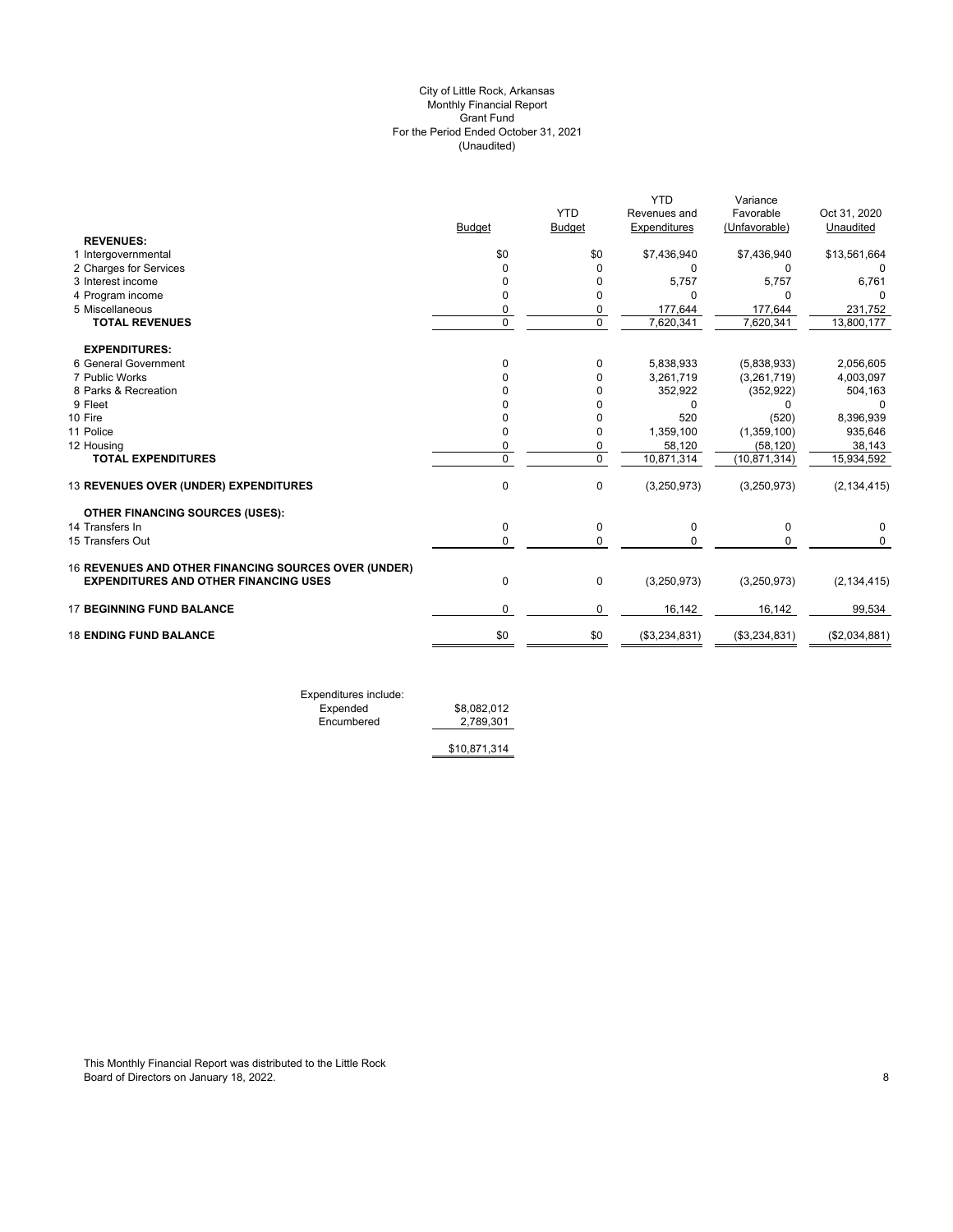# City of Little Rock, Arkansas Monthly Financial Report American Rescue Plan Act Fund For the Period Ended October 31, 2021 (Unaudited)

|                | <b>YTD</b>                                                                   |                    |                                  |                                                   |
|----------------|------------------------------------------------------------------------------|--------------------|----------------------------------|---------------------------------------------------|
|                |                                                                              | Revenues and       | Favorable                        | Oct 31, 2020                                      |
| <b>Budget</b>  | <b>Budget</b>                                                                | Expenditures       | (Unfavorable)                    | Unaudited                                         |
|                |                                                                              |                    |                                  |                                                   |
|                |                                                                              |                    |                                  | \$0                                               |
| 0              |                                                                              | 0                  | 0                                | 0                                                 |
|                |                                                                              |                    |                                  | $\Omega$                                          |
| 0              | 0                                                                            | 0                  | 0                                | 0                                                 |
| 0              | 0                                                                            | $\Omega$           | $\Omega$                         | 0                                                 |
|                |                                                                              |                    |                                  | 0                                                 |
|                |                                                                              |                    |                                  |                                                   |
| 0              | 0                                                                            | 3,724,846          | (3,724,846)                      | 0                                                 |
| O              | 0                                                                            | 0                  | 0                                | 0                                                 |
| n              | 0                                                                            | O                  | $\Omega$                         | 0                                                 |
| n              | 0                                                                            | U                  | ŋ                                | 0                                                 |
| n              | 0                                                                            | 1,458,011          |                                  | 0                                                 |
| 0              | 0                                                                            | $\Omega$           | ŋ                                | 0                                                 |
| 0              | 0                                                                            | 0                  | 0                                | $\mathbf 0$                                       |
| $\overline{0}$ | $\overline{0}$                                                               | 5,182,857          | (5, 182, 857)                    | 0                                                 |
| $\mathbf 0$    | 0                                                                            | (2,030,761)        | (2,030,761)                      | $\mathbf 0$                                       |
|                |                                                                              |                    |                                  |                                                   |
| 0              | 0                                                                            | 0                  | 0                                | $\mathbf 0$                                       |
| $\Omega$       | 0                                                                            | $\Omega$           | $\Omega$                         | $\mathbf 0$                                       |
|                |                                                                              |                    |                                  |                                                   |
| $\mathbf 0$    | 0                                                                            | (2,030,761)        | (2,030,761)                      | $\mathbf 0$                                       |
| $\mathbf 0$    | 0                                                                            | 0                  | $\mathbf 0$                      | 0                                                 |
| \$0            | \$0                                                                          | (\$2,030,761)      | (\$2,030,761)                    | \$0                                               |
|                | \$0<br>$\Omega$<br>0<br>16 REVENUES AND OTHER FINANCING SOURCES OVER (UNDER) | \$0<br>0<br>0<br>0 | 3,108,844<br>43,252<br>3,152,096 | \$3,108,844<br>43,252<br>3,152,096<br>(1,458,011) |

Note 1: The City received the first tranche of funds from the U.S. Treasury in May 2021 the amount of \$18,856,700.50. Revenues are deferred until expended on eligible projects.

\$5,182,857

This Monthly Financial Report was distributed to the Little Rock Board of Directors on January 18, 2022. 2002. The state of the state of the state of Directors on January 18, 2022.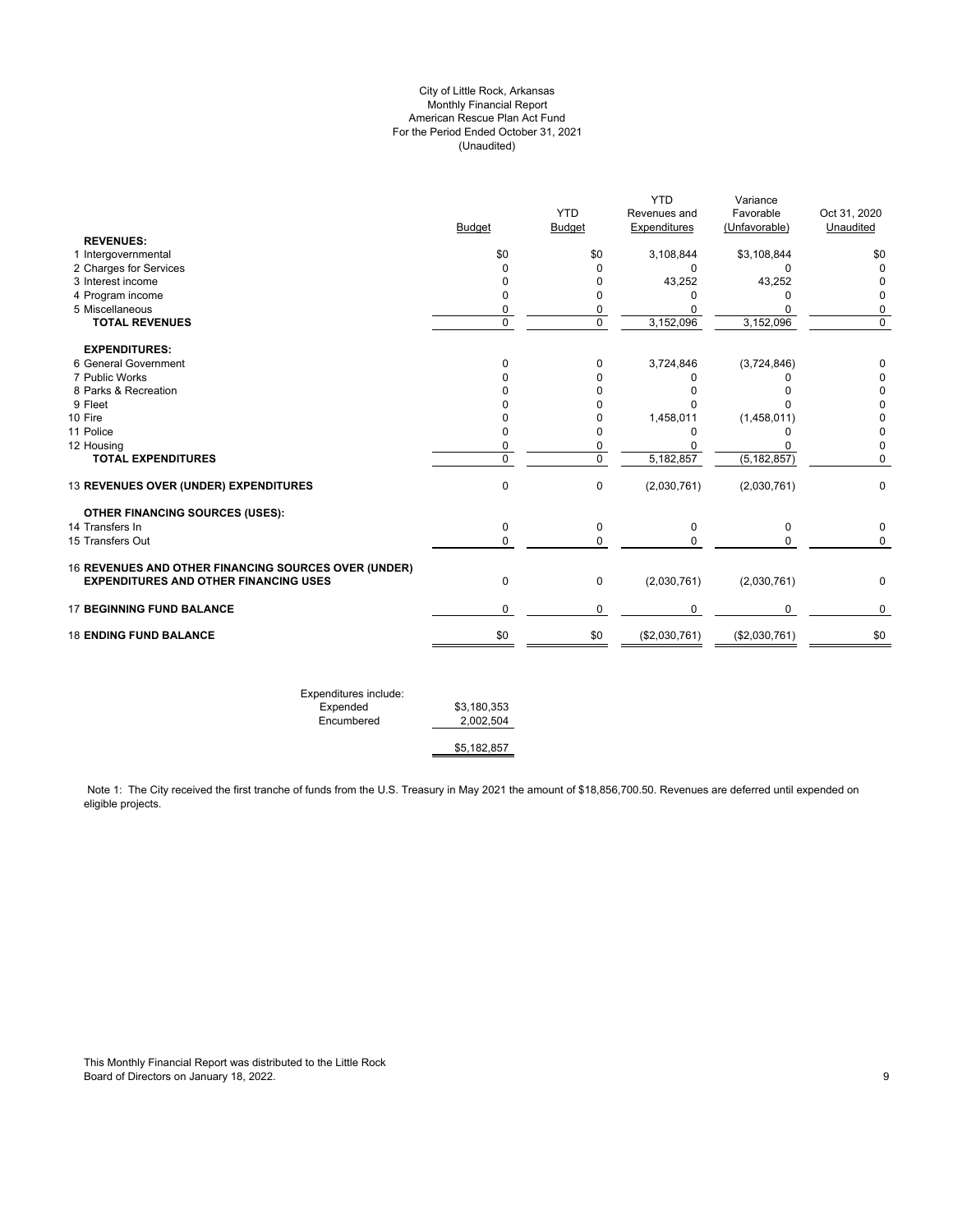# (Unaudited) City of Little Rock, Arkansas Monthly Financial Report Emergency 911 Fund For the Period Ended October 31, 2021

|                                                          | <b>Budget</b> | <b>YTD</b><br><b>Budget</b> | <b>YTD</b><br>Revenues and<br>Expenditures | Variance<br>Favorable<br>(Unfavorable) | Oct 31, 2020<br>Unaudited |
|----------------------------------------------------------|---------------|-----------------------------|--------------------------------------------|----------------------------------------|---------------------------|
| <b>REVENUES:</b><br>1 Charges for services               | \$0           | \$0                         | \$2,426,607                                | \$2,426,607                            | \$2,484,203               |
| 2 Interest income                                        | $\Omega$      |                             | 14,874                                     | 14,874                                 | 11,106                    |
| 3 Miscellaneous                                          |               | 0                           |                                            |                                        | $\Omega$                  |
| <b>TOTAL REVENUES</b><br>4                               | 0             | 0                           | 2,441,481                                  | 2,441,481                              | 2,495,310                 |
| <b>EXPENDITURES:</b>                                     |               |                             |                                            |                                        |                           |
| 5 Police                                                 | 0             | $\mathbf 0$                 | 1,619,036                                  | (1,619,036)                            | 867,871                   |
| <b>TOTAL EXPENDITURES</b><br>6                           | $\Omega$      | $\mathbf 0$                 | 1,619,036                                  | (1,619,036)                            | 867,871                   |
| 7 REVENUES OVER (UNDER) EXPENDITURES                     | 0             | 0                           | 822,445                                    | 822,445                                | 1,627,439                 |
| <b>OTHER FINANCING SOURCES (USES):</b>                   |               |                             |                                            |                                        |                           |
| 8 Transfers In                                           | 0             | 0                           | 0                                          | 0                                      | $\mathbf 0$               |
| 9 Transfers Out                                          | 0             | $\Omega$                    |                                            |                                        | 0                         |
| <b>REVENUES AND OTHER FINANCING SOURCES OVER (UNDER)</b> |               |                             |                                            |                                        |                           |
| <b>10 EXPENDITURES AND OTHER FINANCING USES</b>          | 0             | 0                           | 822,445                                    | 822,445                                | 1,627,439                 |
| <b>11 BEGINNING FUND BALANCE</b>                         | 0             | 0                           | 3,076,940                                  | 3,076,940                              | 1,007,531                 |
| <b>12 ENDING FUND BALANCE</b>                            | \$0           | \$0                         | \$3,899,385                                | \$3,899,385                            | \$2,634,970               |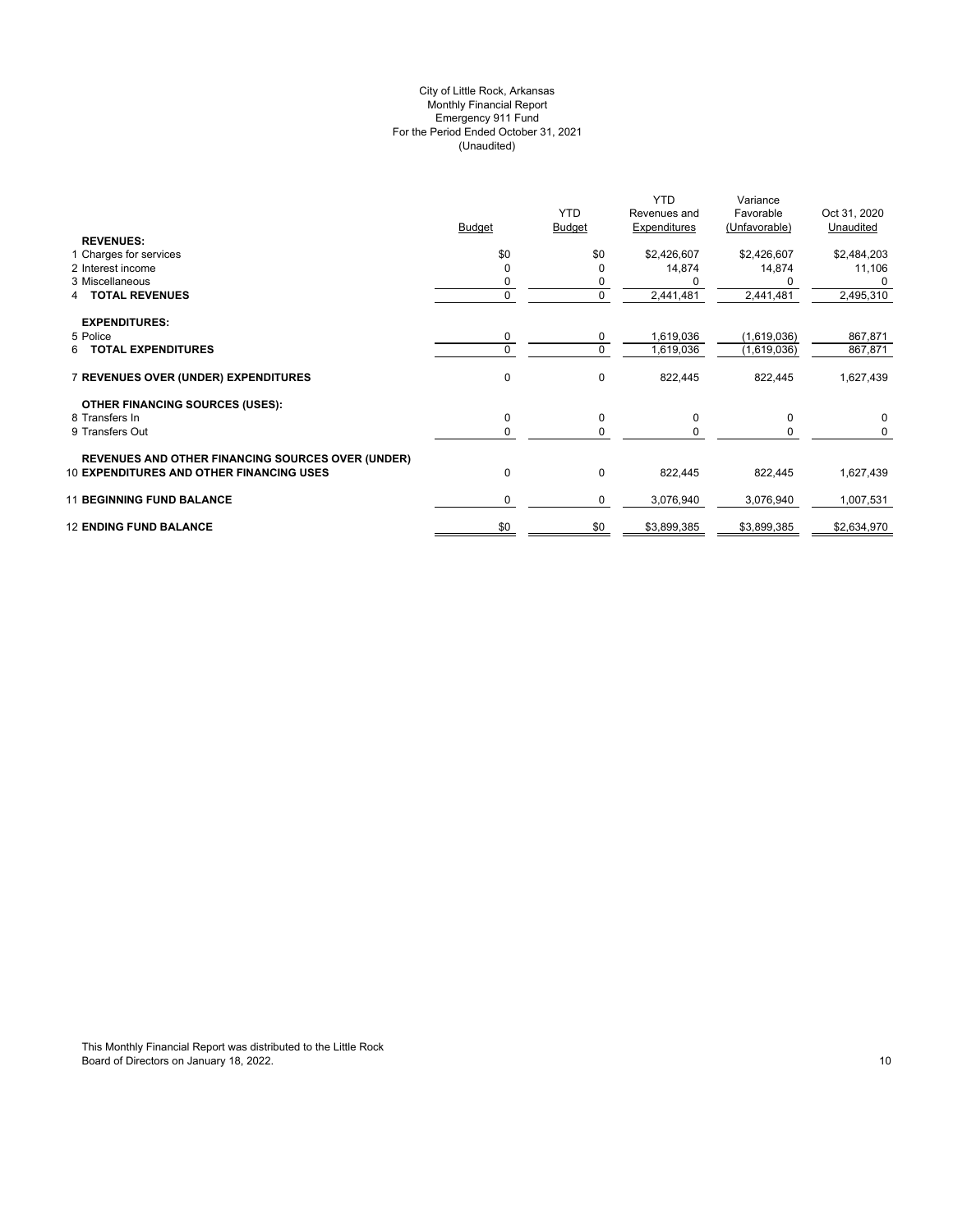# (Unaudited) City of Little Rock, Arkansas Monthly Financial Report Community Development Block Grant Fund For the Period Ended October 31, 2021

|                                                          |               | <b>YTD</b>    | <b>YTD</b><br>Revenues and | Variance<br>Favorable | Oct 31, 2020 |
|----------------------------------------------------------|---------------|---------------|----------------------------|-----------------------|--------------|
|                                                          | <b>Budget</b> | <b>Budget</b> | <b>Expenditures</b>        | (Unfavorable)         | Unaudited    |
| <b>REVENUES:</b>                                         |               |               |                            |                       |              |
| 1 Intergovernmental                                      | \$0           | \$0           | \$2,510,243                | \$2,510,243           | \$558,504    |
| 2 Charges for Services                                   | 0             |               |                            |                       |              |
| 3 Miscellaneous                                          | 0             | 0             |                            |                       |              |
| <b>TOTAL REVENUES</b>                                    | 0             | 0             | 2,510,243                  | 2,510,243             | 558,504      |
| <b>EXPENDITURES:</b>                                     |               |               |                            |                       |              |
| 5 General Government                                     | 0             | $\Omega$      | $\Omega$                   | C                     | 0            |
| 6 Housing                                                | 0             | 0             | 3,229,922                  | (3,229,922)           | 1,048,461    |
| <b>TOTAL EXPENDITURES</b>                                | 0             | $\Omega$      | 3,229,922                  | (3,229,922)           | 1,048,461    |
| 8 REVENUES OVER (UNDER) EXPENDITURES                     | 0             | 0             | (719, 679)                 | (719, 679)            | (489, 957)   |
| <b>OTHER FINANCING SOURCES (USES):</b>                   |               |               |                            |                       |              |
| 9 Transfers In                                           | 0             | 0             | $\Omega$                   | 0                     |              |
| 10 Transfers Out                                         | 0             | 0             |                            |                       | 0            |
| <b>REVENUES AND OTHER FINANCING SOURCES OVER (UNDER)</b> |               |               |                            |                       |              |
| <b>11 EXPENDITURES AND OTHER FINANCING USES</b>          | 0             | 0             | (719, 679)                 | (719, 679)            | (489, 957)   |
| <b>12 BEGINNING FUND BALANCE</b>                         | 0             | 0             | 856,884                    | 856,884               | 889,273      |
| <b>13 ENDING FUND BALANCE</b>                            | \$0           | \$0           | \$137,205                  | \$137,205             | \$399,316    |
|                                                          |               |               |                            |                       |              |

Expenditures include: Expended \$2,813,849 Encumbered 416,073

\$3,229,922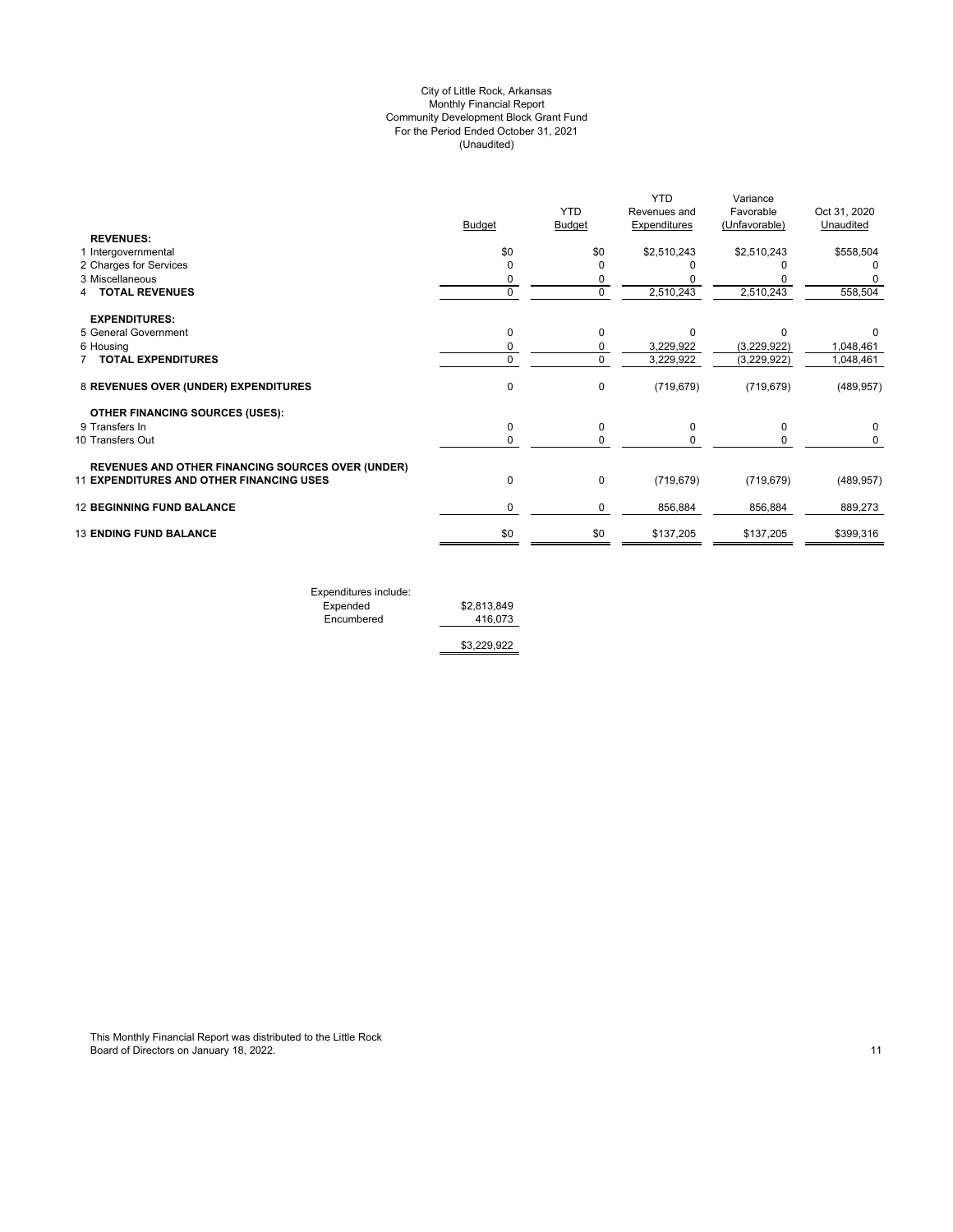#### (Unaudited) City of Little Rock, Arkansas Monthly Financial Report HIPP Fund For the Period Ended October 31, 2021

| <b>REVENUES:</b>                                                                                     | Budget      | <b>YTD</b><br>Budget | <b>YTD</b><br>Revenues and<br><b>Expenditures</b> | Variance<br>Favorable<br>(Unfavorable) | Oct 31, 2020<br>Unaudited |
|------------------------------------------------------------------------------------------------------|-------------|----------------------|---------------------------------------------------|----------------------------------------|---------------------------|
| 1 Intergovernmental                                                                                  | \$0         | \$0                  | \$771,473                                         | \$771,473                              | \$912,084                 |
| 2 Charges for Services                                                                               | $\mathbf 0$ | $\Omega$             |                                                   |                                        | $\Omega$                  |
| 3 Miscellaneous                                                                                      | 0           | 0                    |                                                   |                                        | (391)                     |
| <b>TOTAL REVENUES</b>                                                                                | $\mathbf 0$ | 0                    | 771,473                                           | 771,473                                | 911,694                   |
| <b>EXPENDITURES:</b>                                                                                 |             |                      |                                                   |                                        |                           |
| 5 General Government                                                                                 | $\mathbf 0$ | $\Omega$             | $\Omega$                                          | $\Omega$                               | 0                         |
| 6 Housing                                                                                            | 0           | 0                    | 792,729                                           | (792, 729)                             | 912,193                   |
| <b>TOTAL EXPENDITURES</b>                                                                            | 0           | $\Omega$             | 792,729                                           | (792, 729)                             | 912,193                   |
| 8 REVENUES OVER (UNDER) EXPENDITURES                                                                 | 0           | $\mathbf 0$          | (21, 256)                                         | (21, 256)                              | (500)<br>\$               |
| <b>OTHER FINANCING SOURCES (USES):</b>                                                               |             |                      |                                                   |                                        |                           |
| 9 Transfers In                                                                                       | 0           | 0                    | 0                                                 | 0                                      | 0                         |
| 10 Transfers Out                                                                                     | 0           | 0                    | $\Omega$                                          | 0                                      | 0                         |
| <b>REVENUES AND OTHER FINANCING SOURCES OVER (UNDER)</b><br>11 EXPENDITURES AND OTHER FINANCING USES | $\mathbf 0$ | $\Omega$             | (21, 256)                                         | (21, 256)                              | (500)                     |
| <b>12 BEGINNING FUND BALANCE</b>                                                                     | 0           | $\mathbf 0$          | 1,479,520                                         | 1,479,520                              | 1,245,703                 |
| <b>13 ENDING FUND BALANCE</b>                                                                        | \$0         | \$0                  | \$1,458,264                                       | \$1,458,264                            | \$1,245,204               |
|                                                                                                      |             |                      |                                                   |                                        |                           |

| Expenditures include: |           |
|-----------------------|-----------|
| Expended              | \$731,910 |
| Encumbered            | 60.819    |
|                       | \$792,729 |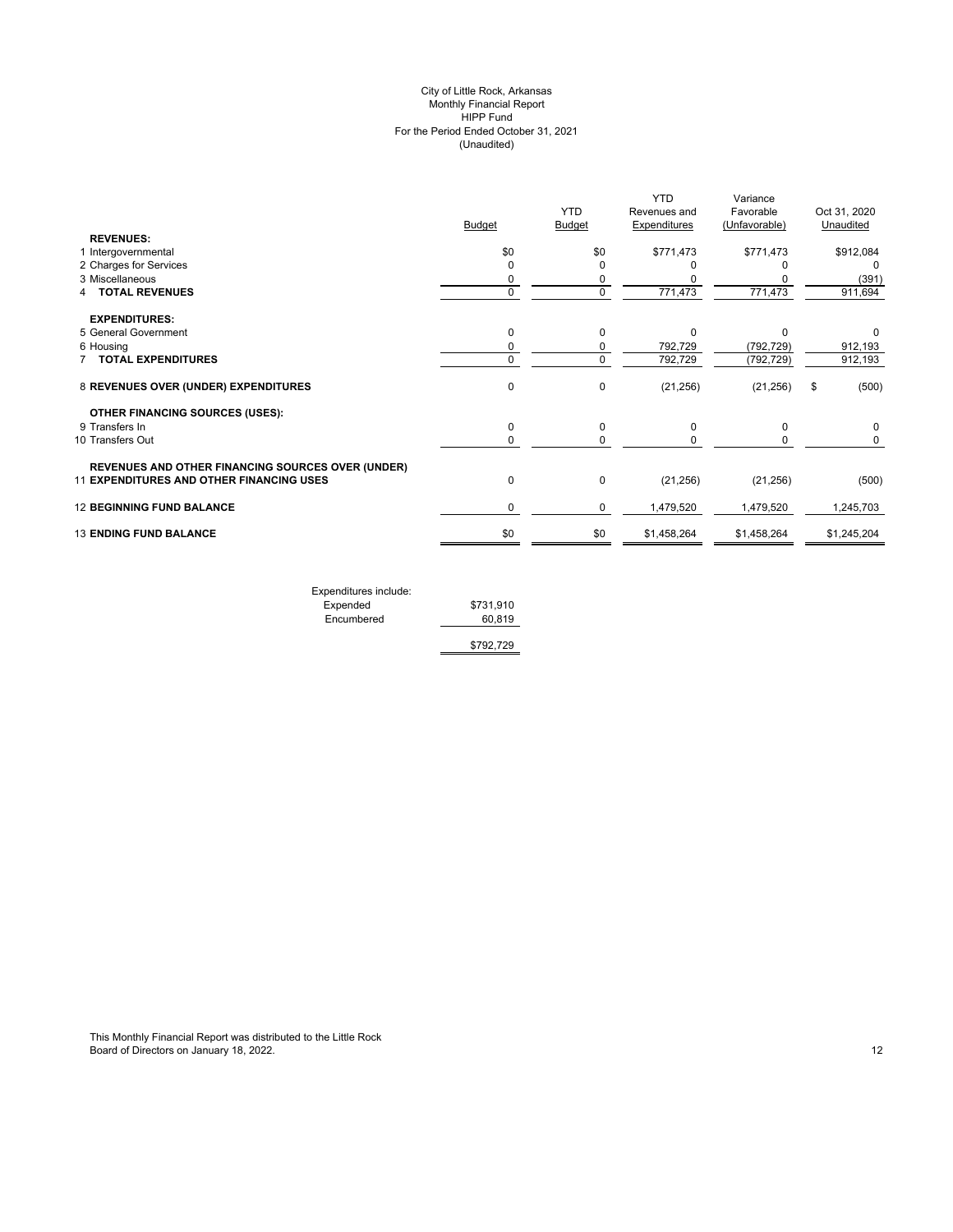# (Unaudited) City of Little Rock, Arkansas Monthly Financial Report NHSP Fund For the Period Ended October 31, 2021

|                                                          |             | <b>YTD</b>    | <b>YTD</b><br>Revenues and | Variance<br>Favorable | Oct 31, 2020 |
|----------------------------------------------------------|-------------|---------------|----------------------------|-----------------------|--------------|
| <b>REVENUES:</b>                                         | Budget      | <b>Budget</b> | <b>Expenditures</b>        | (Unfavorable)         | Unaudited    |
| 1 Intergovernmental                                      | \$0         | \$0           | \$0                        | \$0                   | \$0          |
| 2 Charges for Services                                   | 0           | 0             | C                          | O                     | O            |
| 3 Miscellaneous                                          | 0           | 0             | 60,564                     | 60,564                | \$59,875     |
| <b>TOTAL REVENUES</b><br>4                               | $\mathbf 0$ | $\Omega$      | 60,564                     | 60,564                | 59,875       |
| <b>EXPENDITURES:</b>                                     |             |               |                            |                       |              |
| 5 General Government                                     | 0           | 0             | 0                          | 0                     | 0            |
| 6 Housing                                                | 0           | 0             | 55,630                     | (55, 630)             | 67,351       |
| <b>TOTAL EXPENDITURES</b>                                | 0           | $\mathbf 0$   | 55,630                     | (55, 630)             | 67,351       |
| 8 REVENUES OVER (UNDER) EXPENDITURES                     | 0           | $\Omega$      | 4,934                      | 4,934                 | (7, 476)     |
| <b>OTHER FINANCING SOURCES (USES):</b>                   |             |               |                            |                       |              |
| 9 Loan Proceeds                                          | 0           | $\Omega$      | O                          | $\Omega$              | 0            |
| 10 Transfers In                                          | 0           | $\Omega$      |                            |                       | 0            |
| 11 Transfers Out                                         | 0           | 0             |                            | 0                     | 0            |
| <b>REVENUES AND OTHER FINANCING SOURCES OVER (UNDER)</b> |             |               |                            |                       |              |
| <b>12 EXPENDITURES AND OTHER FINANCING USES</b>          | 0           | 0             | 4,934                      | 4,934                 | (7, 476)     |
| <b>13 BEGINNING FUND BALANCE</b>                         | 0           | $\mathbf 0$   | 17,170                     | 17,170                | 17,086       |
| <b>14 ENDING FUND BALANCE</b>                            | \$0         | \$0           | \$22,104                   | \$22,104              | \$9,610      |
|                                                          |             |               |                            |                       |              |

| Expenditures include: |          |
|-----------------------|----------|
| Expended              | \$47.979 |
| Encumbered            | 7.651    |
|                       |          |
|                       | \$55,630 |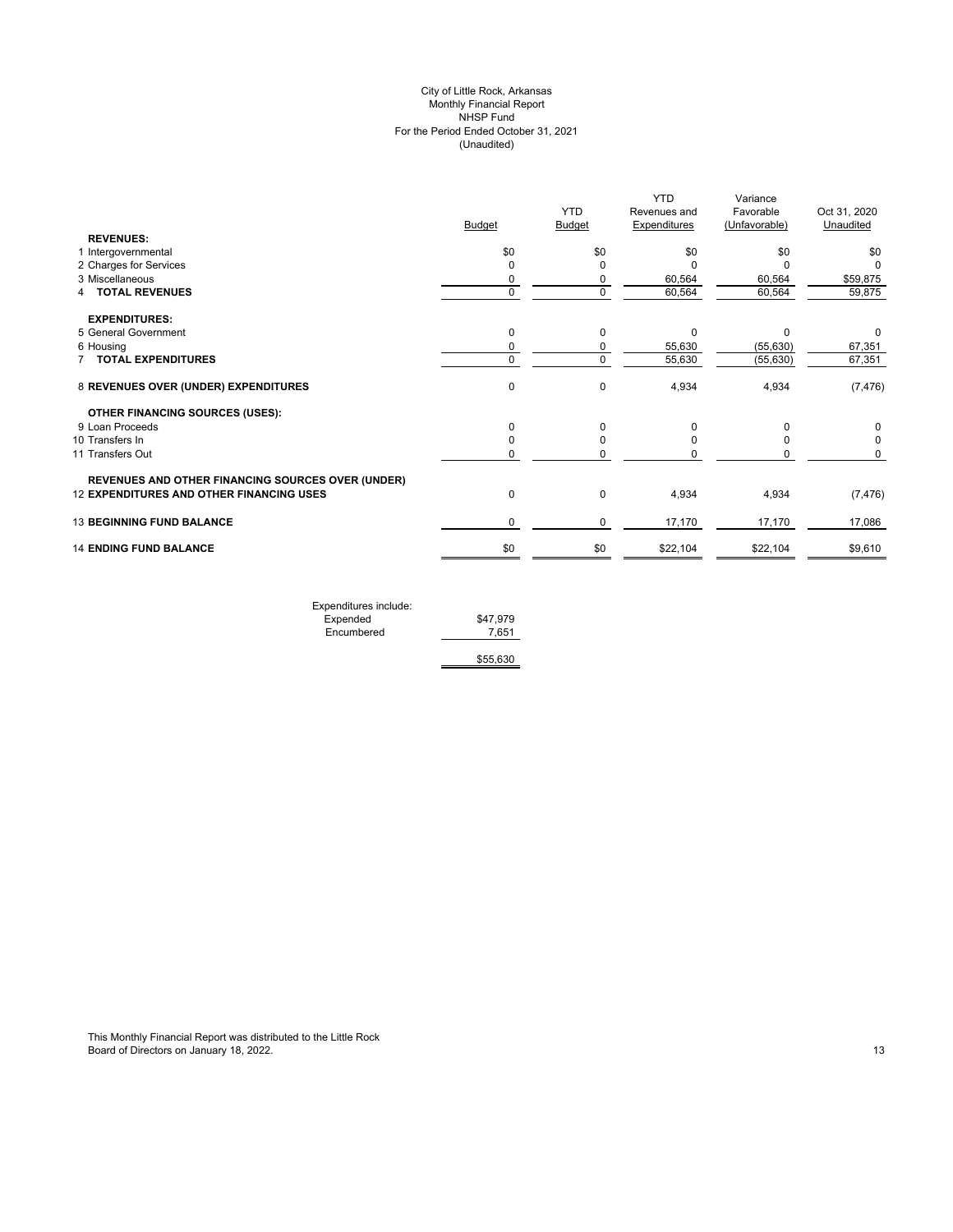### For the Period Ended October 31, 2021 (Unaudited) City of Little Rock, Arkansas Monthly Financial Report Short Term Capital Fund

|                                                          |               |               | <b>YTD</b>    | Variance      |              |
|----------------------------------------------------------|---------------|---------------|---------------|---------------|--------------|
|                                                          |               | <b>YTD</b>    | Revenues and  | Favorable     | Oct 31, 2020 |
|                                                          | <b>Budget</b> | <b>Budget</b> | Expenditures  | (Unfavorable) | Unaudited    |
| <b>REVENUES:</b>                                         |               |               |               |               |              |
| 1 Charges for Services                                   | \$0           | \$0           | \$0           | \$0           | \$0          |
| 2 Interest income                                        | 0             | 0             | 16,917        | 16,917        | 29,817       |
| 3 Donations                                              | 0             | 0             |               | <sup>0</sup>  | O            |
| 4 TOTAL REVENUES                                         | 0             | 0             | 16,917        | 16,917        | 29,817       |
| <b>EXPENDITURES:</b>                                     |               |               |               |               |              |
| 5 General Government                                     | 0             | 0             | 3,032         | (3,032)       | 2,416        |
| 6 Public Works                                           | ŋ             | <sup>0</sup>  | 0             |               |              |
| 7 Parks and Recreation                                   |               |               | $\Omega$      |               | 0            |
| 8 Fire                                                   |               |               | 1,434,300     | (1,434,300)   | 609,880      |
| 9 Police                                                 |               |               | 2,682,101     | (2,682,101)   | 2,046,555    |
| 10 Fleet                                                 | 0             | 0             | 17,100        | (17, 100)     | 1,309,435    |
| 11 TOTAL EXPENDITURES                                    | $\Omega$      | 0             | 4,136,533     | (4, 136, 533) | 3,968,287    |
| 12 REVENUES OVER (UNDER) EXPENDITURES                    | 0             | 0             | (4, 119, 616) | (4, 119, 616) | (3,938,469)  |
| <b>OTHER FINANCING SOURCES (USES):</b>                   |               |               |               |               |              |
| 13 Temporary Note Proceeds                               | 0             | 0             | 5,925,000     | 5,925,000     |              |
| 14 Capital Lease                                         | 0             | 0             | 0             | 0             | 1,309,435    |
| 14 Transfers Out                                         | 0             | 0             |               |               | $\Omega$     |
| <b>REVENUES AND OTHER FINANCING SOURCES OVER (UNDER)</b> |               |               |               |               |              |
| <b>15 EXPENDITURES AND OTHER FINANCING USES</b>          | 0             | 0             | 1,805,384     | 1,805,384     | (2,629,034)  |
| <b>16 BEGINNING FUND BALANCE</b>                         | 0             | 0             | 2,352,912     | 2,352,912     | 3,285,177    |
| <b>17 ENDING FUND BALANCE</b>                            | \$0           | \$0           | \$4,158,296   | \$4,158,296   | \$656,143    |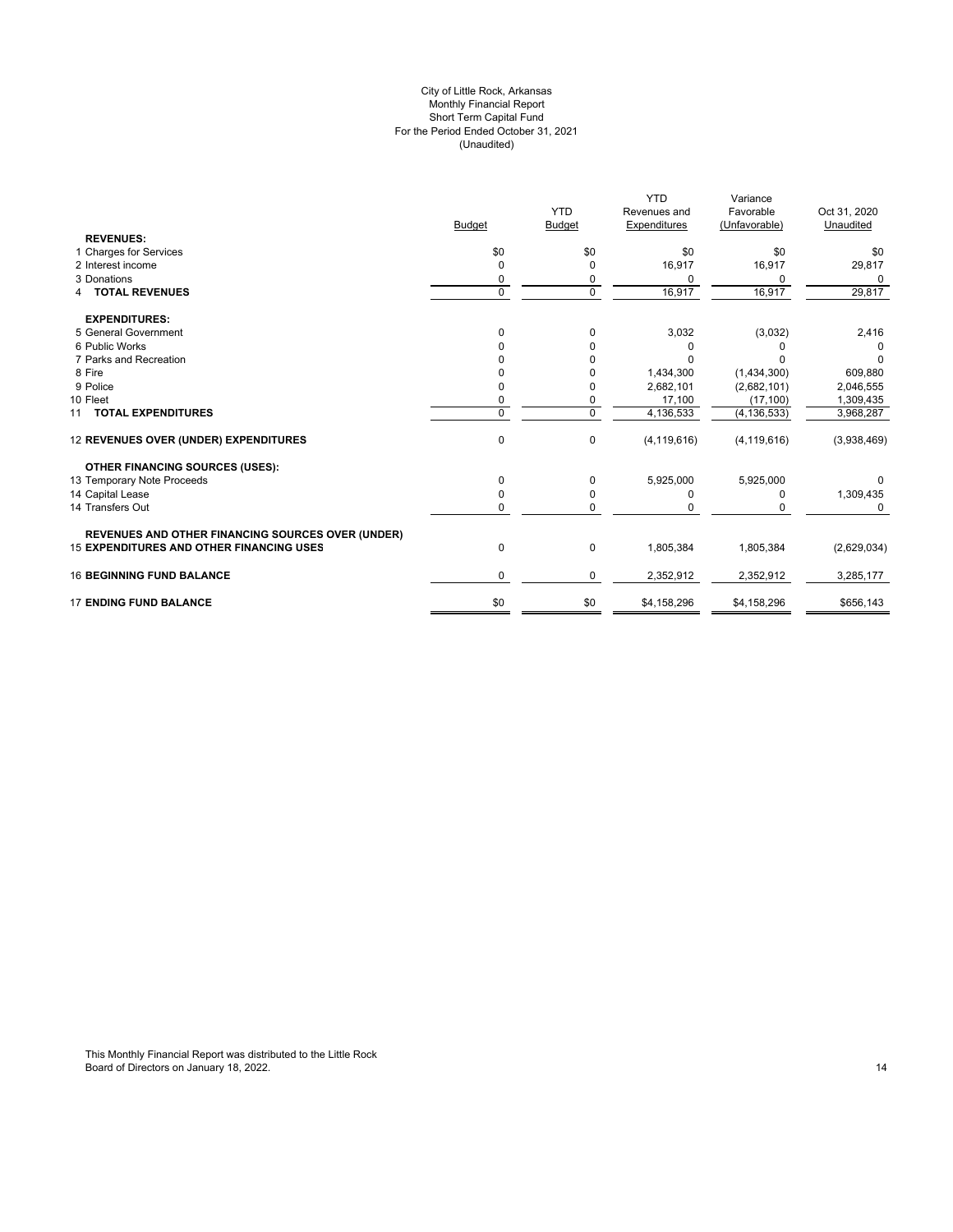# For the Period Ended October 31, 2021 (Unaudited) City of Little Rock, Arkansas Monthly Financial Report 2012-2021 Capital Project Fund

|                                                   |                |                | <b>YTD</b>    | Variance       |              |
|---------------------------------------------------|----------------|----------------|---------------|----------------|--------------|
|                                                   |                | <b>YTD</b>     | Revenues and  | Favorable      | Oct 31, 2020 |
|                                                   | <b>Budget</b>  | <b>Budget</b>  | Expenditures  | (Unfavorable)  | Unaudited    |
| <b>REVENUES:</b>                                  |                |                |               |                |              |
| 1 3/8 Cent Sales Tax                              | \$0            | \$0            | \$18,772,348  | \$18,772,348   | \$16,438,908 |
| 2 Interest income                                 | 0              | <sup>0</sup>   | 161,012       | 161,012        | 277,429      |
| 3 Miscellaneous Income                            | 0              | 0              | $\Omega$      | $\Omega$       | U            |
| <b>TOTAL REVENUES</b>                             | $\mathbf 0$    | $\mathbf 0$    | 18,933,361    | 18,933,361     | 16,716,338   |
| <b>EXPENDITURES:</b>                              |                |                |               |                |              |
| 5 General Government                              | 0              | 0              | 4,728,411     | (4,728,411)    | 2,834,490    |
| 6 Housing                                         | O              | 0              | 0             | $\Omega$       | 0            |
| 7 Public Works                                    |                | 0              | 3,878,826     | (3,878,826)    | 3,434,603    |
| 8 Parks and Recreation                            |                | 0              | 1,950,860     | (1,950,860)    | 1,501,916    |
| 9 Fire                                            |                |                | 199,847       | (199.847)      | 533,901      |
| 10 Police                                         |                |                | 7,710,120     | (7,710,120)    | 1,165,128    |
| 11 Fleet                                          | 0              | 0              | 1,080,147     | (1,080,147)    | 1,253,638    |
| 12 Zoo                                            | 0              | 0              | 690,656       | (690, 656)     | 887,129      |
| 13 TOTAL EXPENDITURES                             | $\overline{0}$ | $\overline{0}$ | 20,238,866    | (20, 238, 866) | 11,610,806   |
| 14 REVENUES OVER (UNDER) EXPENDITURES             | 0              | 0              | (1,305,505)   | (1,305,505)    | 5,105,532    |
| <b>OTHER FINANCING SOURCES (USES):</b>            |                |                |               |                |              |
| 15 Temporary Note Proceeds                        | 0              | 0              | 0             | 0              |              |
| 16 Transfers In                                   | 0              | 0              | ŋ             | $\Omega$       | n            |
| 17 Transfers Out                                  | 0              | $\Omega$       | (795, 550)    | (795, 550)     | (1,536,100)  |
| REVENUES AND OTHER FINANCING SOURCES OVER (UNDER) |                |                |               |                |              |
| <b>18 EXPENDITURES AND OTHER FINANCING USES</b>   | $\mathbf 0$    | 0              | (2, 101, 055) | (2, 101, 055)  | 3,569,432    |
| <b>19 BEGINNING FUND BALANCE</b>                  | 0              | 0              | 36,406,779    | 36,406,779     | 30,194,882   |
| <b>20 ENDING FUND BALANCE</b>                     | \$0            | \$0            | \$34,305,724  | \$34,305,724   | \$33,764,314 |

Expenditures include: Encumbered

Total \$20,238,866

\$11,040,309<br>9,198,557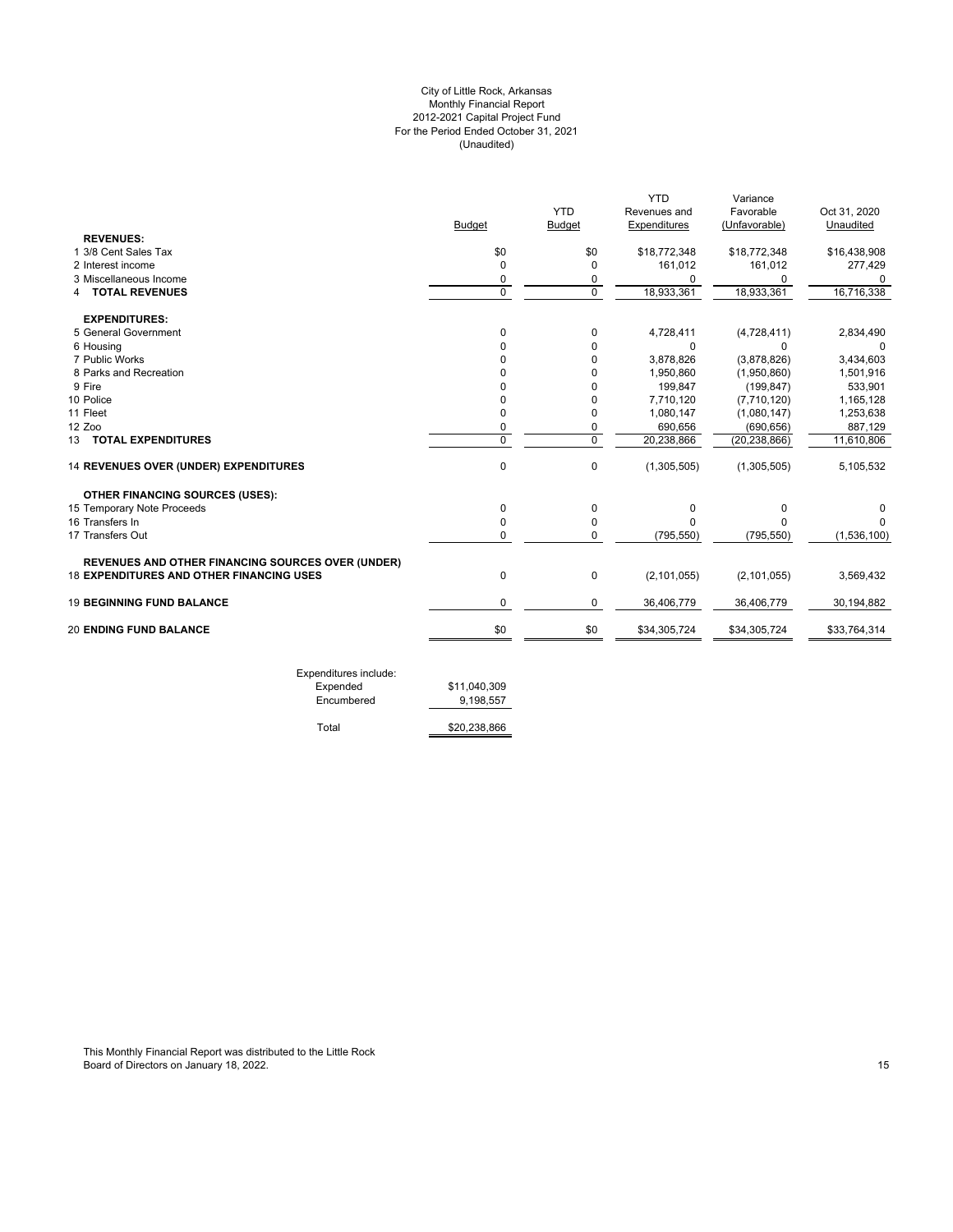# City of Little Rock, Arkansas Monthly Financial Report 2015 Library Improvement Bond For the Period Ended October 31, 2021 (Unaudited)

| <b>REVENUES:</b>                                         | <b>Budget</b> | <b>YTD</b><br>Budget | <b>YTD</b><br>Revenues and<br><b>Expenditures</b> | Variance<br>Favorable<br>(Unfavorable) | Oct 31, 2020<br>Actual |
|----------------------------------------------------------|---------------|----------------------|---------------------------------------------------|----------------------------------------|------------------------|
| 1 Interest income                                        | \$0           | \$0                  | \$1,112                                           | \$1,112                                | \$2,996                |
| 2 Miscellaneous                                          | 0             | 0                    | 0                                                 | 0                                      | 0                      |
| <b>TOTAL REVENUES</b><br>3                               | $\mathbf 0$   | $\Omega$             | 1,112                                             | 1,112                                  | 2,996                  |
| <b>EXPENDITURES:</b>                                     |               |                      |                                                   |                                        |                        |
| 4 General Government                                     | 0             | 0                    | 83,144                                            | (83, 144)                              | 0                      |
| 5 TOTAL EXPENDITURES                                     | 0             | $\Omega$             | 83,144                                            | (83, 144)                              | $\mathbf 0$            |
| <b>6 REVENUES OVER (UNDER) EXPENDITURES</b>              | 0             | 0                    | (82,032)                                          | (82,032)                               | 2,996                  |
| <b>OTHER FINANCING SOURCES (USES):</b>                   |               |                      |                                                   |                                        |                        |
| 7 Bond Proceeds                                          | $\Omega$      | $\Omega$             | 0                                                 | $\Omega$                               | 0                      |
| 8 Discount on Bonds Issued                               | $\Omega$      | <sup>0</sup>         | <sup>0</sup>                                      |                                        | 0                      |
| 9 Bond Reoffering Premium                                |               |                      |                                                   |                                        | 0                      |
| 10 Other, net                                            |               |                      |                                                   |                                        | 0                      |
| 11 Transfers In                                          | 0             |                      | <sup>0</sup>                                      | <sup>0</sup>                           | 0                      |
| 12 Transfers Out                                         | 0             |                      |                                                   | 0                                      | $\Omega$               |
| <b>REVENUES AND OTHER FINANCING SOURCES OVER (UNDER)</b> |               |                      |                                                   |                                        |                        |
| <b>13 EXPENDITURES AND OTHER FINANCING USES</b>          | 0             | 0                    | (82,032)                                          | (82,032)                               | 2,996                  |
| <b>14 BEGINNING FUND BALANCE</b>                         | $\Omega$      | 0                    | 404,486                                           | 404,486                                | 428.233                |
| <b>15 ENDING FUND BALANCE</b>                            | \$0           | \$0                  | \$322,454                                         | \$322,454                              | \$431,229              |

Note 1: This fund reflects bond proceeds and interest earnings dedicated to Library improvements.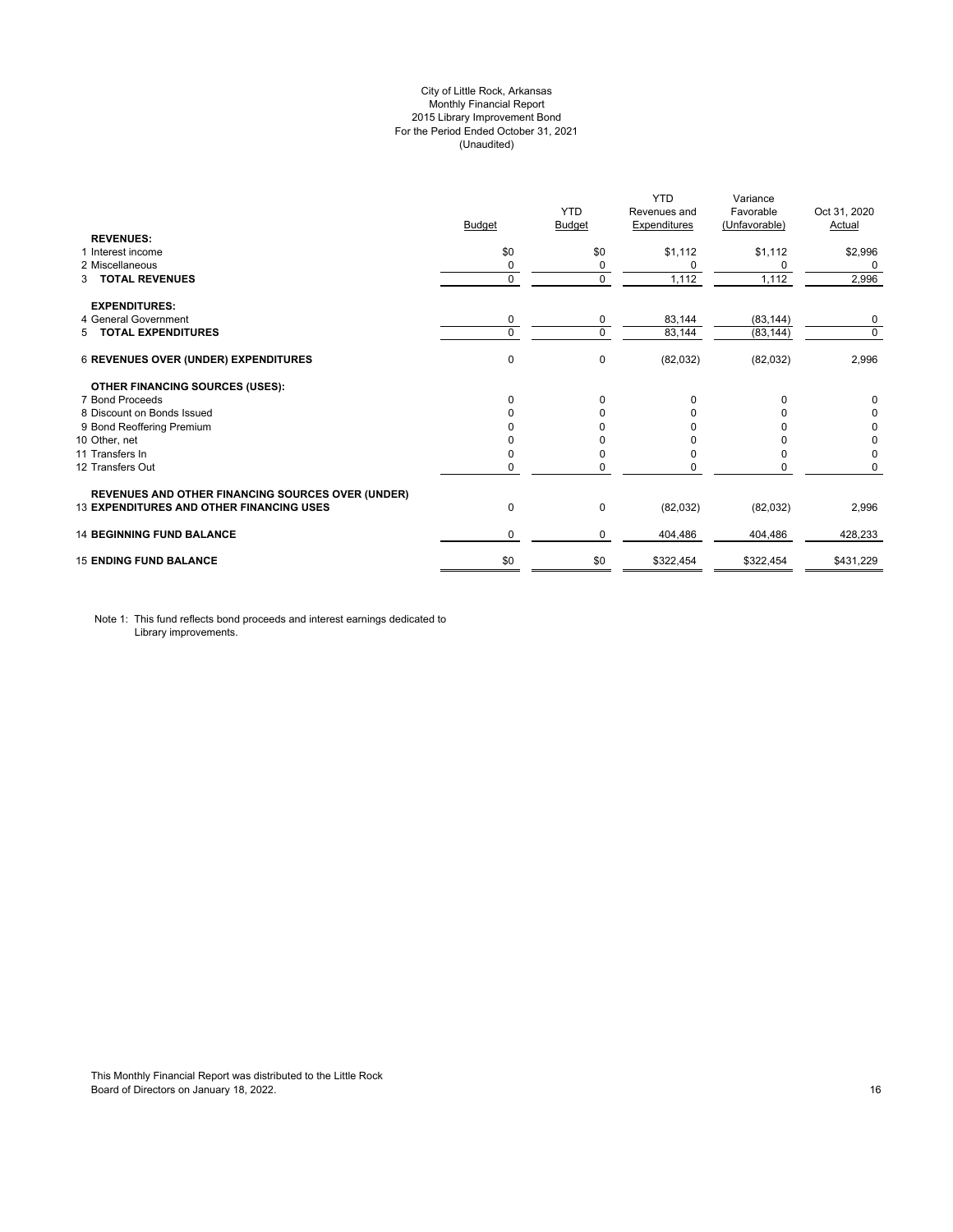# City of Little Rock, Arkansas Monthly Financial Report 2013 Capital Improvement Bonds For the Period Ended October 31, 2021 (Unaudited)

| <b>REVENUES:</b>                                         | <b>Budget</b> | <b>YTD</b><br>Budget | <b>YTD</b><br>Revenues and<br><b>Expenditures</b> | Variance<br>Favorable<br>(Unfavorable) | Oct 31, 2020<br>Unaudited |
|----------------------------------------------------------|---------------|----------------------|---------------------------------------------------|----------------------------------------|---------------------------|
| 1 Interest income                                        | \$0           | \$0                  | \$0                                               | \$0                                    | \$0                       |
| 2 Miscellaneous                                          | 0             | 0                    | 0                                                 | 0                                      | 0                         |
| 3 TOTAL REVENUES                                         | $\Omega$      | $\Omega$             | $\Omega$                                          | $\Omega$                               | $\Omega$                  |
| <b>EXPENDITURES:</b>                                     |               |                      |                                                   |                                        |                           |
| 4 Public Works                                           | 0             | 0                    | 0                                                 | 0                                      | 0                         |
| 5 TOTAL EXPENDITURES                                     | $\Omega$      | $\Omega$             | $\Omega$                                          | $\Omega$                               | $\Omega$                  |
| 6 REVENUES OVER (UNDER) EXPENDITURES                     | $\mathbf 0$   | 0                    | $\mathbf 0$                                       | $\Omega$                               | 0                         |
| <b>OTHER FINANCING SOURCES (USES):</b>                   |               |                      |                                                   |                                        |                           |
| 7 Bond Proceeds                                          | $\Omega$      | 0                    | $\Omega$                                          | $\Omega$                               | 0                         |
| 8 Transfers In                                           |               |                      | 0                                                 |                                        | $\Omega$                  |
| 9 Transfers Out                                          | 0             | O                    | 0                                                 |                                        | (1, 485)                  |
| <b>REVENUES AND OTHER FINANCING SOURCES OVER (UNDER)</b> |               |                      |                                                   |                                        |                           |
| 10 EXPENDITURES AND OTHER FINANCING USES                 | $\mathbf 0$   | 0                    | 0                                                 | $\mathbf 0$                            | (1, 485)                  |
| <b>11 BEGINNING FUND BALANCE</b>                         | $\mathbf 0$   | 0                    | $\mathbf 0$                                       | $\Omega$                               | 1,485                     |
| <b>12 ENDING FUND BALANCE</b>                            | \$0           | \$0                  | \$0                                               | \$0                                    | \$0                       |
| Expenditures include:                                    |               |                      |                                                   |                                        |                           |
|                                                          |               |                      |                                                   |                                        |                           |

| LAPCHURGICS INCIDE. |     |
|---------------------|-----|
| Expended            | \$0 |
| Encumbered          | ŋ   |
|                     |     |
| Total               | \$0 |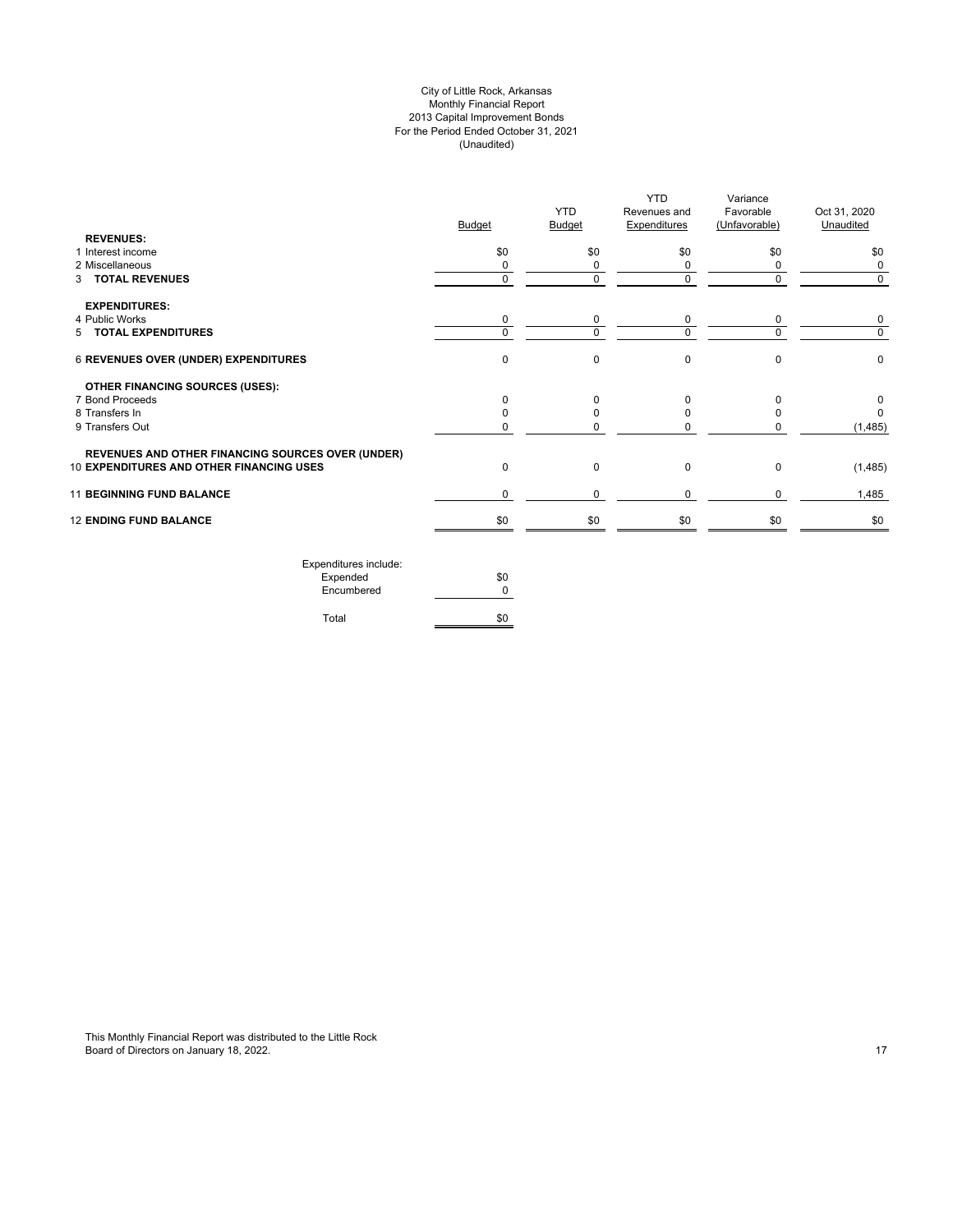#### City of Little Rock, Arkansas Monthly Financial Report 2018 Capital Improvement Bonds For the Period Ended October 31, 2021 (Unaudited)

|                                                          | <b>Budget</b> | <b>YTD</b><br>Budget | <b>YTD</b><br>Revenues and<br>Expenditures | Variance<br>Favorable<br>(Unfavorable) | Oct 31, 2020<br>Unaudited |
|----------------------------------------------------------|---------------|----------------------|--------------------------------------------|----------------------------------------|---------------------------|
| <b>REVENUES:</b><br>1 Interest income                    |               |                      |                                            |                                        |                           |
| 2 Miscellaneous                                          | \$0           | \$0                  | \$185,769                                  | \$185,769                              | \$400,234                 |
| 3 TOTAL REVENUES                                         | 0<br>0        | 0<br>0               | (219, 876)<br>(34, 107)                    | (219, 876)<br>(34, 107)                | (51, 688)<br>348,546      |
| <b>EXPENDITURES:</b>                                     |               |                      |                                            |                                        |                           |
| 4 Public Works                                           | 0             | 0                    | 20,374,590                                 | (20, 374, 590)                         | 22,070,294                |
| <b>TOTAL EXPENDITURES</b><br>5                           | 0             | $\Omega$             | 20,374,590                                 | (20, 374, 590)                         | 22,070,294                |
| <b>6 REVENUES OVER (UNDER) EXPENDITURES</b>              | 0             | $\mathbf 0$          | (20, 408, 697)                             | (20, 408, 697)                         | (21, 721, 748)            |
| OTHER FINANCING SOURCES (USES):                          |               |                      |                                            |                                        |                           |
| 7 Bond Proceeds                                          | 0             | $\Omega$             | 0                                          | $\Omega$                               | $\Omega$                  |
| 8 Bond Reoffering Premium                                | O             | $\Omega$             | 0                                          | U                                      | 0                         |
| 9 Discount on Bonds Issued                               |               | 0                    | 0                                          |                                        | 0                         |
| 10 Cost of Issuance                                      | ŋ             | 0                    | O                                          |                                        | $\Omega$                  |
| 11 Transfers In                                          |               | 0                    | 0                                          | 0                                      | 1,485                     |
| 12 Transfers Out                                         | 0             | 0                    | 0                                          | 0                                      | $\Omega$                  |
| <b>REVENUES AND OTHER FINANCING SOURCES OVER (UNDER)</b> |               |                      |                                            |                                        |                           |
| <b>13 EXPENDITURES AND OTHER FINANCING USES</b>          | 0             | $\mathbf 0$          | (20, 408, 697)                             | (20, 408, 697)                         | (21, 720, 263)            |
| <b>14 BEGINNING FUND BALANCE</b>                         | 0             | 0                    | 23,819,367                                 | 23,819,367                             | 36,490,617                |
|                                                          | \$0           | \$0                  | \$3,410,670                                | \$3,410,670                            | \$14,770,354              |
| <b>15 ENDING FUND BALANCE</b>                            |               |                      |                                            |                                        |                           |

| Expenditures include: |              |
|-----------------------|--------------|
| Expended              | \$9.707.394  |
| Encumbered            | 10.667.196   |
|                       |              |
| Total                 | \$20,374,590 |

Note 1: As of October 31, 2021, the fund balance has been allocated to 50 special projects.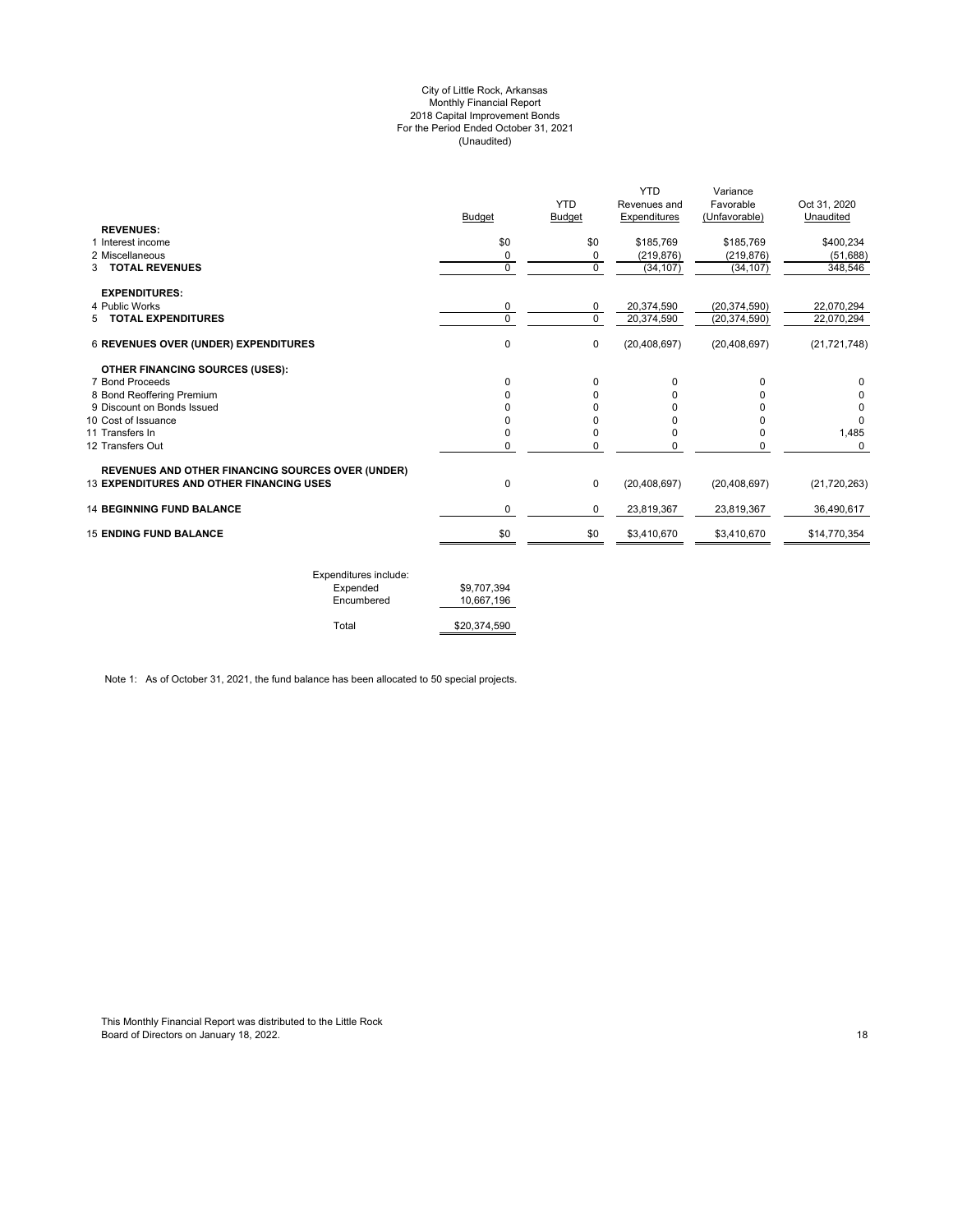#### City of Little Rock, Arkansas Monthly Financial Report TIF - Port Authority Fund For the Period Ended October 31, 2021 (Unaudited)

|                                                          |               |             | <b>YTD</b>          | Variance      |              |
|----------------------------------------------------------|---------------|-------------|---------------------|---------------|--------------|
|                                                          |               | <b>YTD</b>  | Revenues and        | Favorable     | Oct 31, 2020 |
|                                                          | <b>Budget</b> | Budget      | <b>Expenditures</b> | (Unfavorable) | Unaudited    |
| <b>REVENUES:</b>                                         |               |             |                     |               |              |
| 1 General Property Taxes                                 | \$0           | \$0         | \$309,887           | \$309,887     | \$155,886    |
| 2 Interest income                                        | $\Omega$      | O           | 283                 | 283           | 10,826       |
| 3 Miscellaneous                                          | 0             |             |                     |               |              |
| 4 TOTAL REVENUES                                         | $\mathbf 0$   | 0           | 310,169             | 310,169       | 166,712      |
| <b>EXPENDITURES:</b>                                     |               |             |                     |               |              |
| 5 Street & Drainage                                      | 0             | 0           | 300,000             | (300,000)     | 200,000      |
| <b>TOTAL EXPENDITURES</b><br>6.                          | $\mathbf 0$   | $\Omega$    | 300,000             | (300,000)     | 200,000      |
| 7 REVENUES OVER (UNDER) EXPENDITURES                     | 0             | $\mathbf 0$ | 10,169              | 10,169        | (33, 288)    |
| <b>OTHER FINANCING SOURCES (USES):</b>                   |               |             |                     |               |              |
| 8 Bond Proceeds                                          | $\mathbf 0$   | $\Omega$    | $\Omega$            | 0             | 0            |
| 9 Transfers In                                           | 0             | O           |                     |               | 0            |
| 10 Transfers Out                                         | $\mathbf 0$   | 0           |                     | 0             | 0            |
| <b>REVENUES AND OTHER FINANCING SOURCES OVER (UNDER)</b> |               |             |                     |               |              |
| <b>11 EXPENDITURES AND OTHER FINANCING USES</b>          | 0             | $\mathbf 0$ | 10,169              | 10,169        | (33, 288)    |
| <b>12 BEGINNING FUND BALANCE</b>                         | 0             | 0           | 220,217             | 220,217       | 258,684      |
| <b>13 ENDING FUND BALANCE</b>                            | \$0           | \$0         | \$230,386           | \$230,386     | \$225,396    |
|                                                          |               |             |                     |               |              |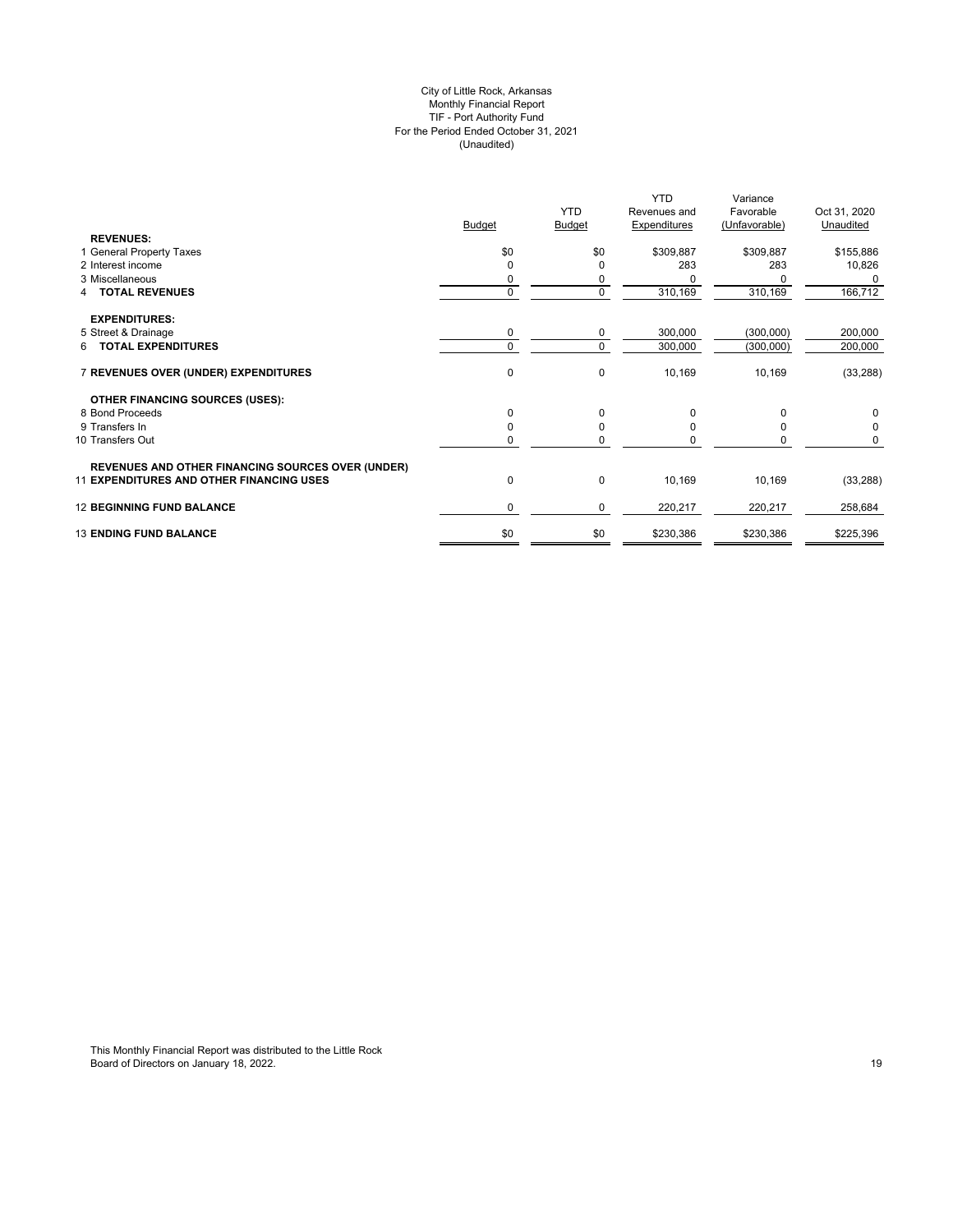#### City of Little Rock, Arkansas Monthly Financial Report 2018 Hotel Gross Receipts Tax For the Period Ended October 31, 2021 (Unaudited)

|                                                          | <b>Budget</b> | <b>YTD</b><br><b>Budget</b> | YTD<br>Revenues and<br>Expenditures | Variance<br>Favorable<br>(Unfavorable) | Oct 31, 2020<br>Unaudited |
|----------------------------------------------------------|---------------|-----------------------------|-------------------------------------|----------------------------------------|---------------------------|
| <b>REVENUES:</b>                                         |               |                             |                                     |                                        |                           |
| 1 Interest income                                        | \$0           | \$0                         | \$42                                | \$42                                   | \$125,574                 |
| 2 Miscellaneous                                          | 0             | 0                           | 0                                   | 0                                      |                           |
| <b>3 TOTAL REVENUES</b>                                  | $\mathbf 0$   | 0                           | 42                                  | 42                                     | 125,574                   |
| <b>EXPENDITURES:</b>                                     |               |                             |                                     |                                        |                           |
| 4 MacArthur Museum                                       | 0             | 0                           | 0                                   | 0                                      | $\Omega$                  |
| 5 Art Center Fund                                        | 0             | 0                           | 0                                   | 0                                      | 29,112,563                |
| 6 TOTAL EXPENDITURES                                     | $\Omega$      | 0                           | $\mathbf 0$                         | $\Omega$                               | 29,112,563                |
| 7 REVENUES OVER (UNDER) EXPENDITURES                     | $\Omega$      | 0                           | 42                                  | 42                                     | (28,986,989)              |
| OTHER FINANCING SOURCES (USES):                          |               |                             |                                     |                                        |                           |
| 8 Bond Proceeds                                          | $\Omega$      | $\Omega$                    | 0                                   | $\Omega$                               | 0                         |
| 9 Bond Reoffering Premium                                |               | 0                           | <sup>0</sup>                        | 0                                      | 0                         |
| 10 Discount on Bonds Issued                              |               |                             | n                                   |                                        | 0                         |
| 11 Cost of Issuance                                      |               | <sup>0</sup>                | O                                   |                                        | 0                         |
| 12 Transfers In                                          |               | 0                           | 0                                   |                                        | 0                         |
| 13 Transfers Out                                         | 0             | 0                           | 0                                   | 0                                      | $\Omega$                  |
| <b>REVENUES AND OTHER FINANCING SOURCES OVER (UNDER)</b> |               |                             |                                     |                                        |                           |
| <b>14 EXPENDITURES AND OTHER FINANCING USES</b>          | $\mathbf 0$   | 0                           | 42                                  | 42                                     | (28,986,989)              |
| <b>15 BEGINNING FUND BALANCE</b>                         | 0             | 0                           | 9,577                               | 9,577                                  | 28,996,536                |
| <b>16 ENDING FUND BALANCE</b>                            | \$0           | \$0                         | \$9,619                             | \$9,619                                | \$9,547                   |

Expenditures include: Expended \$0 Encumbered 0 Total \$0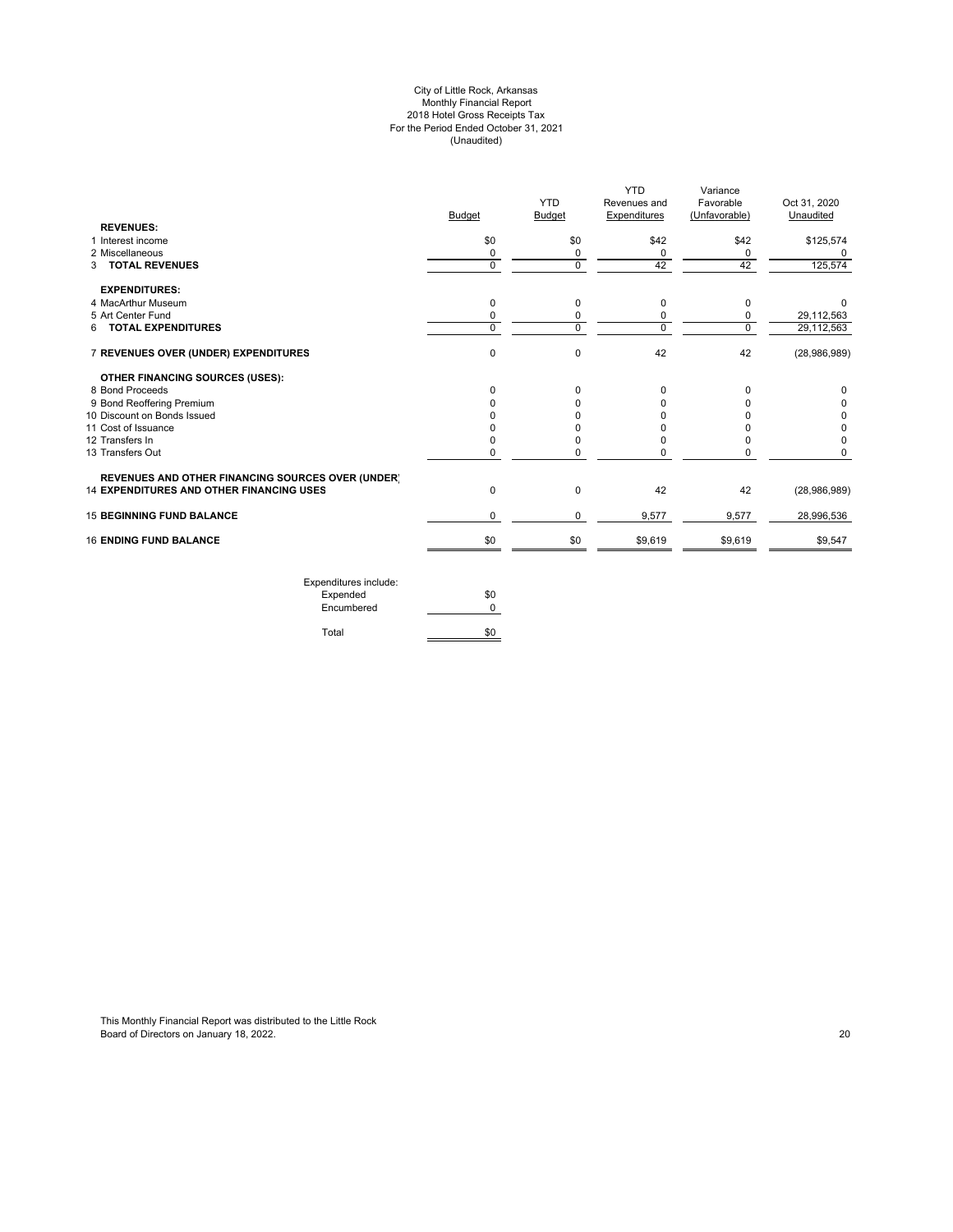# City of Little Rock, Arkansas Monthly Financial Report 2015 Library Improvement Bonds Debt Service Fund For the Period Ended October 31, 2021 (Unaudited)

|                                                                                                             | <b>Budget</b> | <b>YTD</b><br><b>Budget</b> | <b>YTD</b><br>Revenues and<br>Expenditures | Variance<br>Favorable<br>(Unfavorable) | Oct 31, 2020<br>Unaudited |
|-------------------------------------------------------------------------------------------------------------|---------------|-----------------------------|--------------------------------------------|----------------------------------------|---------------------------|
| <b>REVENUES:</b><br>1 Property Tax                                                                          | \$0           | \$0                         | \$3,924,718                                | \$3,924,718                            | \$3,722,764               |
| 2 Interest Income                                                                                           |               | 0                           | 2,162                                      | 2,162                                  | 14,345                    |
| 3 TOTAL REVENUES                                                                                            | $\Omega$      | 0                           | 3,926,880                                  | 3,926,880                              | 3,737,109                 |
| <b>EXPENDITURES:</b>                                                                                        |               |                             |                                            |                                        |                           |
| 4 Debt Service                                                                                              | 0             | 0                           | 4,217,656                                  | (4, 217, 656)                          | 3,842,356                 |
| 5 TOTAL EXPENDITURES                                                                                        | $\Omega$      | 0                           | 4,217,656                                  | (4, 217, 656)                          | 3,842,356                 |
| <b>6 REVENUES OVER (UNDER) EXPENDITURES</b>                                                                 | 0             | $\mathbf 0$                 | (290, 776)                                 | (290, 776)                             | (105, 247)                |
| <b>OTHER FINANCING SOURCES (USES):</b>                                                                      |               |                             |                                            |                                        |                           |
| 7 Bond Proceeds                                                                                             | 0             | 0                           | 0                                          |                                        | 0                         |
| 8 Transfers In                                                                                              | U             | 0                           |                                            |                                        | 0                         |
| 9 Transfers Out                                                                                             |               | 0                           |                                            |                                        | 0                         |
| <b>REVENUES AND OTHER FINANCING SOURCES OVER (UNDER)</b><br><b>10 EXPENDITURES AND OTHER FINANCING USES</b> | 0             | 0                           | (290, 776)                                 | (290, 776)                             | (105, 247)                |
| <b>11 BEGINNING FUND BALANCE</b>                                                                            | 0             | 0                           | 4,210,609                                  | 4,210,609                              | 4,124,874                 |
| <b>12 ENDING FUND BALANCE</b>                                                                               | \$0           | \$0                         | \$3,919,833                                | \$3,919,833                            | \$4,019,627               |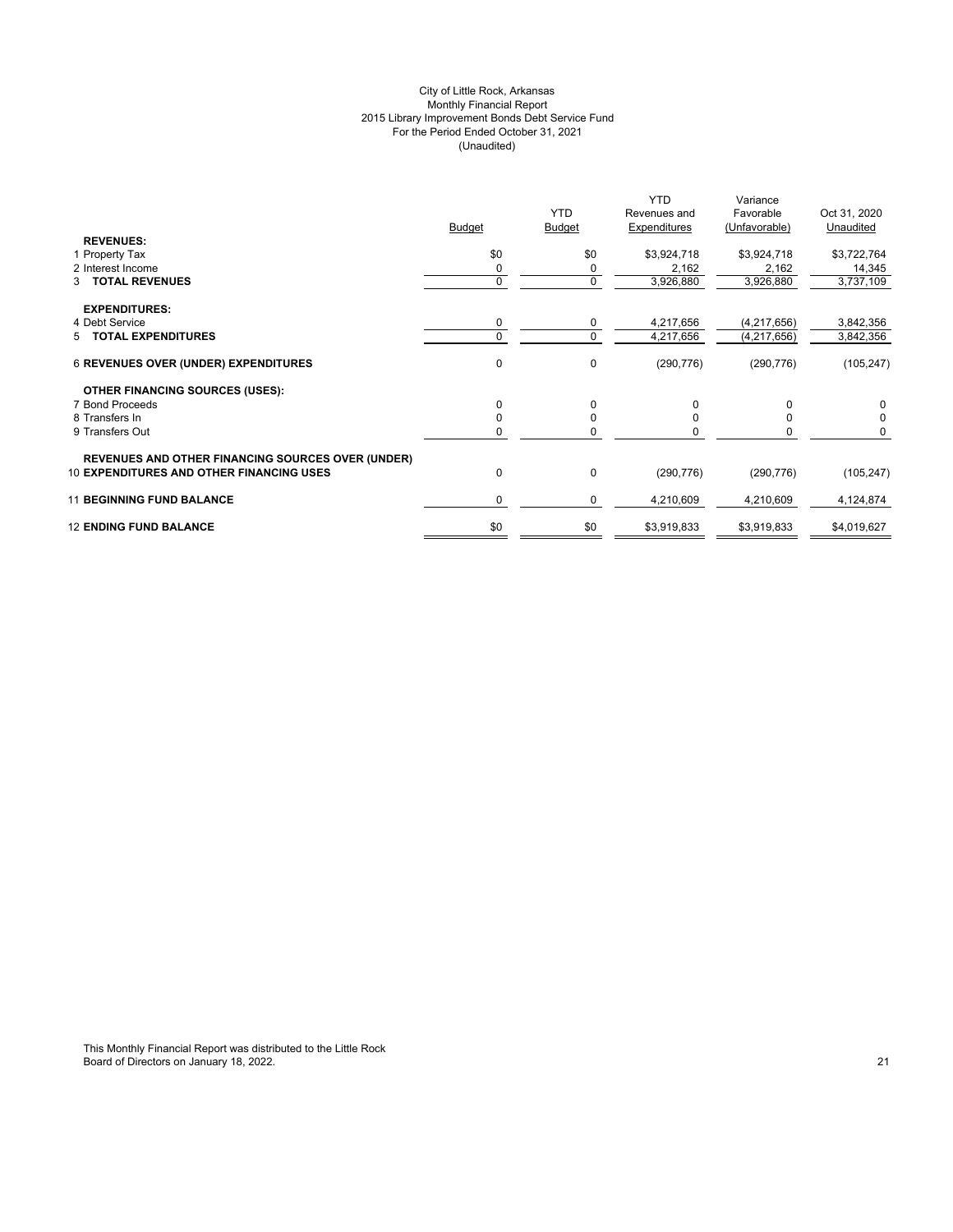# City of Little Rock, Arkansas Monthly Financial Report 2013 & 2018 Capital Improvement Bonds Debt Service Fund For the Period Ended October 31, 2021 (Unaudited)

|                                                          | <b>Budget</b> | <b>YTD</b><br><b>Budget</b> | <b>YTD</b><br>Revenues and<br>Expenditures | Variance<br>Favorable<br>(Unfavorable) | Oct 31, 2020<br>Unaudited |
|----------------------------------------------------------|---------------|-----------------------------|--------------------------------------------|----------------------------------------|---------------------------|
| <b>REVENUES:</b>                                         |               |                             |                                            |                                        |                           |
| 1 Property Tax                                           | \$0           | \$0                         | \$13,082,464                               | \$13,082,464                           | \$12,409,245              |
| 2 Interest Income                                        | $\Omega$      | 0                           | 2,540                                      | 2,540                                  | 68,588                    |
| 3 Miscellaneous                                          | 0             | 0                           |                                            |                                        |                           |
| <b>TOTAL REVENUES</b><br>4                               | $\mathbf 0$   | 0                           | 13,085,003                                 | 13,085,003                             | 12,477,833                |
| <b>EXPENDITURES:</b>                                     |               |                             |                                            |                                        |                           |
| 5 Debt Service                                           | 0             | $\mathbf 0$                 | 14,216,425                                 | (14, 216, 425)                         | 12,733,388                |
| <b>TOTAL EXPENDITURES</b><br>6.                          | $\Omega$      | $\mathbf 0$                 | 14,216,425                                 | (14, 216, 425)                         | 12,733,388                |
| 7 REVENUES OVER (UNDER) EXPENDITURES                     | 0             | 0                           | (1, 131, 422)                              | (1, 131, 422)                          | (255, 555)                |
| <b>OTHER FINANCING SOURCES (USES):</b>                   |               |                             |                                            |                                        |                           |
| 8 Bond Proceeds                                          | $\Omega$      | 0                           | 0                                          | $\Omega$                               | 0                         |
| 9 Transfers In                                           | $\Omega$      | $\mathbf 0$                 | $\Omega$                                   | $\Omega$                               | 0                         |
| 10 Transfers Out                                         | 0             | 0                           | <sup>0</sup>                               | $\Omega$                               | $\Omega$                  |
| <b>REVENUES AND OTHER FINANCING SOURCES OVER (UNDER)</b> |               |                             |                                            |                                        |                           |
| <b>11 EXPENDITURES AND OTHER FINANCING USES</b>          | 0             | 0                           | (1, 131, 422)                              | (1, 131, 422)                          | (255, 555)                |
| <b>12 BEGINNING FUND BALANCE</b>                         | $\mathbf 0$   | 0                           | 14,469,750                                 | 14,469,750                             | 14,079,717                |
| <b>13 ENDING FUND BALANCE</b>                            | \$0           | \$0                         | \$13,338,328                               | \$13,338,328                           | \$13,824,162              |
|                                                          |               |                             |                                            |                                        |                           |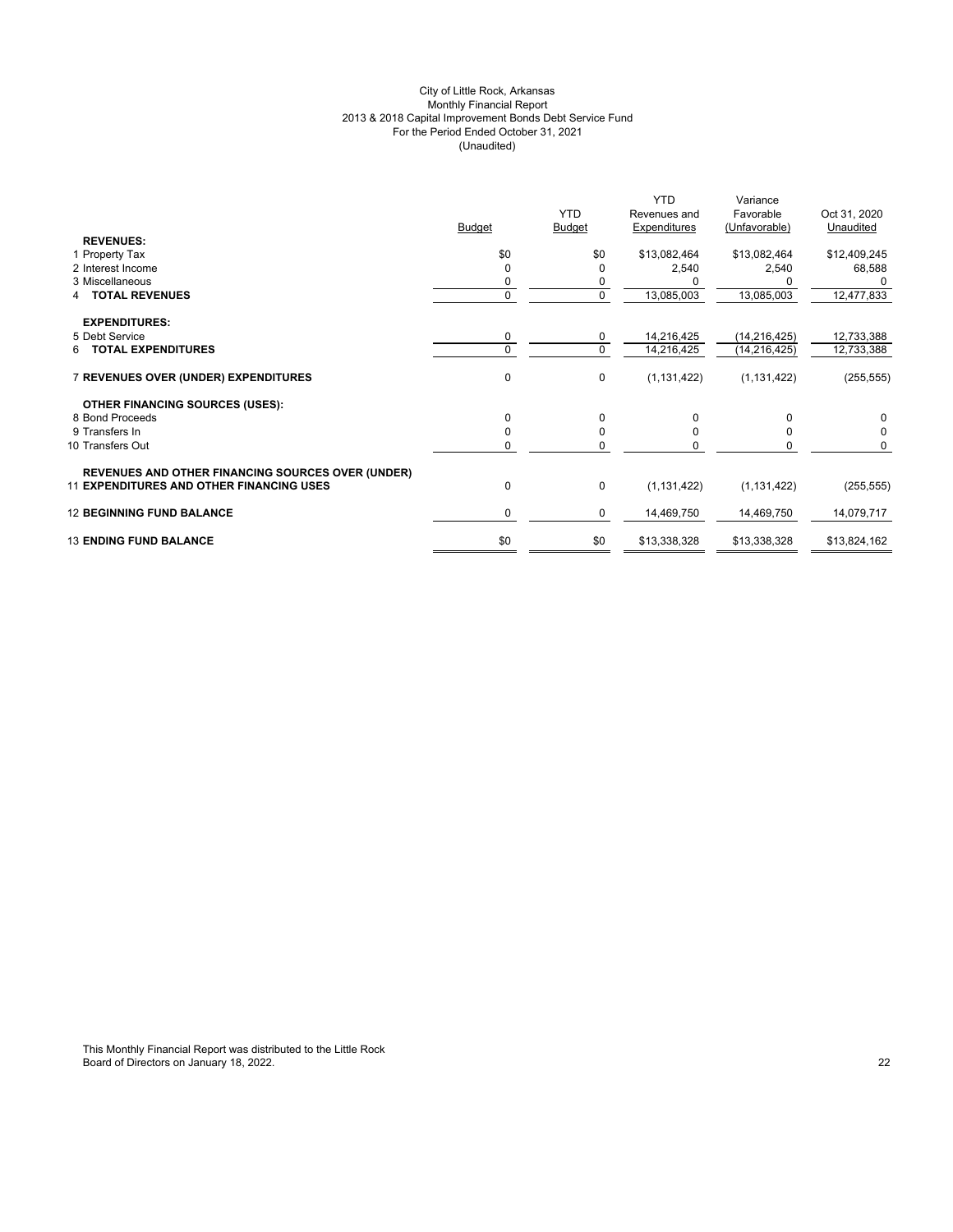#### City of Little Rock, Arkansas Monthly Financial Report 2017 Capital Improvement Refunding Revenue Bond For the Period Ended October 31, 2021 (Unaudited)

|                                                          |               |                     | <b>YTD</b>   | Variance      |              |
|----------------------------------------------------------|---------------|---------------------|--------------|---------------|--------------|
|                                                          |               | <b>YTD</b>          | Revenues and | Favorable     | Oct 31, 2020 |
|                                                          | <b>Budget</b> | Budget              | Expenditures | (Unfavorable) | Unaudited    |
| <b>REVENUES:</b><br>1 Franchise Fees                     |               |                     |              |               |              |
|                                                          | \$0           | \$0                 | \$1,507,900  | \$1,507,900   | \$1,655,007  |
| 2 Charges for Services<br>3 Interest income              |               |                     |              | O             |              |
| 4 Miscellaneous Revenue                                  | O             |                     | 336          | 336           | 1,374        |
| <b>TOTAL REVENUES</b>                                    | 0<br>$\Omega$ | 0<br>$\overline{0}$ |              |               |              |
| 5                                                        |               |                     | 1,508,236    | 1,508,236     | 1,656,381    |
| <b>EXPENDITURES:</b>                                     |               |                     |              |               |              |
| 6 Issuance Cost                                          | $\Omega$      | 0                   | $\Omega$     | $\Omega$      |              |
| 7 Debt Service                                           | 0             | 0                   | 1,510,900    | (1,510,900)   | 1,507,750    |
| <b>TOTAL EXPENDITURES</b><br>8                           | $\Omega$      | 0                   | 1,510,900    | (1,510,900)   | 1,507,750    |
| 9 REVENUES OVER (UNDER) EXPENDITURES                     | $\mathbf 0$   | 0                   | (2,664)      | (2,664)       | 148,631      |
| <b>OTHER FINANCING SOURCES (USES):</b>                   |               |                     |              |               |              |
| 10 Bond Proceeds                                         | <sup>0</sup>  | 0                   |              |               |              |
| 11 Bond Reoffering Premium                               |               |                     |              |               |              |
| 12 Discount on Bonds Issued                              |               |                     |              |               | 0            |
| 13 Payment to Refunded Bond Escrow Agent                 |               |                     |              |               | 0            |
| 14 Transfer In                                           |               |                     |              |               | $\Omega$     |
| 15 Transfers Out                                         | 0             | O                   |              |               |              |
| <b>REVENUES AND OTHER FINANCING SOURCES OVER (UNDER)</b> |               |                     |              |               |              |
| <b>16 EXPENDITURES AND OTHER FINANCING USES</b>          | 0             | 0                   | (2,664)      | (2,664)       | 148,631      |
| <b>17 BEGINNING FUND BALANCE</b>                         | $\Omega$      | 0                   | 19,334       | 19,334        | 20,909       |
| <b>18 ENDING FUND BALANCE</b>                            | \$0           | \$0                 | \$16,670     | \$16,670      | \$169,540    |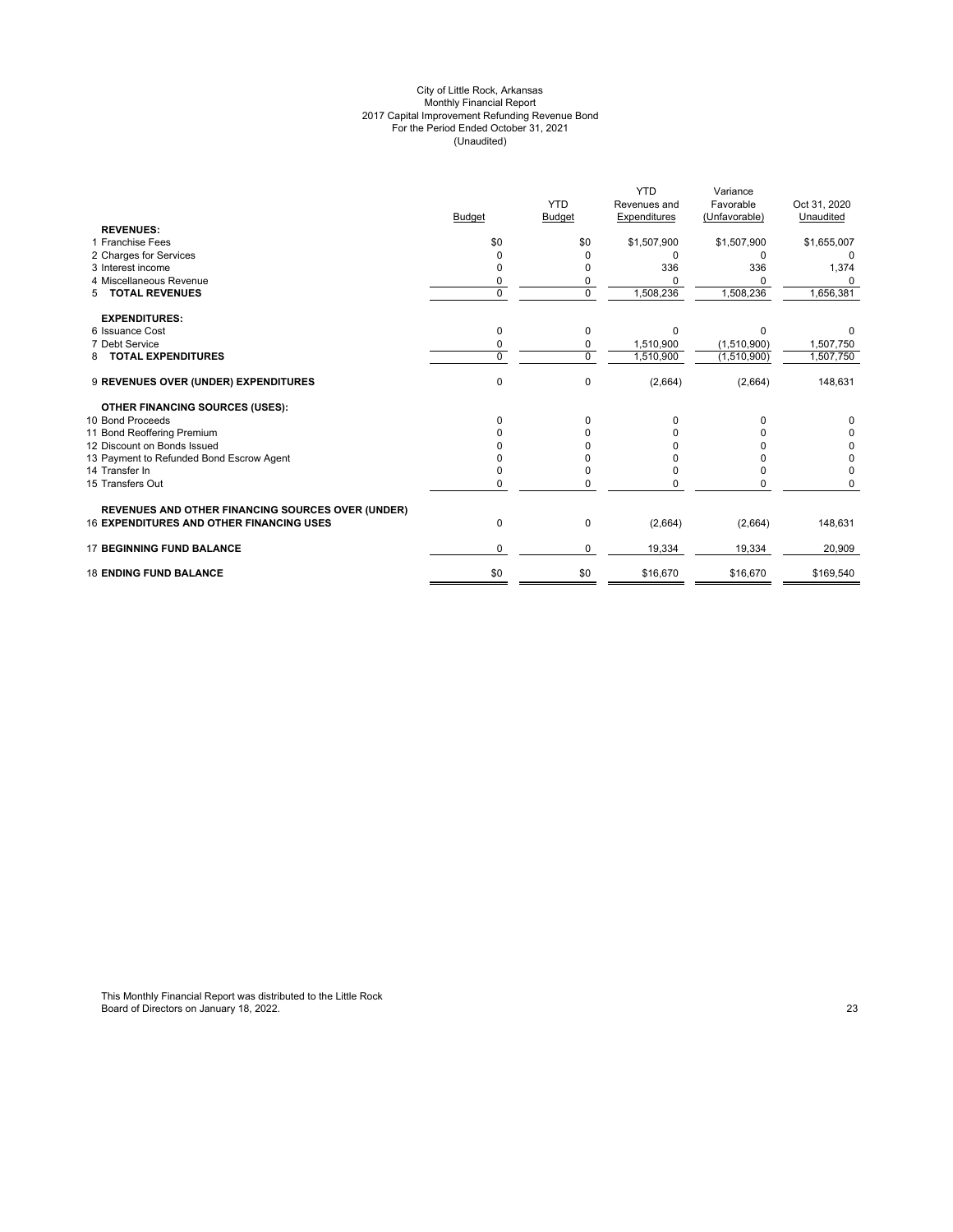# City of Little Rock, Arkansas Monthly Financial Report 2014 TIF #1 Capital Improvement Bonds Debt Service Fund For the Period Ended October 31, 2021 (Unaudited)

|                                                          | <b>Budget</b> | <b>YTD</b><br><b>Budget</b> | <b>YTD</b><br>Revenues and<br>Expenditures | Variance<br>Favorable<br>(Unfavorable) | Oct 31, 2020<br>Unaudited |
|----------------------------------------------------------|---------------|-----------------------------|--------------------------------------------|----------------------------------------|---------------------------|
| <b>REVENUES:</b>                                         |               |                             |                                            |                                        |                           |
| 1 Property Tax                                           | \$0           | \$0                         | \$422,694                                  | \$422,694                              | \$555,867                 |
| 2 Interest Income                                        | $\Omega$      | 0                           | 130                                        | 130                                    | 2,720                     |
| 3 Miscellaneous                                          | 0             | 0                           |                                            |                                        | 0                         |
| <b>TOTAL REVENUES</b><br>4                               | $\mathbf{0}$  | 0                           | 422,824                                    | 422,824                                | 558,587                   |
| <b>EXPENDITURES:</b>                                     |               |                             |                                            |                                        |                           |
| 5 Debt Service                                           | 0             | 0                           | 897,213                                    | (897, 213)                             | 391,513                   |
| <b>6 TOTAL EXPENDITURES</b>                              | $\Omega$      | $\mathbf 0$                 | 897,213                                    | (897, 213)                             | 391,513                   |
| 7 REVENUES OVER (UNDER) EXPENDITURES                     | 0             | 0                           | (474, 388)                                 | (474, 388)                             | 167,074                   |
| <b>OTHER FINANCING SOURCES (USES):</b>                   |               |                             |                                            |                                        |                           |
| 8 Bond Proceeds                                          | $\Omega$      | 0                           | 0                                          | $\Omega$                               | 0                         |
| 9 Transfers In                                           | $\Omega$      | $\mathbf 0$                 | $\Omega$                                   | $\Omega$                               | $\mathbf 0$               |
| 10 Transfers Out                                         | 0             | 0                           | O                                          | ŋ                                      | $\Omega$                  |
| <b>REVENUES AND OTHER FINANCING SOURCES OVER (UNDER)</b> |               |                             |                                            |                                        |                           |
| <b>11 EXPENDITURES AND OTHER FINANCING USES</b>          | 0             | $\pmb{0}$                   | (474, 388)                                 | (474, 388)                             | 167,074                   |
| <b>12 BEGINNING FUND BALANCE</b>                         | $\mathbf 0$   | 0                           | 881,442                                    | 881,442                                | 713,562                   |
| <b>13 ENDING FUND BALANCE</b>                            | \$0           | \$0                         | \$407,054                                  | \$407,054                              | \$880,636                 |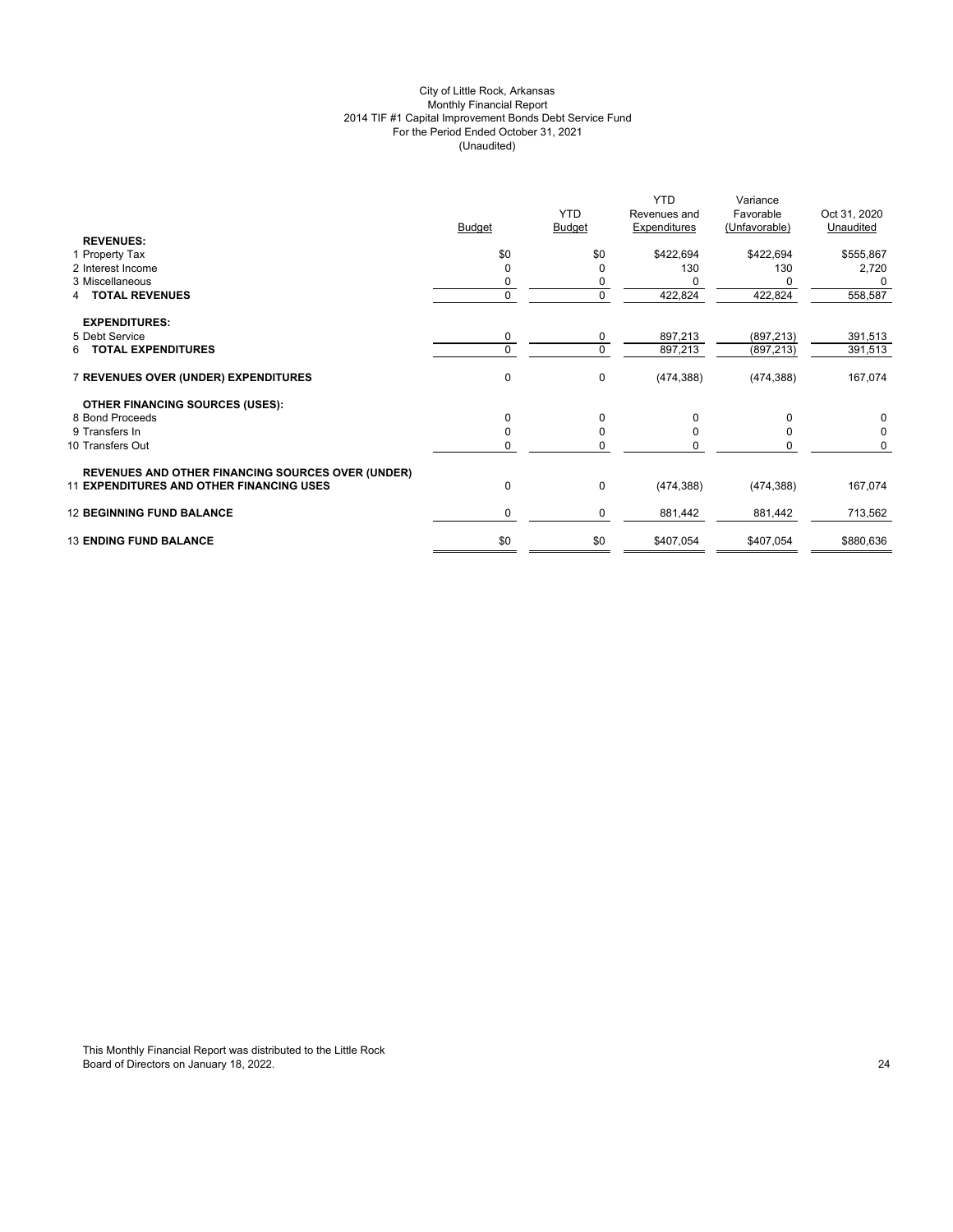#### City of Little Rock, Arkansas Monthly Financial Report 2017 Library Refunding Bond Fund For the Period Ended October 31, 2021 (Unaudited)

| <b>YTD</b><br>Favorable<br>Revenues and<br><b>Budget</b><br>Expenditures<br><b>Budget</b><br>(Unfavorable)<br><b>REVENUES:</b><br>\$0<br>\$0<br>\$3,924,718<br>\$3,924,718<br>1 Property Tax<br>1,323<br>1,323<br>2 Interest income<br>3 Miscellaneous<br>0<br><b>TOTAL REVENUES</b><br>3,926,045<br>3,926,045<br>$\Omega$<br><b>EXPENDITURES:</b><br>5 Issuance Cost<br>0<br>0<br>6 Debt Service<br>4,250,144<br>(4,250,144)<br>0<br>0<br><b>TOTAL EXPENDITURES</b><br>$\Omega$<br>4,250,144<br>(4,250,144)<br>0<br>8 REVENUES OVER (UNDER) EXPENDITURES<br>$\mathbf 0$<br>(324,099)<br>(324,099) | Oct 31, 2020<br>Unaudited<br>\$3,722,764<br>17,483 |
|----------------------------------------------------------------------------------------------------------------------------------------------------------------------------------------------------------------------------------------------------------------------------------------------------------------------------------------------------------------------------------------------------------------------------------------------------------------------------------------------------------------------------------------------------------------------------------------------------|----------------------------------------------------|
|                                                                                                                                                                                                                                                                                                                                                                                                                                                                                                                                                                                                    |                                                    |
|                                                                                                                                                                                                                                                                                                                                                                                                                                                                                                                                                                                                    |                                                    |
|                                                                                                                                                                                                                                                                                                                                                                                                                                                                                                                                                                                                    |                                                    |
|                                                                                                                                                                                                                                                                                                                                                                                                                                                                                                                                                                                                    |                                                    |
|                                                                                                                                                                                                                                                                                                                                                                                                                                                                                                                                                                                                    |                                                    |
|                                                                                                                                                                                                                                                                                                                                                                                                                                                                                                                                                                                                    | 3,740,247                                          |
|                                                                                                                                                                                                                                                                                                                                                                                                                                                                                                                                                                                                    |                                                    |
|                                                                                                                                                                                                                                                                                                                                                                                                                                                                                                                                                                                                    |                                                    |
|                                                                                                                                                                                                                                                                                                                                                                                                                                                                                                                                                                                                    | 3,856,388                                          |
|                                                                                                                                                                                                                                                                                                                                                                                                                                                                                                                                                                                                    | 3,856,388                                          |
|                                                                                                                                                                                                                                                                                                                                                                                                                                                                                                                                                                                                    | (116, 141)                                         |
| <b>OTHER FINANCING SOURCES (USES):</b>                                                                                                                                                                                                                                                                                                                                                                                                                                                                                                                                                             |                                                    |
| 0<br>0<br>9 Transfer In<br>$\Omega$<br>$\Omega$                                                                                                                                                                                                                                                                                                                                                                                                                                                                                                                                                    | $\Omega$                                           |
| 10 Transfers Out<br>$\Omega$<br>0                                                                                                                                                                                                                                                                                                                                                                                                                                                                                                                                                                  |                                                    |
| <b>REVENUES AND OTHER FINANCING SOURCES OVER (UNDER)</b>                                                                                                                                                                                                                                                                                                                                                                                                                                                                                                                                           |                                                    |
| <b>11 EXPENDITURES AND OTHER FINANCING USES</b><br>0<br>$\mathbf 0$<br>(324,099)<br>(324,099)                                                                                                                                                                                                                                                                                                                                                                                                                                                                                                      | (116, 141)                                         |
| <b>12 BEGINNING FUND BALANCE</b><br>0<br>0<br>4,511,146<br>4,511,146                                                                                                                                                                                                                                                                                                                                                                                                                                                                                                                               | 4,436,100                                          |
| \$0<br><b>13 ENDING FUND BALANCE</b><br>\$0<br>\$4,187,047<br>\$4,187,047                                                                                                                                                                                                                                                                                                                                                                                                                                                                                                                          | \$4,319,960                                        |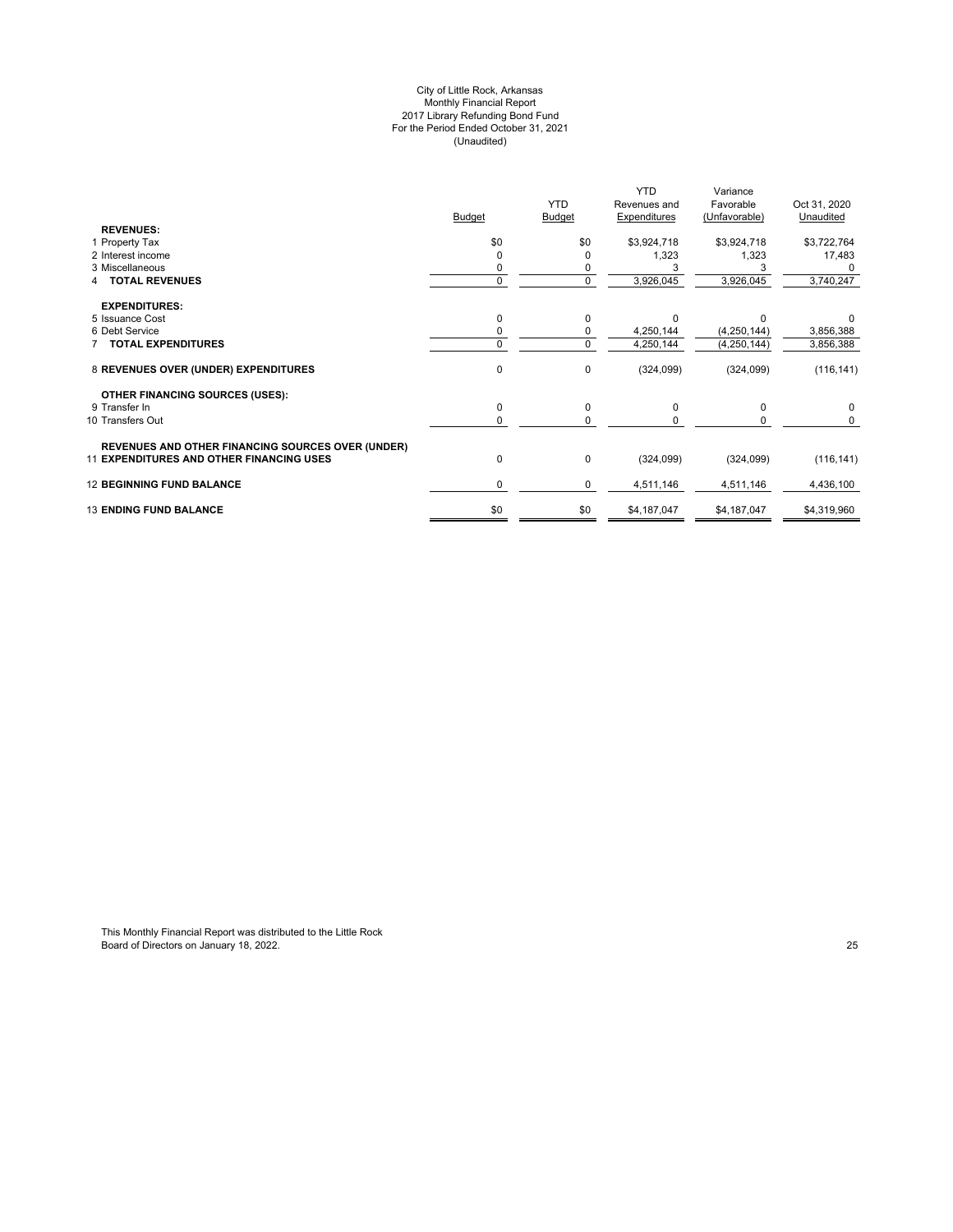# City of Little Rock, Arkansas Monthly Financial Report Hotel Tax Revenue For the Period Ended October 31, 2021 (Unaudited)

|                                                          |               |               | <b>YTD</b>   | Variance      |              |
|----------------------------------------------------------|---------------|---------------|--------------|---------------|--------------|
|                                                          |               | <b>YTD</b>    | Revenues and | Favorable     | Oct 31, 2020 |
|                                                          | <b>Budget</b> | <b>Budget</b> | Expenditures | (Unfavorable) | Unaudited    |
| <b>REVENUES:</b>                                         |               |               |              |               |              |
| 1 Hotel Gross Receipts Tax                               | \$0           | \$0           | \$1,530,265  | \$1,530,265   | \$722,325    |
| 2 Interest Income                                        | 0             | <sup>0</sup>  | 285          | 285           | 2,308        |
| 3 Miscellaneous                                          |               | 0             |              |               | 172,809      |
| <b>TOTAL REVENUES</b>                                    | 0             | $\mathbf 0$   | 1,530,549    | 1,530,549     | 897,442      |
| <b>EXPENDITURES:</b>                                     |               |               |              |               |              |
| 5 Interest Expense                                       | 0             | 0             | 675,597      | (675, 597)    | 689,472      |
| 6 TOTAL EXPENDITURES                                     | $\Omega$      | $\mathbf 0$   | 675,597      | (675, 597)    | 689,472      |
| 7 REVENUES OVER (UNDER) EXPENDITURES                     | 0             | $\mathbf 0$   | 854,952      | 854,952       | 207,970      |
| <b>OTHER FINANCING SOURCES (USES):</b>                   |               |               |              |               |              |
| 8 Bond Proceeds                                          | 0             | 0             |              | $\Omega$      | 0            |
| 9 Payment to Refunded Bond Escrow Agent                  |               | 0             |              |               | 0            |
| 10 Transfers In                                          |               | 0             |              |               | 0            |
| 11 Transfers Out                                         | 0             | $\Omega$      |              | n             | 0            |
| <b>REVENUES AND OTHER FINANCING SOURCES OVER (UNDER)</b> |               |               |              |               |              |
| <b>11 EXPENDITURES AND OTHER FINANCING USES</b>          | 0             | $\mathbf 0$   | 854,952      | 854,952       | 207,970      |
| <b>12 BEGINNING FUND BALANCE</b>                         | 0             | 0             | 355,187      | 355,187       | 617,919      |
| <b>13 ENDING FUND BALANCE</b>                            | \$0           | \$0           | \$1,210,139  | \$1,210,139   | \$825,889    |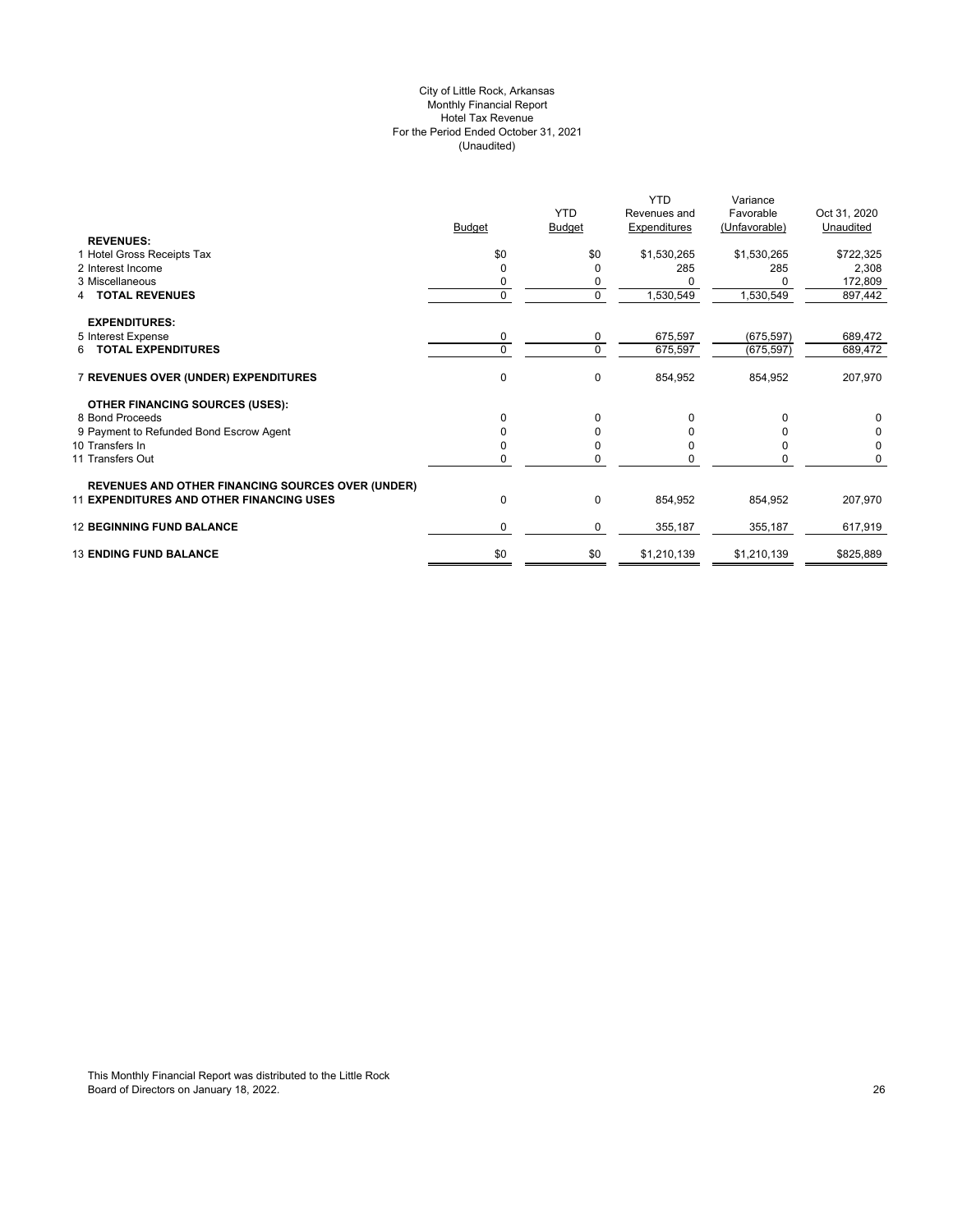# (Unaudited) City of Little Rock, Arkansas Monthly Financial Report Fleet Services Fund For the Period Ended October 31, 2021

|                                             |               |               | <b>YTD</b>   | Variance      |              |
|---------------------------------------------|---------------|---------------|--------------|---------------|--------------|
|                                             |               | <b>YTD</b>    | Revenues and | Favorable     | Oct 31, 2020 |
|                                             | <b>Budget</b> | <b>Budget</b> | Expenditures | (Unfavorable) | Unaudited    |
| <b>OPERATING REVENUES:</b>                  |               |               |              |               |              |
| 1 Charges for services                      | \$12,525,694  | 10,438,078    | \$9,844,668  | (\$593,410)   | \$9,720,605  |
| 2 Interest Income                           | 20,000        | 16,667        | 6,143        | (10, 524)     | 20,244       |
| <b>TOTAL OPERATING REVENUES</b><br>3        | 12,545,694    | 10,454,745    | 9,850,811    | (603, 934)    | 9,740,849    |
| <b>OPERATING EXPENSES:</b>                  |               |               |              |               |              |
| 4 Personnel Services                        | 3,725,035     | 3,104,196     | 2,879,440    | 224,756       | 2,852,768    |
| 5 Supplies and materials                    | 4,313,660     | 3,594,717     | 3,448,524    | 146,192       | 2,857,482    |
| 6 Services and other expenses               | 2,898,659     | 2,415,549     | 2,111,138    | 304,411       | 2,485,641    |
| 7 Repairs and maintenance                   | 1.358.040     | 1.131.700     | 993.569      | 138,131       | 655,729      |
| 8 Depreciation and amortization             | 375,300       | 312,750       | 301.094      | 11,656        | 295,143      |
| <b>TOTAL OPERATING EXPENSES</b><br>9        | 12,670,694    | 10,558,912    | 9,733,766    | 825,145       | 9,146,761    |
| 10 OPERATING INCOME/(LOSS)                  | (125,000)     | (104, 167)    | 117,045      | 221,211       | 594,088      |
| NONOPERATING REVENUES/(EXPENSES):           |               |               |              |               |              |
| 11 Investment income                        | 0             | 0             | 0            | 0             | 0            |
| 12 Gain (loss) on disposal of fixed assets  | 0             | 0             | $\Omega$     | $\Omega$      | $\Omega$     |
| 13 Other, net                               | n             | 0             | 0            | 0             | 0            |
| 14 INCOME (LOSS) BEFORE OPERATING TRANSFERS | (125,000)     | (104, 167)    | 117,045      | 221,211       | 594,088      |
| <b>OPERATING TRANSFERS:</b>                 |               |               |              |               |              |
| 15 Operating transfers in                   | 0             | 0             | $\Omega$     | 0             | 0            |
| 16 Operating transfers out                  | (738,000)     | (615,000)     | (738,000)    | (123,000)     | (654,000)    |
| 17 NET INCOME/(LOSS)                        | (863,000)     | (719, 167)    | (620, 955)   | 98,211        | (59, 912)    |
| <b>18 BEGINNING NET POSITION</b>            | 5,732,526     | 5,732,526     | 5,732,526    | 0             | 5,622,697    |
| <b>19 ENDING NET POSITION</b>               | \$4,869,526   | \$5,013,359   | \$5,111,571  | \$98,211      | \$5,562,785  |
|                                             |               |               |              |               |              |

| Analysis of Net Position |             |
|--------------------------|-------------|
| Cash                     | \$1,757,526 |
| Receivable               | 25,500      |
| Inventory                | 436,936     |
| Capital Assets, net      | 3,327,326   |
| <b>Other Assets</b>      | 218,469     |
| <b>Deferred Outflows</b> | 80.216      |
| Liabilities              | (523, 137)  |
| Deferred Inflows         | (211, 265)  |
| <b>Net Position</b>      | \$5,111,571 |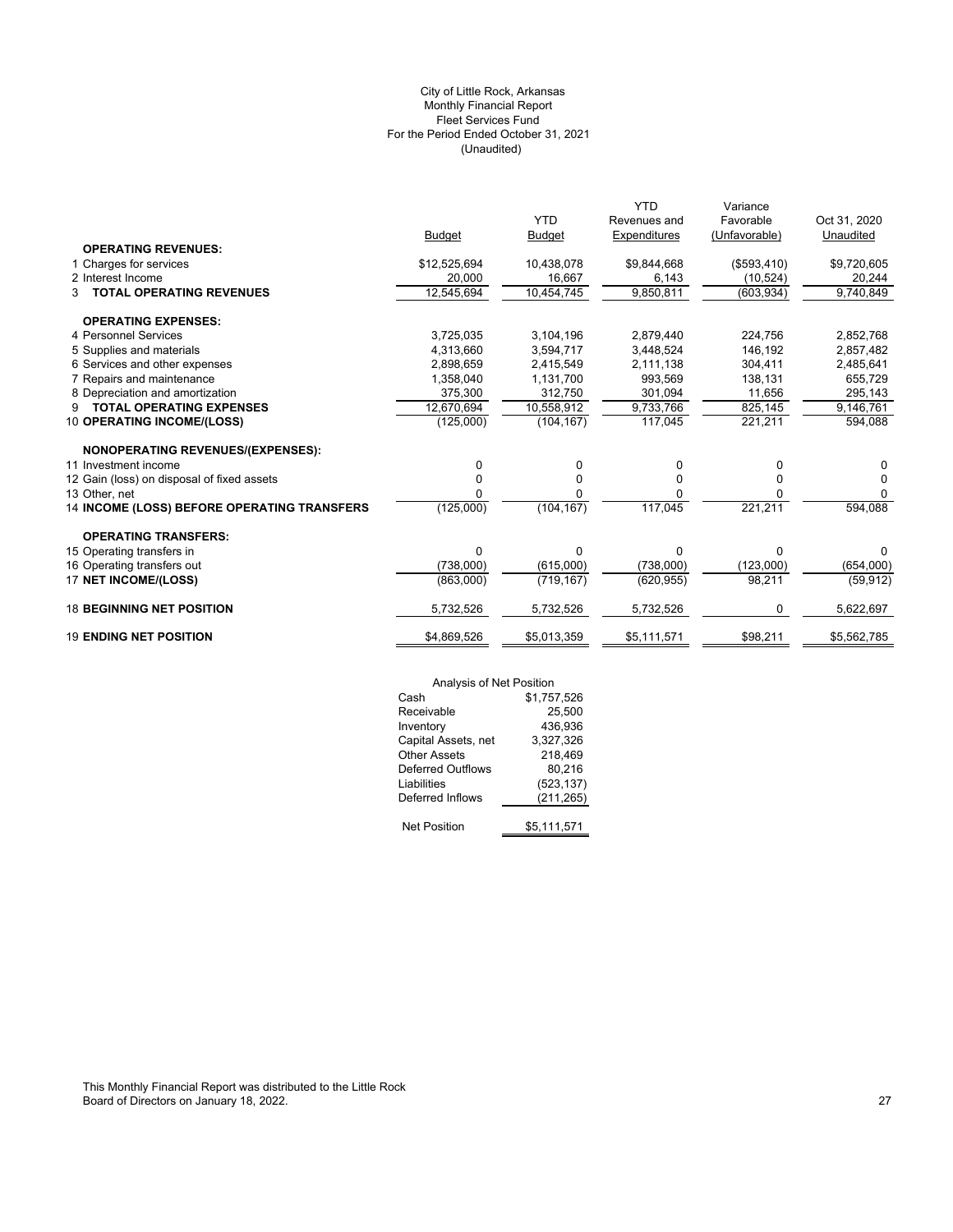# (Unaudited) City of Little Rock, Arkansas Monthly Financial Report Vehicle Storage Facility Fund For the Period Ended October 31, 2021

|                                             |               |               | <b>YTD</b>   | Variance      |              |
|---------------------------------------------|---------------|---------------|--------------|---------------|--------------|
|                                             |               | <b>YTD</b>    | Revenues and | Favorable     | Oct 31, 2020 |
|                                             | <b>Budget</b> | <b>Budget</b> | Expenditures | (Unfavorable) | Unaudited    |
| <b>OPERATING REVENUES:</b>                  |               |               |              |               |              |
| 1 Licenses and permits                      | \$13,080      | \$10,900      | \$10,445     | (\$455)       | \$12,360     |
| 2 Charges for services                      | 2,039,180     | 1,699,317     | 1,742,230    | 42,913        | 1,524,922    |
| 3 Other                                     | 0             | 0             | 0            | 0             | 0            |
| <b>TOTAL OPERATING REVENUES</b><br>4        | 2,052,260     | 1,710,217     | 1,752,675    | 42,458        | 1,537,282    |
| <b>OPERATING EXPENSES:</b>                  |               |               |              |               |              |
| 5 Personnel Services                        | 778,372       | 648,643       | 606,528      | 42,116        | 583,517      |
| 6 Supplies and materials                    | 55,755        | 46,463        | 28,135       | 18,328        | 35,074       |
| 7 Services and other expenses               | 683.017       | 569,181       | 504.725      | 64.455        | 505,072      |
| 8 Repairs and maintenance                   | 166,013       | 138,344       | 134,486      | 3,858         | 26,057       |
| 9 Depreciation and amortization             | 16,000        | 13,333        | 12,984       | 350           | 13,275       |
| 10 Refunds                                  | 0             | O             | <sup>0</sup> | 0             | 2,362        |
| <b>TOTAL OPERATING EXPENSES</b><br>11       | 1,699,157     | 1,415,964     | ,286,858     | 129,106       | 1,165,358    |
| 12 OPERATING INCOME/(LOSS)                  | 353,103       | 294,253       | 465,817      | 171,565       | 371,924      |
| <b>NONOPERATING REVENUES/(EXPENSES):</b>    |               |               |              |               |              |
| 13 Investment income                        | 1,700         | 1,417         | 3,369        | 1,952         | 1,534        |
| 14 Gain (loss) on disposal of fixed assets  | 0             | 0             | $\Omega$     | O             |              |
| 15 Other, net                               | 0             | 0             | (9)          | (9)           | 0            |
| 16 INCOME (LOSS) BEFORE OPERATING TRANSFERS | 354,803       | 295,669       | 469,177      | 173,508       | 373,458      |
| <b>OPERATING TRANSFERS:</b>                 |               |               |              |               |              |
| 17 Carryover- Prior Year                    | 5,887         | 4,906         | 5,887        | 981           | 0            |
| 18 Operating transfers out                  | $\Omega$      | $\Omega$      | $\Omega$     | $\Omega$      | 0            |
| 19 NET INCOME/(LOSS)                        | 360,690       | 300,575       | 475,064      | 174,489       | 373,458      |
| <b>20 BEGINNING NET POSITION</b>            | 243,907       | 243,907       | 243,907      | 0             | (157, 298)   |
| <b>21 ENDING NET POSITION</b>               | \$604,597     | \$544,482     | \$718,971    | \$174.489     | \$216,160    |

| Analysis of Net Position |             |
|--------------------------|-------------|
| Cash                     | \$1,029,895 |
| Receivable               | ŋ           |
| Inventory                | 0           |
| Capital Assets, net      | 33,605      |
| Other Assets             | ŋ           |
| Deferred Outflows        | 13.369      |
| Liabilities              | (322, 688)  |
| Deferred Inflows         | (35, 210)   |
|                          |             |
| <b>Net Position</b>      | \$718,971   |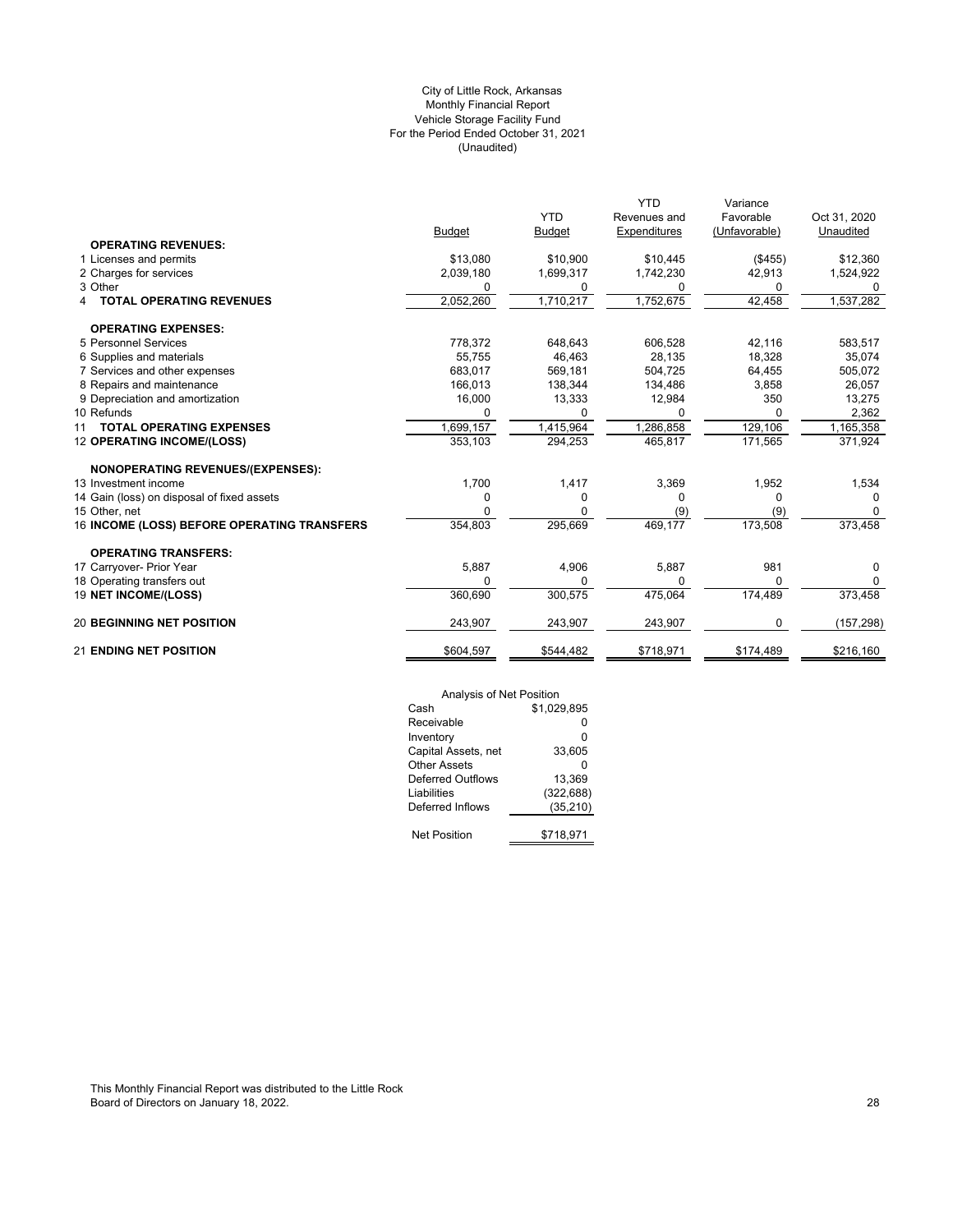# (Unaudited) City of Little Rock, Arkansas Monthly Financial Report Waste Disposal Fund For the Period Ended October 31, 2021

|                                             |               |               | <b>YTD</b>   | Variance      |              |
|---------------------------------------------|---------------|---------------|--------------|---------------|--------------|
|                                             |               | <b>YTD</b>    | Revenues and | Favorable     | Oct 31, 2020 |
|                                             | <b>Budget</b> | <b>Budget</b> | Expenditures | (Unfavorable) | Unaudited    |
| <b>OPERATING REVENUES:</b>                  |               |               |              |               |              |
| 1 Charges for services                      | \$23,500,800  | \$19,584,000  | \$19,776,064 | \$192,064     | \$18,858,673 |
| 2 Other                                     | 0             | 0             | 0            | 0             | 4,494        |
| 3 TOTAL OPERATING REVENUES                  | 23,500,800    | 19,584,000    | 19,776,064   | 192,064       | 18,863,166   |
| <b>OPERATING EXPENSES:</b>                  |               |               |              |               |              |
| 4 Personnel Services                        | 7,648,529     | 6,373,774     | 6,187,193    | 186,581       | 6,217,762    |
| 5 Supplies and materials                    | 1,239,101     | 1,032,584     | 896,524      | 136,060       | 777,554      |
| 6 Services and other expenses               | 4,861,808     | 4,051,507     | 3.803.856    | 247.650       | 3,561,384    |
| 7 Repairs and maintenance                   | 3,878,649     | 3,232,208     | 2,853,545    | 378.663       | 3,284,784    |
| 8 Closure & Postclosure Costs               | 474,500       | 395,417       | 420,598      | (25, 181)     | 160,351      |
| 9 Depreciation and amortization             | 3,352,100     | 2,793,417     | 2,743,391    | 50,026        | 2,534,609    |
| 10 TOTAL OPERATING EXPENSES                 | 21,454,687    | 17,878,906    | 16,905,107   | 973,799       | 16,536,443   |
| 11 OPERATING INCOME/(LOSS)                  | 2,046,113     | 1,705,094     | 2,870,957    | 1,165,862     | 2,326,724    |
| NONOPERATING REVENUES/(EXPENSES):           |               |               |              |               |              |
| 12 Investment income                        | 29,150        | 24,292        | 30,224       | 5,933         | 102,039      |
| 13 Interest expense                         | (27, 523)     | (22, 936)     | (24, 198)    | (1,262)       | (38, 653)    |
| 14 Gain (loss) on disposal of fixed assets  | $\Omega$      | 0             | (5,690)      | (5,690)       |              |
| 15 Other, net                               | 307,875       | 256,563       | 307,727      | 51,164        | 1,004,545    |
| 16 INCOME (LOSS) BEFORE OPERATING TRANSFERS | 2,355,615     | 1,963,013     | 3,179,020    | 1,216,007     | 3,394,654    |
| <b>OPERATING TRANSFERS:</b>                 |               |               |              |               |              |
| 17 Carryover- Prior Year                    | 55,596        | 46.330        | 55,596       | 9,266         | 0            |
| 18 Operating transfers out                  | (2,006,244)   | (1,671,870)   | (2,006,244)  | (334, 374)    | (1,844,211)  |
| 19 NET INCOME/(LOSS)                        | 404,967       | 337,473       | 1,228,372    | 890,899       | 1,550,443    |
| <b>20 BEGINNING NET POSITION</b>            | 24,814,406    | 24,814,406    | 24,814,406   | 0             | 24,732,266   |
| <b>21 ENDING NET POSITION</b>               | \$25,219,373  | \$25,151,879  | \$26,042,778 | \$890,899     | \$26,282,709 |
|                                             |               |               |              |               |              |

# Analysis of Net Position

| Analysis of Net Position |              |
|--------------------------|--------------|
| Cash                     |              |
| Operating                | \$6.701.844  |
| Debt Reserve             | 1.539.882    |
| Receivable               | 3.769.381    |
| Inventory                |              |
| Capital Assets, net      | 23,075,340   |
| Other Assets             | 159,107      |
| Deferred Outflows        | 106,956      |
| Liabilities              | (9,028,045)  |
| Deferred Inflows         | (281, 688)   |
|                          |              |
| <b>Net Position</b>      | \$26.042.778 |

This Monthly Financial Report was distributed to the Little Rock Board of Directors on January 18, 2022. 29 and 2022 and 2012 12:30 and 2012 12:30 and 2012 12:30 and 2012 12:30 and 2012 12:30 and 2012 12:30 and 2013 12:30 and 2013 12:30 and 2013 12:30 and 2013 12:30 and 2013 12:30 and 2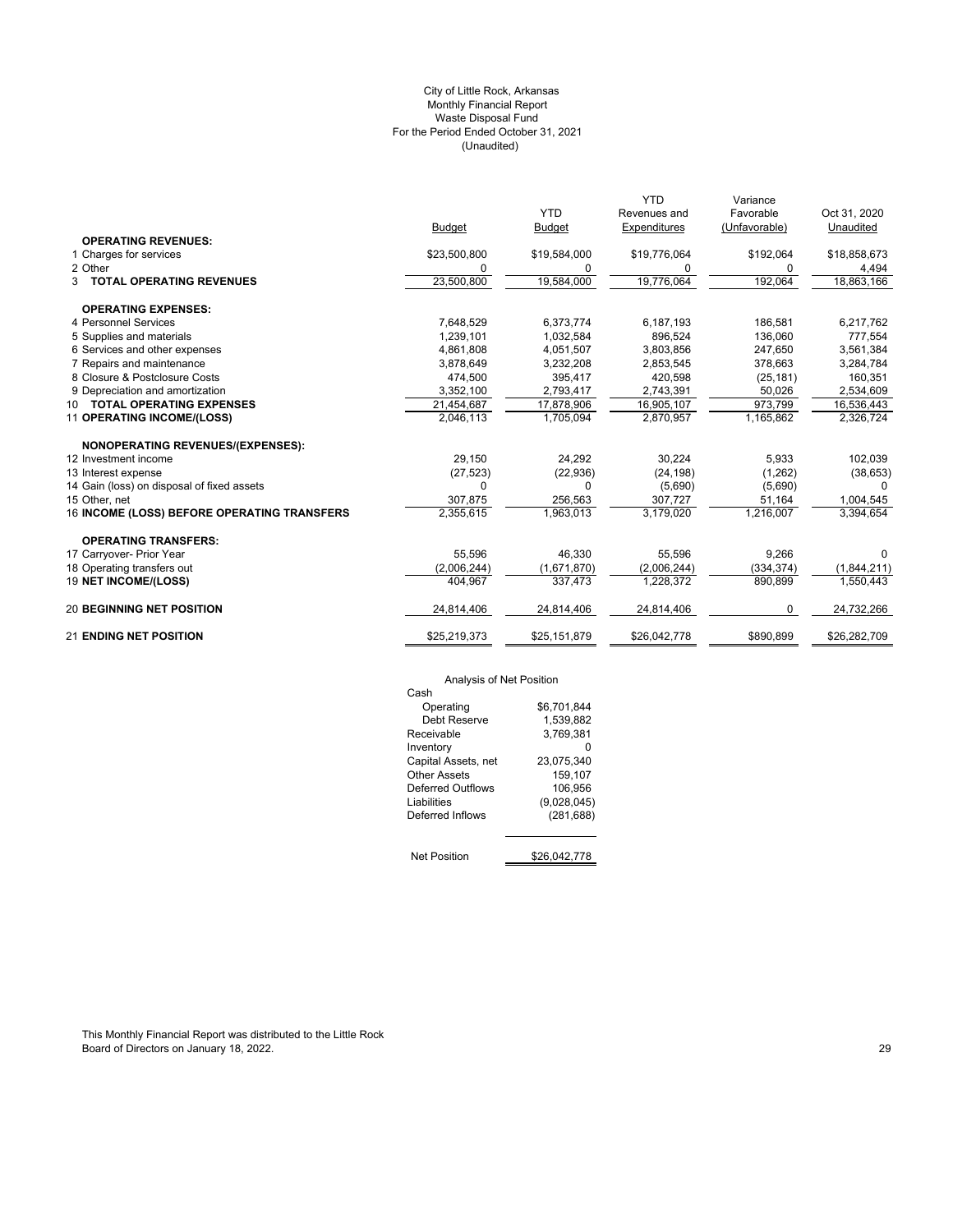# City of Little Rock, Arkansas Monthly Financial Report Rivermarket Garage Fund For the Period Ended October 31, 2021 (Unaudited)

|                                             |               |               | <b>YTD</b>   | Variance      |              |
|---------------------------------------------|---------------|---------------|--------------|---------------|--------------|
|                                             |               | <b>YTD</b>    | Revenues and | Favorable     | Oct 31, 2020 |
|                                             | <b>Budget</b> | <b>Budget</b> | Expenditures | (Unfavorable) | Unaudited    |
| <b>OPERATING REVENUES:</b>                  |               |               |              |               |              |
| 1 Statehouse Parking                        | \$697,812     | \$581,510     | \$591,099    | \$9,589       | \$591,365    |
| 2 RiverMarket Parking                       | 665,000       | 554,167       | 564,865      | 10,699        | 473,583      |
| 3 Business Licenses                         | 253,163       | 210,969       | 253,163      | 42,194        | 332,385      |
| 4 Street Repairs                            | 316,650       | 263,875       | 288,291      | 24,416        | 665,797      |
| 5 Parking Meters                            | 253,475       | 211,229       | 246,758      | 35,529        | 147,707      |
| 6 Other                                     | $\Omega$      | 0             | 89           | 89            | $\Omega$     |
| 7 TOTAL OPERATING REVENUES                  | 2,186,100     | 1,821,750     | 1,944,266    | 122,516       | 2,210,837    |
| <b>OPERATING EXPENSES:</b>                  |               |               |              |               |              |
| 8 Personnel Services                        | 433,172       | 360,977       | 404,407      | (43, 430)     | 218,121      |
| 9 Supplies and materials                    | 24,000        | 20.000        | 18,581       | 1,419         | 12,085       |
| 10 Repairs and maintenance                  | 54,000        | 45,000        | 30,309       | 14,691        | 27,191       |
| 11 Services and other expenses              | 685,620       | 571,350       | 463,224      | 108,126       | 503,853      |
| 12 Depreciation and amortization            | 247,800       | 206,500       | 188,079      | 18,421        | 206,443      |
| 13 TOTAL OPERATING EXPENSES                 | 1,444,592     | 1,203,827     | 1,104,600    | 99,227        | 967,693      |
| <b>14 OPERATING INCOME/(LOSS)</b>           | 741,508       | 617,923       | 839,665      | 221,742       | 1,243,144    |
| <b>NONOPERATING REVENUES/(EXPENSES):</b>    |               |               |              |               |              |
| 15 Investment income                        | 9,765         | 8,138         | 10.781       | 2,644         | 22,205       |
| 16 Debt Service                             | (29, 326)     | (24, 438)     | (24, 855)    | (417)         | (24, 855)    |
| 17 Interest expense                         | (286, 969)    | (239, 141)    | (244, 048)   | (4,907)       | (264, 406)   |
| 18 Gain (loss) on disposal of fixed assets  | $\Omega$      | 0             |              | 0             | 0            |
| 19 Other, net                               | $\Omega$      | 0             | 0            | 0             | 0            |
| 20 INCOME (LOSS) BEFORE OPERATING TRANSFERS | 434,978       | 362,482       | 581.544      | 219,063       | 976,088      |
| <b>OPERATING TRANSFERS:</b>                 |               |               |              |               |              |
| 21 Operating transfers in                   | 0             | 0             | 0            | $\mathbf 0$   | 0            |
| 22 Operating transfers out                  | $\Omega$      | 0             | 0            | $\mathbf 0$   | 0            |
| 23 NET INCOME/(LOSS)                        | 434,978       | 362.482       | 581.544      | 219,063       | 976,088      |
| <b>24 BEGINNING NET POSITION</b>            | 3,930,478     | 3,930,478     | 3,930,478    | 0             | 2,920,597    |
| <b>25 ENDING NET POSITION</b>               | \$4,365,456   | \$4,292,960   | \$4,512,022  | \$219,063     | \$3,896,686  |
|                                             |               |               |              |               |              |

# Analysis of Net Position

| Cash                |             |
|---------------------|-------------|
| Operating           | \$2.672.154 |
| Debt Reserve        | 1.304.276   |
| Receivable          | 220,355     |
| Inventory           |             |
| Capital Assets, net | 5,487,022   |
| Other Assets        | 201.996     |
| Liabilities         | (5,373,781) |
|                     |             |
| Net Position        | \$4.512.022 |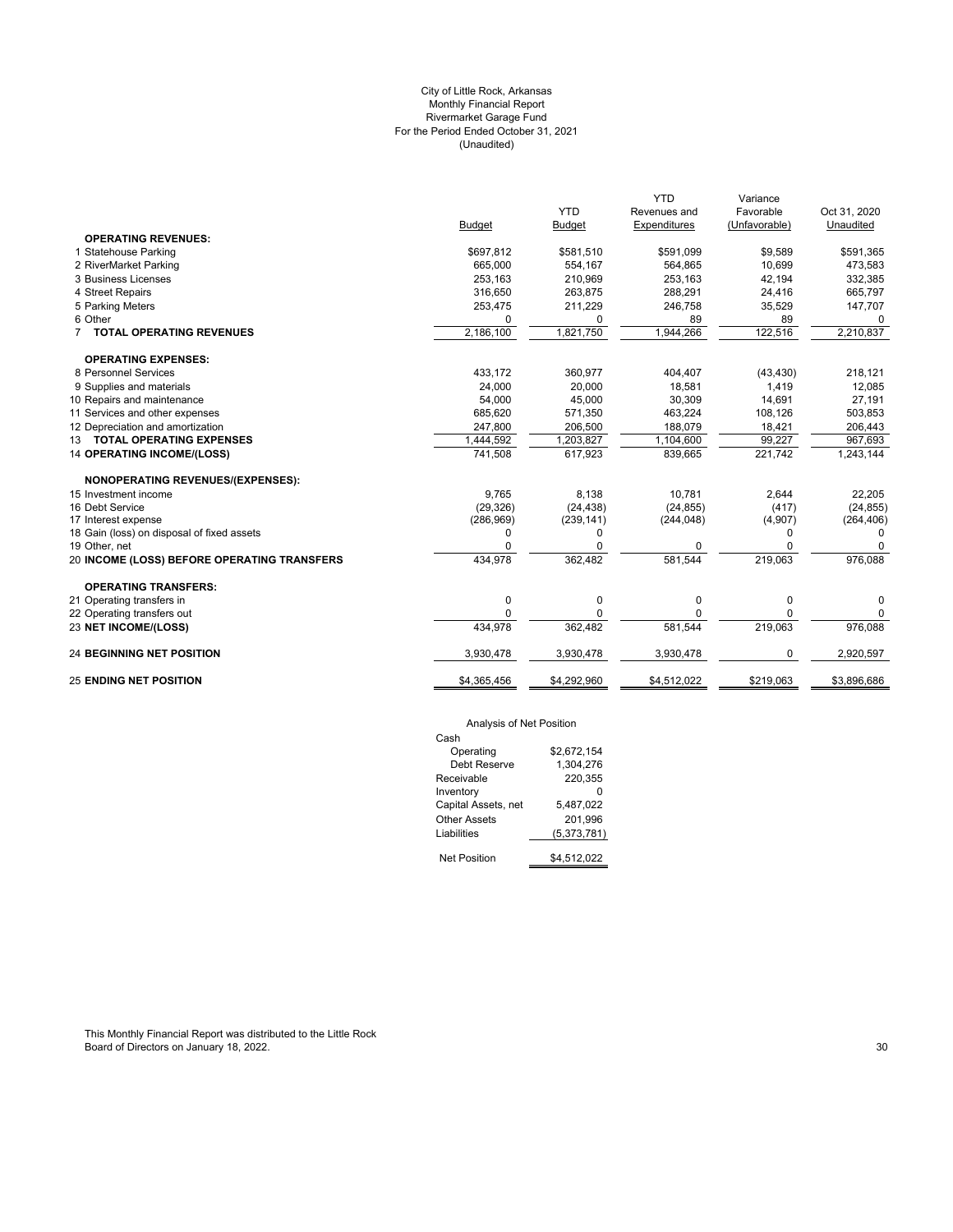### (Unaudited) City of Little Rock, Arkansas Monthly Financial Report Police Pension and Relief Fund For the Period Ended October 31, 2021

|                | <b>ADDITIONS:</b>                                             | <b>Budget</b>  | <b>YTD</b><br><b>Budget</b> | <b>YTD</b><br>Revenues and<br>Expenditures | Variance<br>Favorable<br>(Unfavorable) | Oct 31, 2020<br>Unaudited |
|----------------|---------------------------------------------------------------|----------------|-----------------------------|--------------------------------------------|----------------------------------------|---------------------------|
|                | Contributions:                                                |                |                             |                                            |                                        |                           |
| $\mathbf{1}$   | Employer                                                      | \$0            | \$0                         | \$0                                        | \$0                                    | \$0                       |
| $\overline{2}$ | Plan members                                                  | <sup>0</sup>   | <sup>0</sup>                | n                                          | n                                      | $\Omega$                  |
| 3              | General property taxes                                        | n              | U                           |                                            |                                        | 0                         |
| $\overline{4}$ | State insurance turnback and guarantee fund                   |                | 0                           |                                            |                                        | 0                         |
| 5              | Other                                                         | $\Omega$       | 0                           |                                            | 0                                      | 0                         |
| 6              | <b>Total Contributions</b>                                    | $\Omega$       | $\Omega$                    | $\Omega$                                   | 0                                      | $\Omega$                  |
|                | Investment income (loss):                                     |                |                             |                                            |                                        |                           |
| $\overline{7}$ | Net increase (decrease) in fair value of investments          | $\Omega$       | 0                           | 0                                          | n                                      | 0                         |
| 8              | Realized gain (loss) on the sale of investments               | $\Omega$       | $\Omega$                    |                                            | O                                      | 0                         |
| 9              | Interest and dividends                                        | 0              | 0                           | 0                                          | 0                                      | 0                         |
| 10             |                                                               | 0              | 0                           | $\Omega$                                   | 0                                      | 0                         |
| 11             | Less investment expense                                       | 0              | 0                           | $\Omega$                                   | 0                                      | 0                         |
| 12             | Net investment income (loss)                                  | $\mathbf 0$    | $\mathbf 0$                 | $\mathbf 0$                                | 0                                      | $\mathbf 0$               |
| 13             | <b>TOTAL ADDITIONS</b>                                        | $\overline{0}$ | $\overline{0}$              | $\mathbf 0$                                | 0                                      | $\overline{0}$            |
|                | <b>DEDUCTIONS:</b>                                            |                |                             |                                            |                                        |                           |
| 14             | Benefits paid directly to participants                        | 0              | 0                           | 0                                          | 0                                      |                           |
| 15<br>16       | Administrative expenses                                       | $\Omega$       | $\Omega$                    | $\Omega$                                   | 0                                      | $\Omega$                  |
|                | 17 INCOME (LOSS) BEFORE OPERATING TRANSFERS                   | $\mathbf 0$    | $\Omega$                    | $\Omega$                                   | $\mathbf 0$                            | $\Omega$                  |
|                | <b>OPERATING TRANSFERS:</b>                                   |                |                             |                                            |                                        |                           |
|                | 18 Operating transfers in                                     | $\Omega$       | $\Omega$                    | $\Omega$                                   | 0                                      | 0                         |
|                | 19 Operating transfers out                                    | 0              | 0                           | <sup>0</sup>                               | 0                                      | 0                         |
|                | 20 NET INCOME/(LOSS)                                          | $\Omega$       | $\Omega$                    | $\Omega$                                   | 0                                      | $\Omega$                  |
|                | 21 NET POSITION HELD IN TRUST FOR PENSION BENEFITS, BEGINNING | $\mathbf 0$    | 0                           | 742,107                                    | 742,107                                | 1,196,503                 |
|                | 22 NET POSITION HELD IN TRUST FOR PENSION BENEFITS, ENDING    | \$0            | \$0                         | \$742,107                                  | \$742,107                              | \$1,196,503               |
|                |                                                               |                |                             |                                            |                                        |                           |

Note 1: Administration of the Police Pension and Relief Fund was transferred to LOPFI in December 2013. Net position reflects the balance in an investment held for the pension that was not accepted by LOPFI.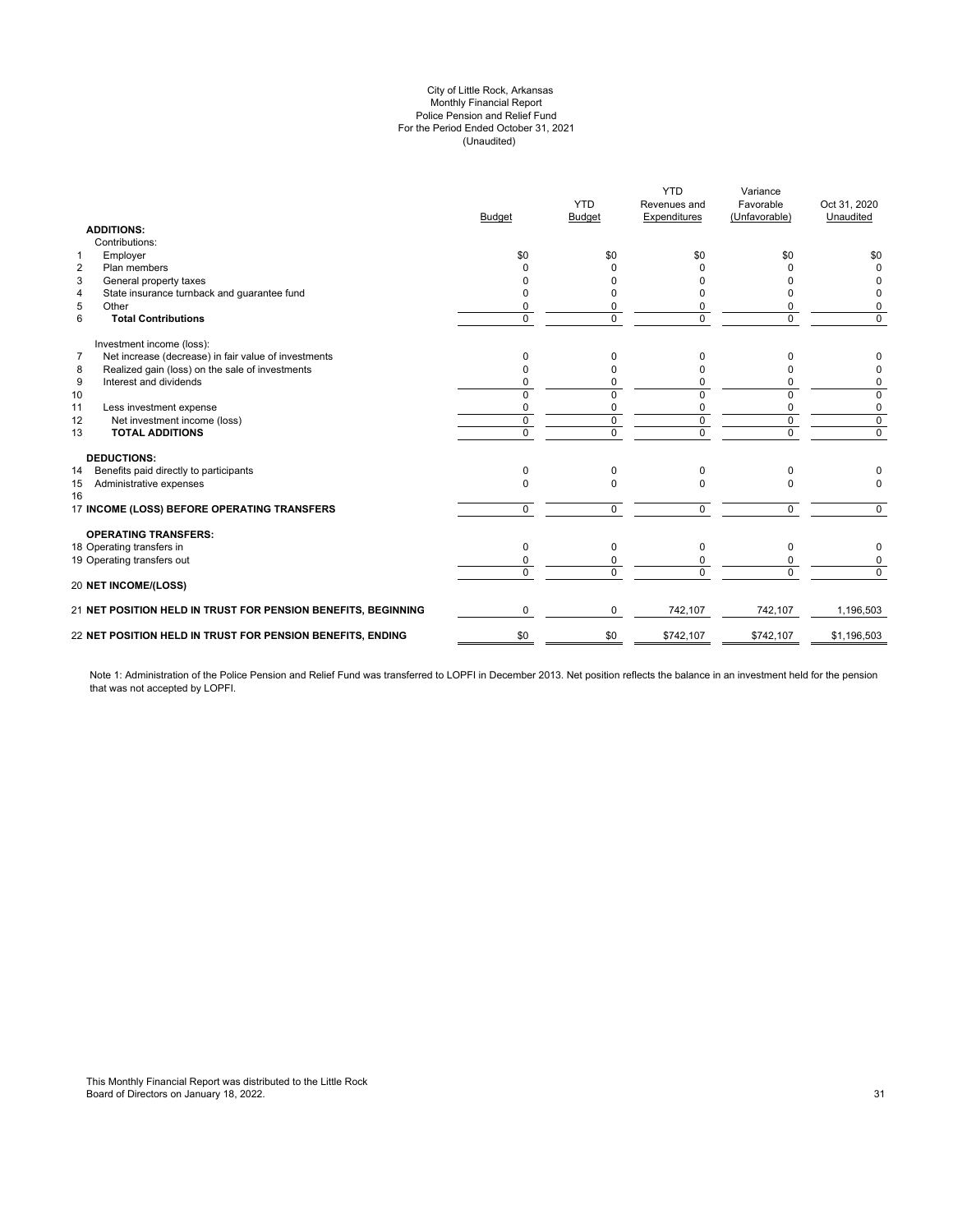### (Unaudited) City of Little Rock, Arkansas Monthly Financial Report Fire Relief and Pension Fund For the Period Ended October 31, 2021

|                | <b>ADDITIONS:</b>                                             | <b>Budget</b> | <b>YTD</b><br><b>Budget</b> | <b>YTD</b><br>Revenues and<br>Expenditures | Variance<br>Favorable<br>(Unfavorable) | Oct 31, 2020<br>Unaudited |
|----------------|---------------------------------------------------------------|---------------|-----------------------------|--------------------------------------------|----------------------------------------|---------------------------|
|                | Contributions:                                                |               |                             |                                            |                                        |                           |
| $\mathbf{1}$   | Employer                                                      | \$0           | \$0                         | \$0                                        | \$0                                    | \$0                       |
| $\overline{2}$ | Plan members                                                  |               |                             |                                            |                                        | <sup>0</sup>              |
| 3              | General property taxes                                        |               |                             |                                            |                                        |                           |
| 4              | State insurance turnback and guarantee fund                   |               |                             |                                            |                                        | 0                         |
| 5              | Other                                                         |               | 0                           |                                            | 0                                      | 0                         |
| 6              | <b>Total Contributions</b>                                    | $\Omega$      | $\Omega$                    | $\Omega$                                   | $\Omega$                               | 0                         |
|                | Investment income (loss):                                     |               |                             |                                            |                                        |                           |
| $\overline{7}$ | Net increase (decrease) in fair value of investments          | 0             | 0                           | <sup>0</sup>                               | 0                                      | 0                         |
| 8              | Realized gain (loss) on the sale of investments               |               | O                           |                                            | n                                      | 0                         |
| 9              | Interest and dividends                                        |               | 0                           | 0                                          | 0                                      | 0                         |
| 10             |                                                               | $\Omega$      | $\Omega$                    | $\Omega$                                   | $\Omega$                               | 0                         |
| 11             | Less investment expense                                       | O             | $\Omega$                    | $\Omega$                                   | $\mathbf 0$                            | 0                         |
| 12             | Net investment income (loss)                                  | $\mathbf 0$   | 0                           | $\mathbf 0$                                | $\mathbf 0$                            | $\mathbf 0$               |
| 13             | <b>TOTAL ADDITIONS</b>                                        | $\Omega$      | $\Omega$                    | $\Omega$                                   | $\Omega$                               | $\mathbf 0$               |
|                | <b>DEDUCTIONS:</b>                                            |               |                             |                                            |                                        |                           |
| 14             | Benefits paid directly to participants                        | $\Omega$      | $\Omega$                    | $\Omega$                                   | 0                                      | 0                         |
| 15             | Administrative expenses                                       |               |                             |                                            | 0                                      | 0                         |
| 16             |                                                               | $\Omega$      | 0                           | $\Omega$                                   | $\mathbf 0$                            | $\overline{0}$            |
|                | 17 INCOME (LOSS) BEFORE OPERATING TRANSFERS                   | $\Omega$      | $\overline{0}$              | $\Omega$                                   | $\overline{0}$                         | $\Omega$                  |
|                | <b>OPERATING TRANSFERS:</b>                                   |               |                             |                                            |                                        |                           |
|                | 18 Operating transfers in                                     | $\Omega$      | 0                           | 0                                          | 0                                      |                           |
|                | 19 Operating transfers out                                    |               | O                           | <sup>0</sup>                               | ŋ                                      | 0                         |
|                | 20 Transfer of assets to LOPFI                                |               | 0                           | 0                                          | $\Omega$                               | 0                         |
|                | <b>21 NET INCOME/(LOSS)</b>                                   | $\Omega$      | $\Omega$                    | $\Omega$                                   | $\Omega$                               | $\Omega$                  |
|                | 22 NET POSITION HELD IN TRUST FOR PENSION BENEFITS, BEGINNING | $\Omega$      | $\Omega$                    | 753,334                                    | 753,334                                | 1,207,730                 |
|                | 23 NET POSITION HELD IN TRUST FOR PENSION BENEFITS, ENDING    | \$0           | \$0                         | \$753,334                                  | \$753,334                              | \$1,207,730               |
|                |                                                               |               |                             |                                            |                                        |                           |

Note 1: Administration of the Fire Relief and Pension Fund was transferred to LOPFI in December 2018. Net position reflects the balance of an investment held for the pension that was not accepted by LOPFI.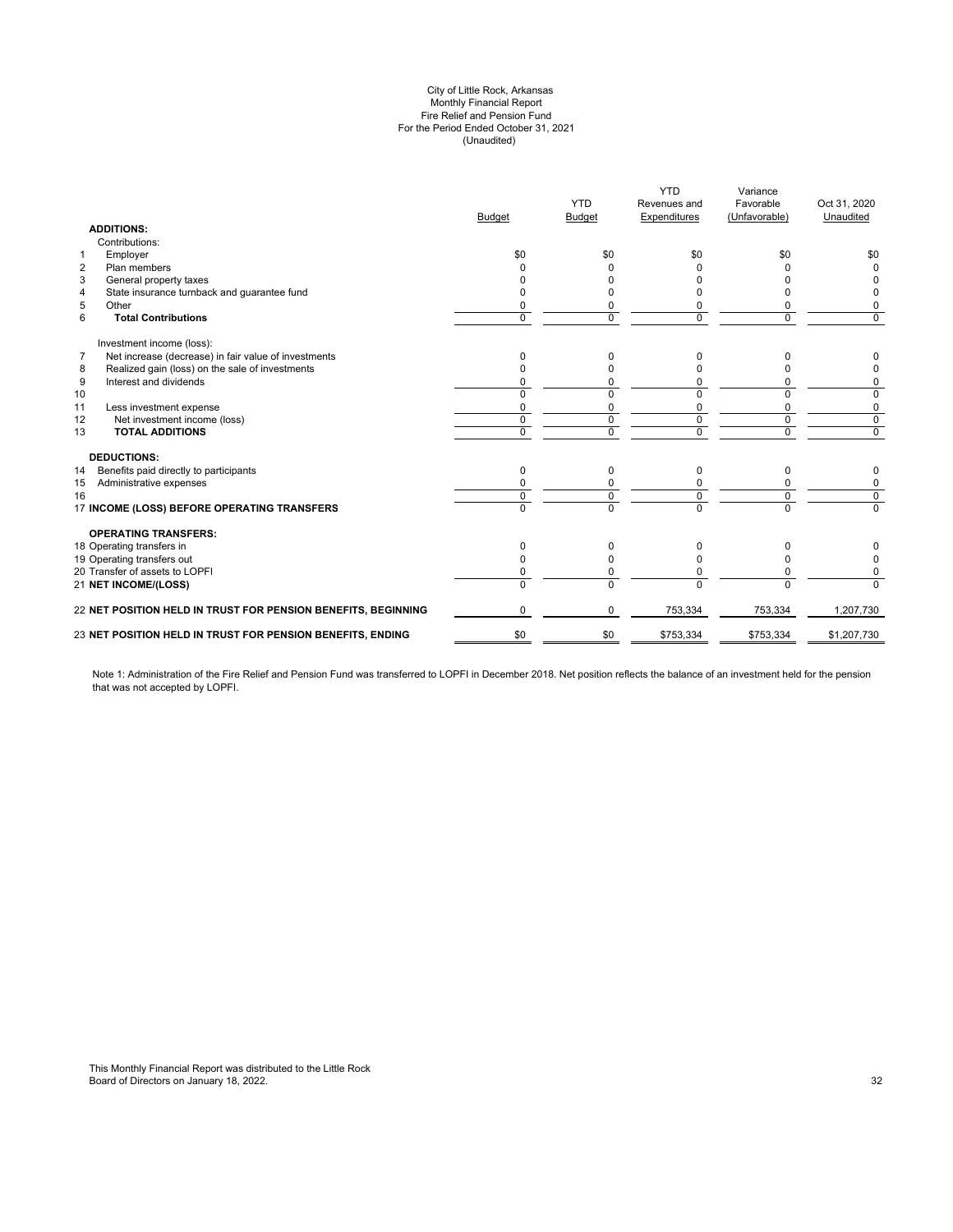#### (Unaudited) For the Period Ended October 31, 2021 City of Little Rock, Arkansas Monthly Financial Report Non-Uniform Defined Benefit Fund

|                                                                        | <b>Budget</b> | <b>YTD</b><br><b>Budget</b> | <b>YTD</b><br>Revenues and<br>Expenditures | Variance<br>Favorable<br>(Unfavorable) | Oct 31, 2020<br>Unaudited |
|------------------------------------------------------------------------|---------------|-----------------------------|--------------------------------------------|----------------------------------------|---------------------------|
| <b>ADDITIONS:</b>                                                      |               |                             |                                            |                                        |                           |
| Contributions:                                                         |               |                             |                                            |                                        |                           |
| Employer<br>1                                                          | \$0           | \$0                         | \$0                                        | \$0                                    | \$476,368                 |
| $\overline{2}$<br>Plan members                                         | $\Omega$      | 0                           | 480,586                                    | 480,586                                | 515,872                   |
| 3<br>General property taxes                                            |               |                             |                                            |                                        |                           |
| State insurance turnback and guarantee fund<br>4                       |               |                             |                                            |                                        |                           |
| 5<br>Other                                                             | 0             | 0                           |                                            |                                        | 287                       |
| 6<br><b>Total Contributions</b>                                        | $\mathbf 0$   | 0                           | 480,586                                    | 480,586                                | 992,527                   |
| Investment income (loss):                                              |               |                             |                                            |                                        |                           |
| $\overline{7}$<br>Net increase (decrease) in fair value of investments | 0             | 0                           | 537.340                                    | 537.340                                | (381, 012)                |
| Realized gain (loss) on the sale of investments<br>8                   | 0             |                             | 617.109                                    | 617.109                                | (171, 158)                |
| 9<br>Interest and dividends                                            | 0             |                             | 146,122                                    | 146,122                                | 163,676                   |
| 10                                                                     |               | 0                           | 1.300.571                                  | 1.300.571                              | (388, 494)                |
| 11<br>Less investment expense                                          | $\Omega$      | 0                           | (12, 741)                                  | (12, 741)                              | (14,080)                  |
| 12<br>Net investment income (loss)                                     | $\mathbf 0$   | 0                           | 1,287,831                                  | ,287,831                               | (402, 574)                |
| 13<br><b>TOTAL ADDITIONS</b>                                           | $\Omega$      | $\Omega$                    | 1,768,417                                  | 1,768,417                              | 589,952                   |
| <b>DEDUCTIONS:</b>                                                     |               |                             |                                            |                                        |                           |
| 14<br>Benefits paid directly to participants                           | 0             | 0                           | 1,389,054                                  | (1,389,054)                            | 1,418,512                 |
| 15<br>Administrative expenses                                          | 0             | 0                           | 32,304                                     | (32, 304)                              | 38,081                    |
| <b>TOTAL DEDUCTIONS</b><br>16                                          | $\mathbf 0$   | 0                           | 1,421,358                                  | (1,421,358)                            | 1,456,592                 |
| <b>17 NET INCREASE (DECREASE)</b>                                      | $\Omega$      | $\Omega$                    | 347,058                                    | 347,058                                | (866, 640)                |
| 18 NET POSITION HELD IN TRUST FOR PENSION BENEFITS, BEGINNING          | $\Omega$      | $\Omega$                    | 12,503,204                                 | 12,503,204                             | 12,472,209                |
| 19 NET POSITION HELD IN TRUST FOR PENSION BENEFITS. ENDING             | \$0           | \$0                         | \$12,850,262                               | \$12,850,262                           | \$11,605,569              |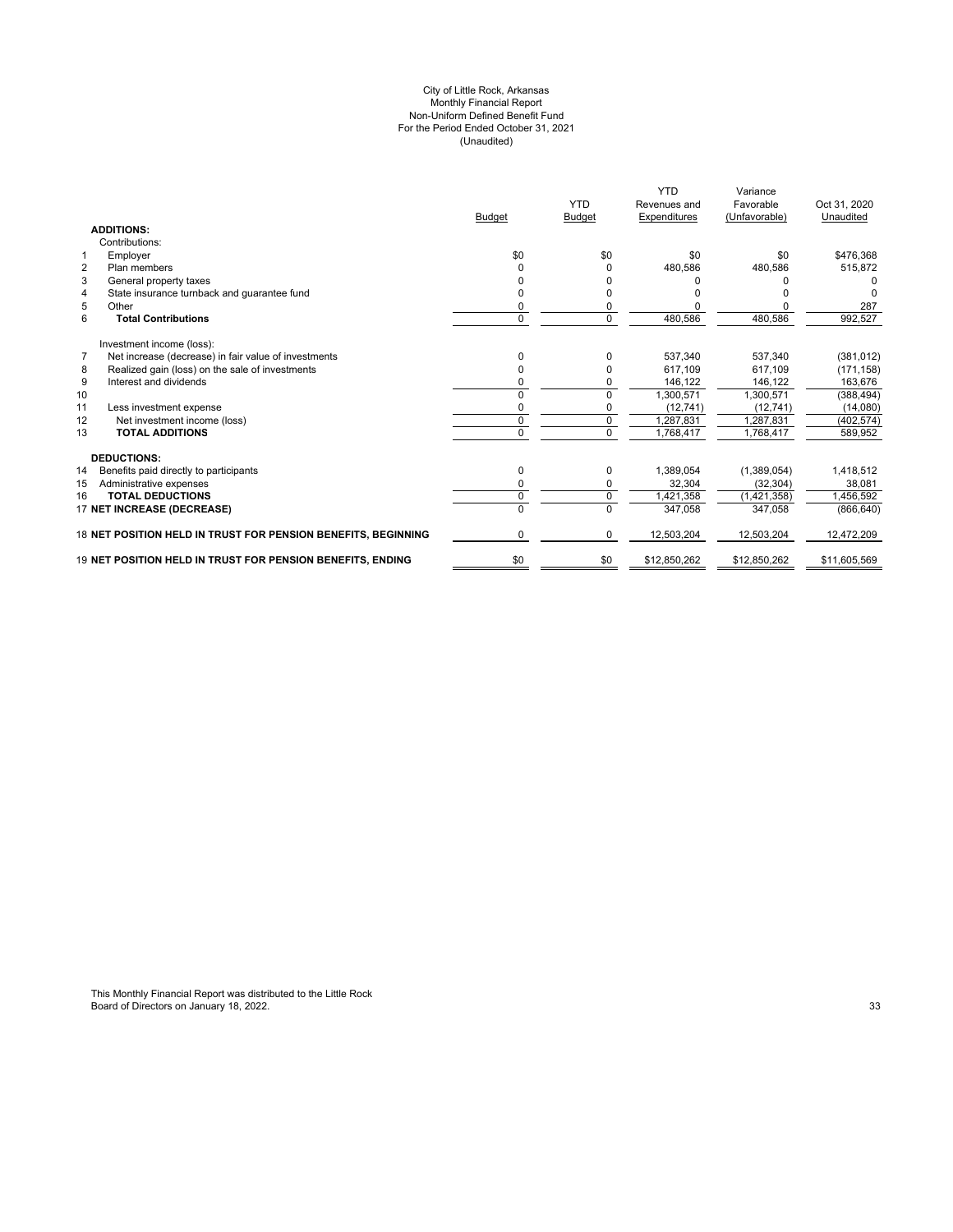#### City of Little Rock, Arkansas (Unaudited) For the Period Ended October 31, 2021 Non-Uniform Defined Contribution Fund Monthly Financial Report

|                                                                        |                | <b>YTD</b>     | <b>YTD</b><br>Revenues and | Variance<br>Favorable | Oct 31, 2020 |
|------------------------------------------------------------------------|----------------|----------------|----------------------------|-----------------------|--------------|
| <b>ADDITIONS:</b>                                                      | <b>Budget</b>  | <b>Budget</b>  | Expenditures               | (Unfavorable)         | Unaudited    |
| Contributions:                                                         |                |                |                            |                       |              |
| Employer<br>1                                                          | \$0            | \$0            | \$21.390                   | \$21.390              | \$41,234     |
| $\overline{2}$<br>Plan members                                         | 0              | 0              | 11,923                     | 11,923                | 22,755       |
| 3<br>General property taxes                                            |                |                |                            |                       |              |
| 4<br>State insurance turnback and quarantee fund                       | 0              |                |                            |                       |              |
| 5<br>Other                                                             | 0              | 0              |                            |                       | 193          |
| 6<br><b>Total Contributions</b>                                        | $\mathbf 0$    | 0              | 33,312                     | 33,312                | 64,181       |
| Investment income (loss):                                              |                |                |                            |                       |              |
| $\overline{7}$<br>Net increase (decrease) in fair value of investments | ŋ              | ŋ              | 267.213                    | 267.213               | (477, 378)   |
| Realized gain (loss) on the sale of investments<br>8                   | 0              | 0              | 1,080,326                  | 1,080,326             | 212,200      |
| 9<br>Interest and dividends                                            | 0              | 0              | 135,021                    | 135,021               | 173,199      |
| 10                                                                     | $\Omega$       | $\Omega$       | 1,482,559                  | 1,482,559             | (91, 978)    |
| 11<br>Less investment expense                                          | 0              | 0              | (16, 955)                  | (16, 955)             | (20, 638)    |
| 12<br>Net investment income (loss)                                     | $\pmb{0}$      | $\mathbf 0$    | 1,465,604                  | 1,465,604             | (112, 616)   |
| 13<br><b>TOTAL ADDITIONS</b>                                           | $\Omega$       | $\Omega$       | 1,498,916                  | 1,498,916             | (48, 435)    |
| <b>DEDUCTIONS:</b>                                                     |                |                |                            |                       |              |
| 14<br>Benefits paid directly to participants                           | 0              | 0              | 2,101,010                  | (2,101,010)           | 2,410,124    |
| 15<br>Administrative expenses                                          | 0              | 0              | 34,307                     | (34, 307)             | 50,188       |
| <b>TOTAL DEDUCTIONS</b><br>16                                          | $\overline{0}$ | $\overline{0}$ | 2,135,317                  | (2, 135, 317)         | 2,460,312    |
| 17 NET INCREASE (DECREASE)                                             | $\Omega$       | $\Omega$       | (636, 400)                 | (636, 400)            | (2,508,747)  |
| 18 NET POSITION HELD IN TRUST FOR PENSION BENEFITS, BEGINNING          | 0              | 0              | 13,592,499                 | 13,592,499            | 15,773,186   |
| <b>19 NET POSITION HELD IN TRUST FOR PENSION BENEFITS. ENDING</b>      | \$0            | \$0            | \$12,956,099               | \$12,956,099          | \$13,264,439 |

Note: The City implemented a new defined benefit plan for non-uniform employees in 2014. Employees were given the option to purchase prior service credit by rolling over assets from the Non-Uniform Defined Contribution Fund.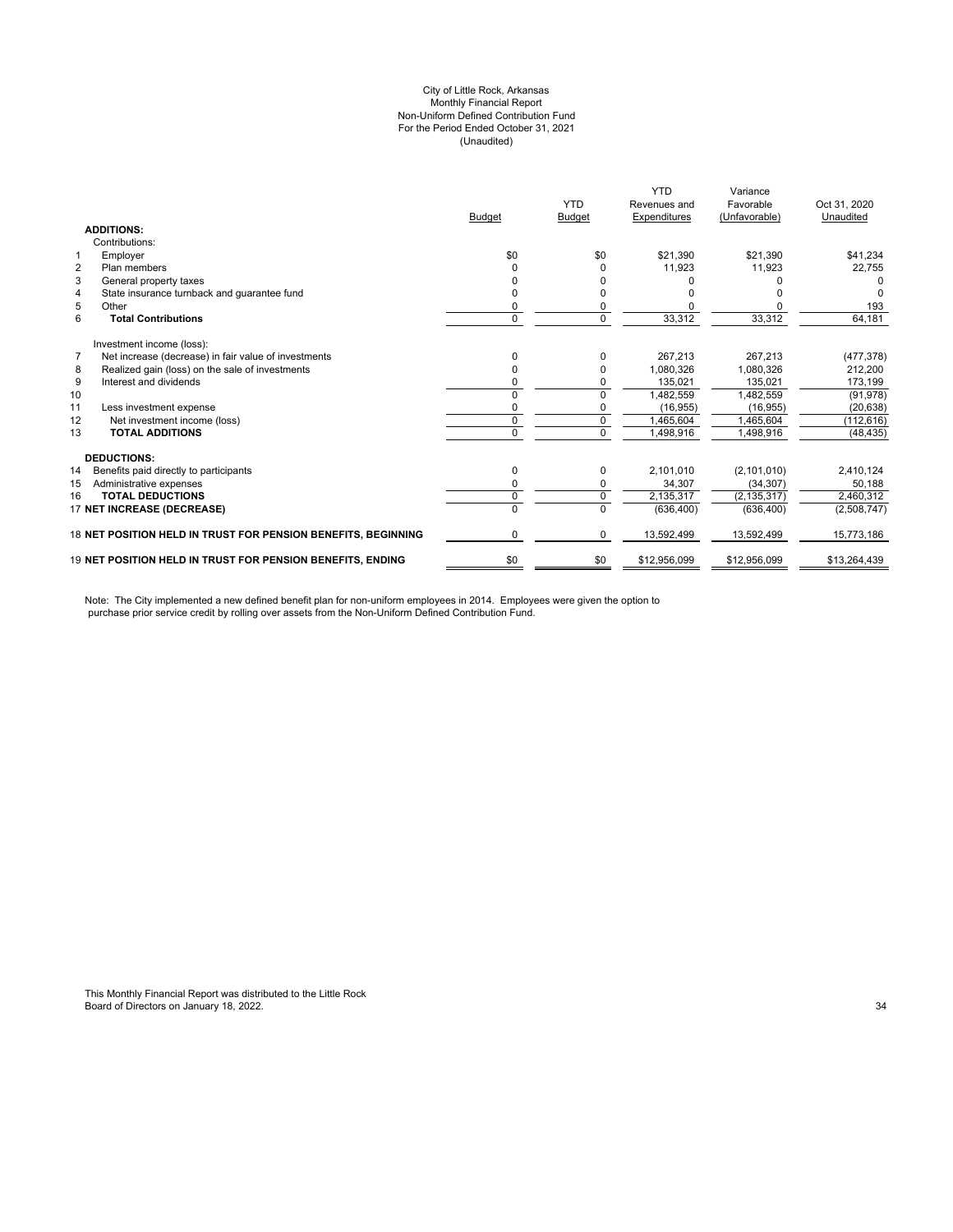#### (Unaudited) City of Little Rock, Arkansas Monthly Financial Report 401 (a) Pension Fund For the Period Ended October 31, 2021

|                |                                                               | <b>Budget</b> | <b>YTD</b><br><b>Budget</b> | <b>YTD</b><br>Revenues and<br>Expenditures | Variance<br>Favorable<br>(Unfavorable) | Oct 31, 2020<br>Unaudited |
|----------------|---------------------------------------------------------------|---------------|-----------------------------|--------------------------------------------|----------------------------------------|---------------------------|
|                | <b>ADDITIONS:</b>                                             |               |                             |                                            |                                        |                           |
|                | Contributions:                                                |               |                             |                                            |                                        |                           |
| 1              | Employer                                                      | \$0           | \$0                         | \$177,533                                  | \$177,533                              | \$203,582                 |
| $\overline{2}$ | Plan members                                                  |               |                             | 115,163                                    | 115,163                                | 108,928                   |
| 3              | General property taxes                                        |               |                             |                                            |                                        |                           |
| 4              | State insurance turnback and quarantee fund                   |               |                             |                                            |                                        |                           |
| 5              | Other                                                         |               |                             |                                            |                                        |                           |
| 6              | <b>Total Contributions</b>                                    | 0             | 0                           | 292,696                                    | 292,696                                | 312,510                   |
|                | Investment income (loss):                                     |               |                             |                                            |                                        |                           |
| $\overline{7}$ | Net increase (decrease) in fair value of investments          | n             | 0                           | 949,438                                    | 949,438                                | 615,140                   |
| 8              | Realized gain (loss) on the sale of investments               |               |                             |                                            |                                        |                           |
| 9              | Interest and dividends                                        |               |                             |                                            |                                        | 0                         |
| 10             |                                                               |               |                             | 949,438                                    | 949,438                                | 615,140                   |
| 11             | Less investment expense                                       |               |                             |                                            |                                        | 0                         |
| 12             | Net investment income (loss)                                  | 0             | 0                           | 949,438                                    | 949,438                                | 615,140                   |
| 13             | <b>TOTAL ADDITIONS</b>                                        | U             | $\Omega$                    | 1,242,135                                  | 1,242,135                              | 927,650                   |
|                | <b>DEDUCTIONS:</b>                                            |               |                             |                                            |                                        |                           |
| 14             | Benefits paid directly to participants                        | 0             | 0                           | 276,081                                    | (276, 081)                             | 319,918                   |
| 15             | Administrative expenses                                       |               |                             |                                            |                                        | 138                       |
| 16             | <b>TOTAL DEDUCTIONS</b>                                       | 0             | 0                           | 276,081                                    | (276, 081)                             | 320,055                   |
|                | 17 NET INCREASE (DECREASE)                                    | U             | $\Omega$                    | 966,053                                    | 966,053                                | 607,595                   |
|                | 18 NET POSITION HELD IN TRUST FOR PENSION BENEFITS, BEGINNING | 0             | 0                           | 9,569,740                                  | 9,569,740                              | 8,047,445                 |
|                | 19 NET POSITION HELD IN TRUST FOR PENSION BENEFITS, ENDING    | \$0           | \$0                         | \$10,535,793                               | \$10,535,793                           | \$8,655,040               |

Note: The City implemented a new defined benefit plan for non-uniform employees in 2014. Employees were given the option to purchase prior service credit by rolling over assets from the 401 (a) Pension Fund.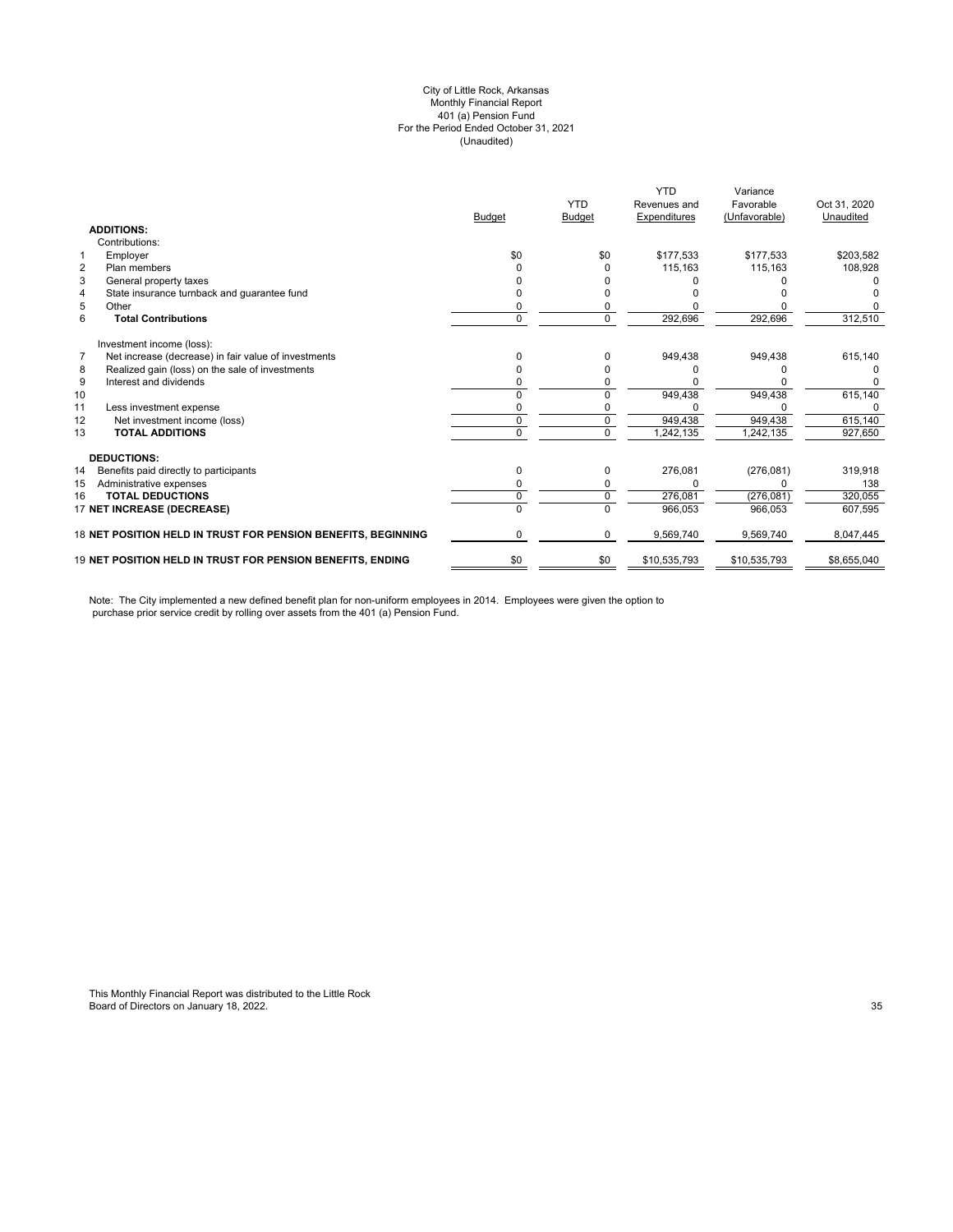### City of Little Rock, Arkansas Monthly Financial Report 2014 Defined Benefit Plan For the Period Ended October 31, 2021 (Unaudited)

|                |                                                                   | <b>Budget</b> | <b>YTD</b><br><b>Budget</b> | <b>YTD</b><br>Revenues and<br>Expenditures | Variance<br>Favorable<br>(Unfavorable) | Oct 31, 2020<br>Unaudited |
|----------------|-------------------------------------------------------------------|---------------|-----------------------------|--------------------------------------------|----------------------------------------|---------------------------|
|                | <b>ADDITIONS:</b>                                                 |               |                             |                                            |                                        |                           |
|                | Contributions:                                                    |               |                             |                                            |                                        |                           |
| $\mathbf{1}$   | Employer                                                          | \$0           | \$0                         | \$3,838,120                                | \$3,838,120                            | \$3,496,819               |
| $\overline{2}$ | Plan members                                                      | ŋ             | <sup>0</sup>                | 1,679,587                                  | 1,679,587                              | 1,716,184                 |
| 3              | <b>Participant Directed Transfer</b>                              |               |                             | 59,425                                     | 59,425                                 | 309,040                   |
| 4              | General property taxes                                            |               |                             |                                            |                                        |                           |
| 5              | State insurance turnback and quarantee fund                       | ŋ             | n                           |                                            |                                        |                           |
| 6              | Other                                                             | 0             | $\Omega$                    |                                            |                                        | 978                       |
| $\overline{7}$ | <b>Total Contributions</b>                                        | $\Omega$      | $\Omega$                    | 5,577,133                                  | 5,577,133                              | 5,523,021                 |
|                | Investment income (loss):                                         |               |                             |                                            |                                        |                           |
| 8              | Net increase (decrease) in fair value of investments              | 0             | 0                           | 5.359.743                                  | 5.359.743                              | (501, 255)                |
| 9              | Realized gain (loss) on the sale of investments                   |               |                             | 1,975,120                                  | 1,975,120                              | (1, 102, 626)             |
| 10             | Interest and dividends                                            |               |                             | 928,685                                    | 928,685                                | 950,097                   |
| 11             |                                                                   | ŋ             | <sup>n</sup>                | 8,263,548                                  | 8,263,548                              | (653, 784)                |
| 12             | Less investment expense                                           | ŋ             |                             | (264, 921)                                 | (264, 921)                             | (386, 082)                |
| 13             | Net investment income (loss)                                      | $\Omega$      | $\Omega$                    | 7.998.627                                  | 7.998.627                              | (1,039,866)               |
| 14             | <b>TOTAL ADDITIONS</b>                                            | 0             | $\Omega$                    | 13,575,760                                 | 13,575,760                             | 4,483,155                 |
|                | <b>DEDUCTIONS:</b>                                                |               |                             |                                            |                                        |                           |
| 15             | Benefits paid directly to participants                            | 0             | 0                           | 1,589,437                                  | (1,589,437)                            | 1,498,600                 |
| 16             | Administrative expenses                                           | ŋ             | 0                           | 93,461                                     | (93, 461)                              | $\Omega$                  |
| 17             | <b>TOTAL DEDUCTIONS</b>                                           | $\Omega$      | $\mathbf 0$                 | 1.682.898                                  | (1,682,898)                            | 1,498,600                 |
|                | 18 NET INCREASE (DECREASE)                                        | U             | $\Omega$                    | 11,892,862                                 | 11,892,862                             | 2,984,555                 |
|                | 19 NET POSITION HELD IN TRUST FOR PENSION BENEFITS, BEGINNING     | 0             | 0                           | 80,695,466                                 | 80,695,466                             | 69,856,901                |
|                | <b>20 NET POSITION HELD IN TRUST FOR PENSION BENEFITS. ENDING</b> | \$0           | \$0                         | \$92,588,328                               | \$92,588,328                           | \$72,841,456              |
|                |                                                                   |               |                             |                                            |                                        |                           |

Note: The City implemented a new defined benefit plan for non-uniform employees in 2014. Employees were given the option to purchase prior service credit by rolling over assets from the Non-Uniform Defined Contribution Fund, the 401(a) Pension Fund, and other available sources.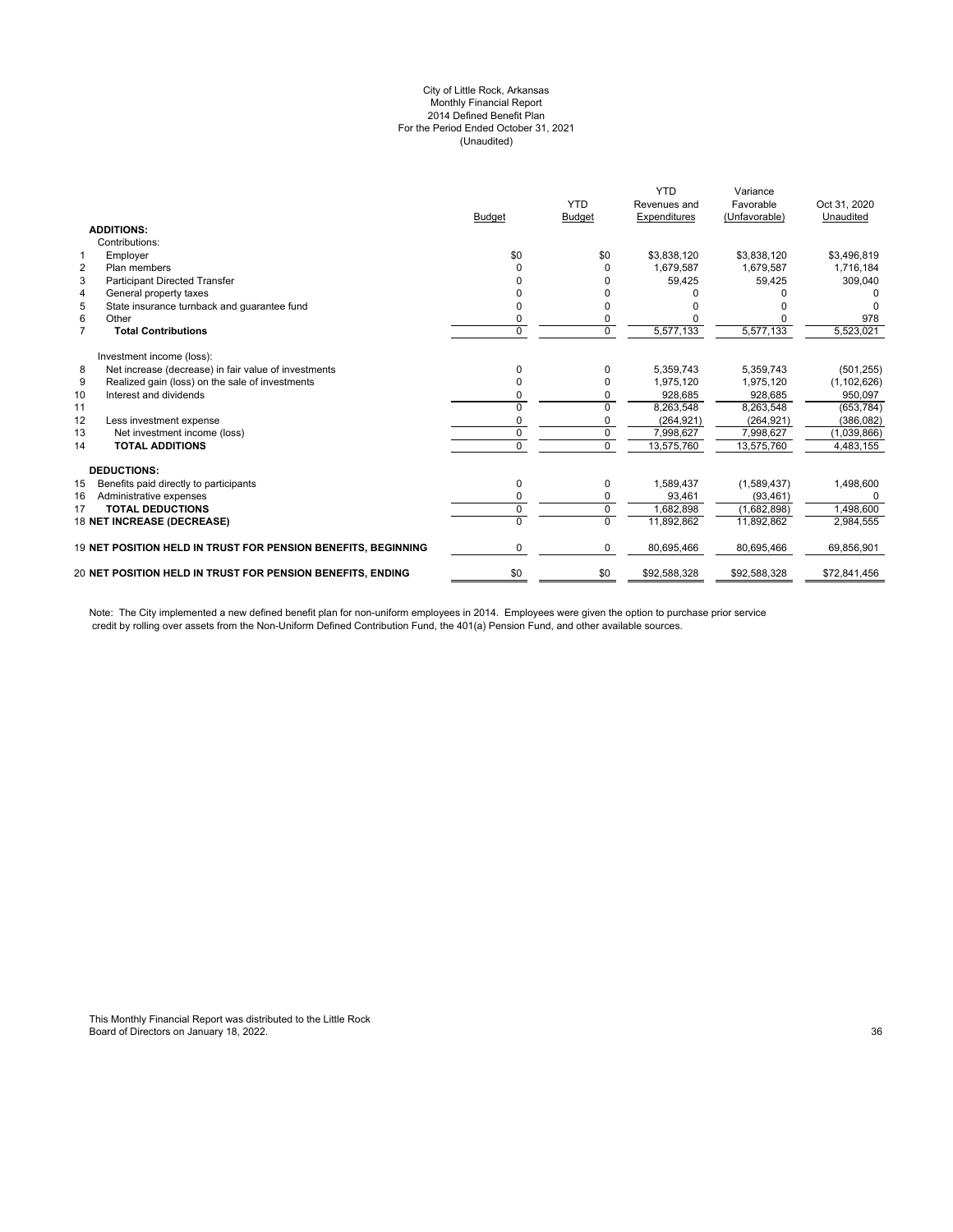#### City of Little Rock, Arkansas Monthly Financial Report Health Management Trust Fund For the Period Ended October 31, 2021 (Unaudited)

|                                                                        | <b>Budget</b> | <b>YTD</b><br><b>Budget</b> | <b>YTD</b><br>Revenues and<br>Expenditures | Variance<br>Favorable<br>(Unfavorable) | Oct 31, 2020<br>Unaudited |
|------------------------------------------------------------------------|---------------|-----------------------------|--------------------------------------------|----------------------------------------|---------------------------|
| <b>ADDITIONS:</b>                                                      |               |                             |                                            |                                        |                           |
| Contributions:                                                         |               |                             |                                            |                                        |                           |
| $\mathbf{1}$<br>Employer                                               | \$0           | \$0                         | \$600,000                                  | \$600,000                              | \$1,155,175               |
| $\overline{2}$<br>Plan members                                         | ŋ             |                             |                                            |                                        |                           |
| 3<br>General property taxes                                            |               |                             |                                            |                                        |                           |
| State insurance turnback and guarantee fund<br>$\overline{4}$          |               |                             |                                            |                                        |                           |
| 5<br>Other                                                             | 0             |                             |                                            |                                        |                           |
| 6<br><b>Total Contributions</b>                                        | 0             | $\Omega$                    | 600,000                                    | 600,000                                | 1,155,175                 |
| Investment income (loss):                                              |               |                             |                                            |                                        |                           |
| $\overline{7}$<br>Net increase (decrease) in fair value of investments | 0             |                             | 459.211                                    | 459,211                                | 179,724                   |
| Realized gain (loss) on the sale of investments<br>8                   | 0             |                             | 180.541                                    | 180.541                                | 0                         |
| 9<br>Interest and dividends                                            | ŋ             |                             | 94,607                                     | 94,607                                 | 91,894                    |
| 10                                                                     |               |                             | 734,359                                    | 734,359                                | 271,617                   |
| 11<br>Less investment expense                                          |               |                             | (86, 561)                                  | (86, 561)                              |                           |
| 12<br>Net investment income (loss)                                     | O             | 0                           | 647,798                                    | 647,798                                | 271,617                   |
| 13<br><b>TOTAL ADDITIONS</b>                                           | 0             | $\Omega$                    | 1,247,798                                  | 1,247,798                              | 1,426,792                 |
| <b>DEDUCTIONS:</b>                                                     |               |                             |                                            |                                        |                           |
| 14<br>Benefits paid directly to participants                           | 0             | $\Omega$                    | $\Omega$                                   | 0                                      | 0                         |
| 15<br>Administrative expenses                                          | ŋ             |                             | 0                                          |                                        | 64.066                    |
| <b>TOTAL DEDUCTIONS</b><br>16                                          | 0             | $\Omega$                    | $\Omega$                                   | $\Omega$                               | 64,066                    |
| 17 NET INCREASE (DECREASE)                                             |               |                             | 1,247,798                                  | 1,247,798                              | 1,362,726                 |
| 18 NET POSITION HELD IN TRUST FOR PENSION BENEFITS, BEGINNING          | 0             | $\Omega$                    | 8,407,217                                  | 8,407,217                              | 6,354,377                 |
| 19 NET POSITION HELD IN TRUST FOR PENSION BENEFITS, ENDING             | \$0           | \$0                         | \$9,655,015                                | \$9,655,015                            | \$7,717,102               |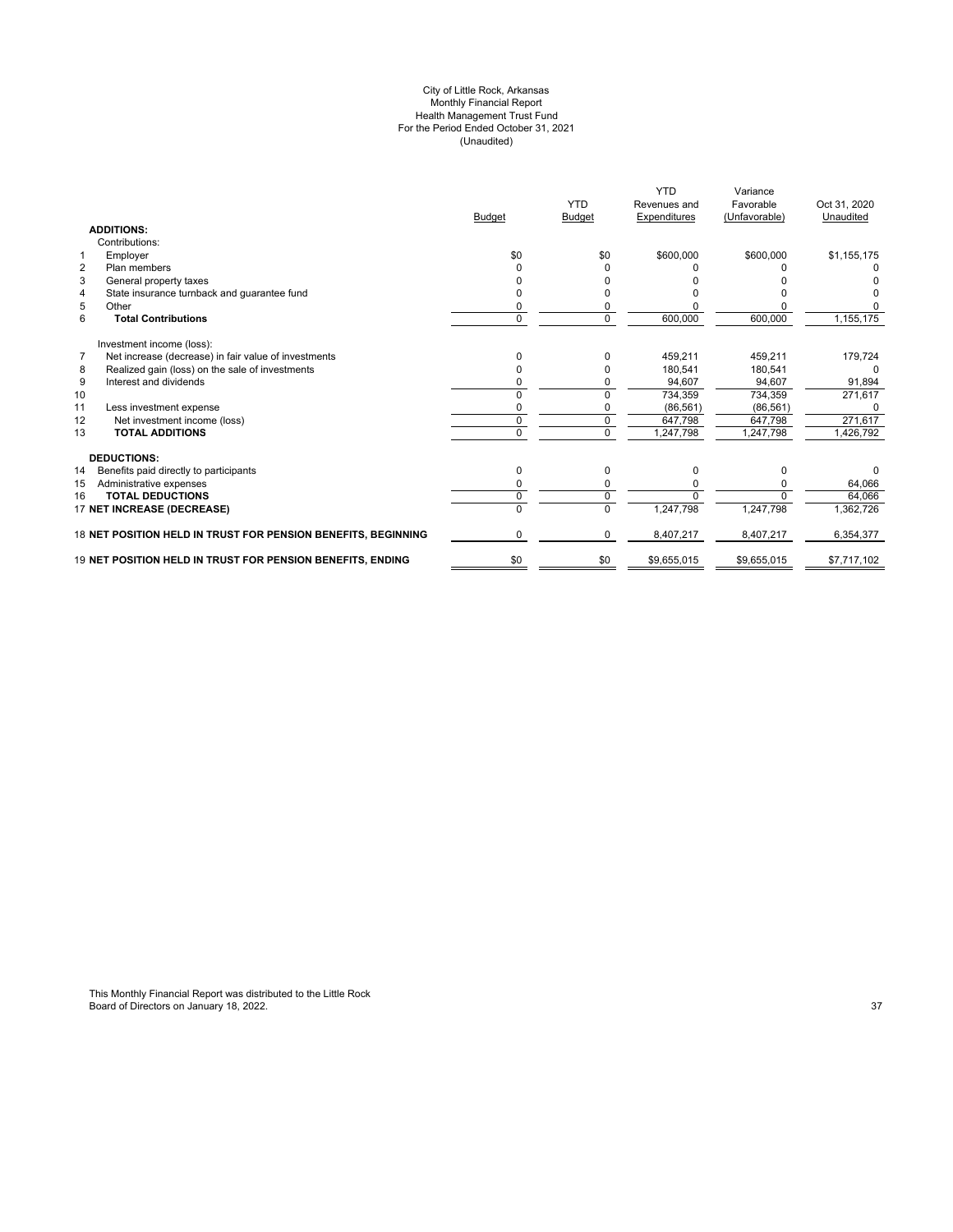#### City of Little Rock, Arkansas Monthly Financial Report Courts Trust Fund For the Period Ended October 31, 2021 (Unaudited)

|                                                               | <b>Budget</b> | <b>YTD</b><br><b>Budget</b> | <b>YTD</b><br>Revenues and<br>Expenditures | Variance<br>Favorable<br>(Unfavorable) | Oct 31, 2020<br>Unaudited |
|---------------------------------------------------------------|---------------|-----------------------------|--------------------------------------------|----------------------------------------|---------------------------|
| <b>ADDITIONS:</b>                                             |               |                             |                                            |                                        |                           |
| Contributions:                                                |               |                             |                                            |                                        |                           |
| Employer<br>1                                                 | \$0           | \$0                         | \$0                                        | \$0                                    | \$0                       |
| $\overline{2}$<br>Plan members                                |               |                             |                                            |                                        | 0                         |
| 3<br>Other                                                    |               | <sup>0</sup>                | 2,198,229                                  | 2,198,229                              | 0                         |
| <b>Total Contributions</b><br>4                               | $\Omega$      | $\Omega$                    | 2,198,229                                  | 2,198,229                              | $\Omega$                  |
| Investment income (loss):                                     |               |                             |                                            |                                        |                           |
| 5<br>Net increase (decrease) in fair value of investments     |               | n                           |                                            | n                                      |                           |
| Realized gain (loss) on the sale of investments<br>6          |               |                             |                                            |                                        |                           |
| Interest and dividends<br>$\overline{7}$                      |               |                             | 1,955                                      | 1,955                                  | 0                         |
| 8                                                             |               | <sup>0</sup>                | 1,955                                      | 1,955                                  | 0                         |
| 9<br>Less investment expense                                  |               |                             |                                            | $\Omega$                               | 0                         |
| 10<br>Net investment income (loss)                            | 0             | $\mathbf 0$                 | 1,955                                      | 1,955                                  | $\mathbf 0$               |
| <b>TOTAL ADDITIONS</b><br>11                                  | 0             | $\Omega$                    | 2,200,184                                  | 2,200,184                              | 0                         |
| <b>DEDUCTIONS:</b>                                            |               |                             |                                            |                                        |                           |
| Benefits paid directly to participants<br>12                  |               |                             |                                            |                                        |                           |
| 13<br>Distributions to other governments                      |               |                             | 2,200,184                                  | (2,200,184)                            |                           |
| 14<br>Administrative expenses                                 |               |                             |                                            |                                        |                           |
| 15<br>Other                                                   |               |                             |                                            |                                        |                           |
| <b>TOTAL DEDUCTIONS</b><br>16                                 |               |                             | 2,200,184                                  | (2, 200, 184)                          | $\Omega$                  |
| 17 NET INCREASE (DECREASE)                                    |               |                             |                                            |                                        | U                         |
| 18 NET POSITION HELD IN TRUST FOR PENSION BENEFITS, BEGINNING | 0             | $\mathbf 0$                 | 0                                          | $\Omega$                               | 0                         |
| 19 NET POSITION HELD IN TRUST FOR PENSION BENEFITS, ENDING    | \$0           | \$0                         | \$0                                        | \$0                                    | \$0                       |
|                                                               |               |                             |                                            |                                        |                           |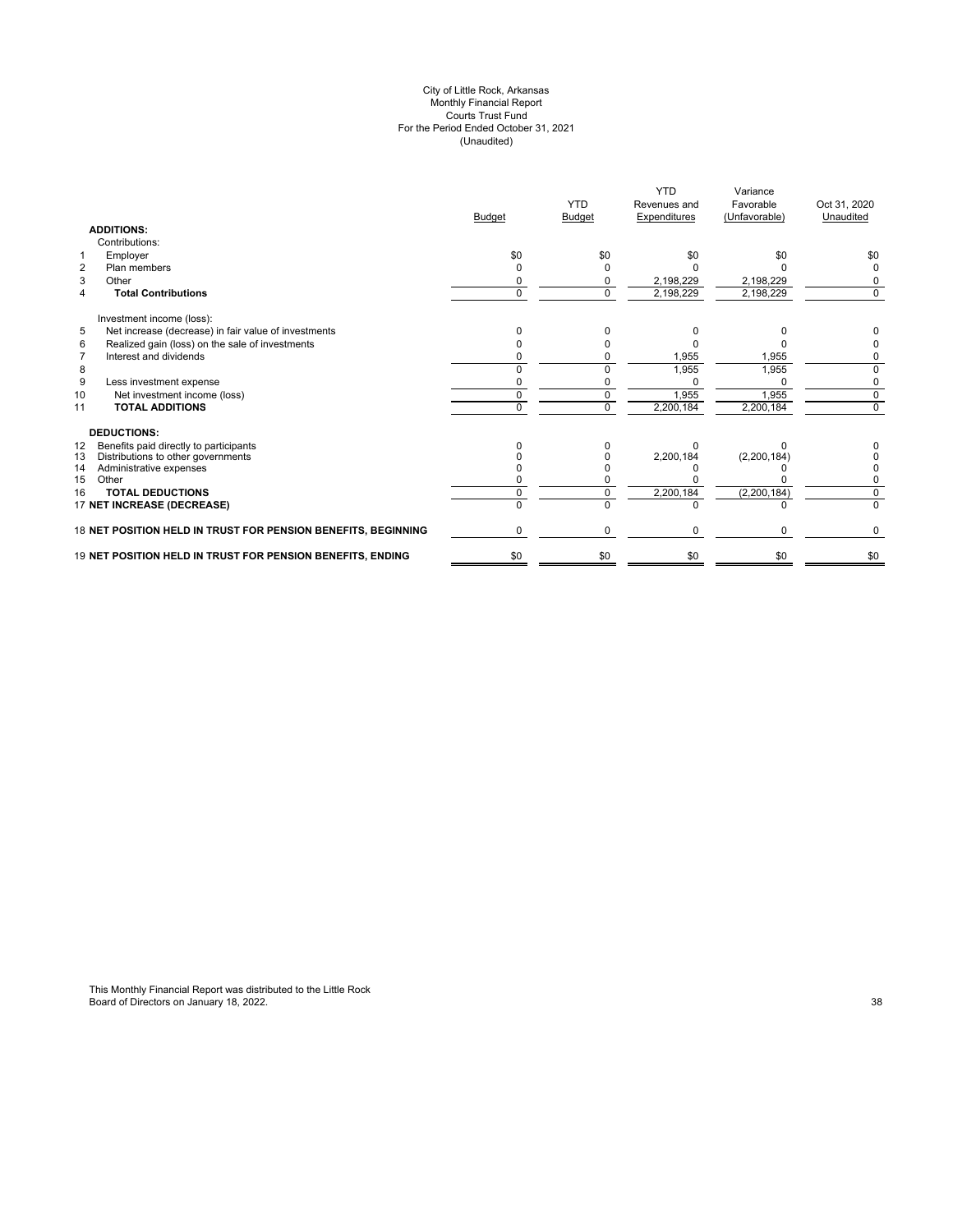# Accounts Payable, Bonds Payable and Other Payables For the Period Ended October 31, 2021

|                                                     | Accounts    | <b>Wages and Benefits</b> | Other        | Deferred     | Deferred  | Revenue Bonds | <b>Total Payables</b>   |                 |
|-----------------------------------------------------|-------------|---------------------------|--------------|--------------|-----------|---------------|-------------------------|-----------------|
| Fund                                                | Payable     | Payable                   | Payables     | Revenues     | Inflows   | Payable       | Total                   | Encumbrances    |
| 100 General                                         | \$450,809   | \$5,257,040               | \$5,599,519  | \$23,959,323 |           |               | \$35,266,691            | \$1,600,019     |
| 108 General - Special Projects                      | 21,100      |                           |              | 543,723      |           |               | 564,823                 | 2,234,487       |
| 110 Seized Money                                    |             |                           | 469,215      |              |           |               | 469,215                 | 1,923           |
| 140 Franchise Fee Collection                        |             |                           |              |              |           |               | $\Omega$                |                 |
| 200 Street                                          |             |                           |              | 3,927,549    |           |               | 3,927,549               | 98,438          |
| 205 Street - Special Projects                       |             |                           |              |              |           |               | $\mathbf 0$             | 1,350,937       |
| 210 Special Projects                                |             |                           |              | 9,108        |           |               | 9,108                   | 656,756         |
| 220 911                                             | 128,236     |                           |              |              |           |               | 128,236                 | 3,621           |
| 230 CDBG<br><b>240 HIPP</b>                         |             |                           |              |              |           |               | $\Omega$                | 416,073         |
| 250 NHSP                                            |             |                           |              |              |           |               | $\mathbf 0$<br>$\Omega$ | 60,819<br>7,651 |
| 270 Grants                                          | 228,900     |                           |              | 2,283,353    |           |               | 2,512,253               | 2,789,301       |
| 271 Amerrican Rescue Plan Act                       |             |                           |              | 15,747,857   |           |               | 15,747,857              | 2,002,504       |
| 324 2015 Library Improvement Bonds                  |             |                           |              |              |           |               | $\Omega$                | $\Omega$        |
| 325 Short Term Financing Capital Improvements       |             |                           |              |              |           |               | $\mathbf 0$             | 2,707,117       |
| 326 2012-2021 Capital Project Fund                  |             |                           |              |              |           |               | $\Omega$                | 9,198,557       |
| 330 2013 Capital Improvement Bond                   |             |                           |              |              |           |               | $\Omega$                |                 |
| 331 2018 Capital Improvement Bond                   | 400,208     |                           |              |              |           |               | 400,208                 | 10,667,196      |
| 352 TIF - Port Authority                            |             |                           |              | 152,689      |           |               | 152,689                 |                 |
| 370 2018 Hotel Gross Receipts Tax                   |             |                           |              |              |           |               | $\mathbf 0$             | $\Omega$        |
| 524 2015 Library Improvement Bonds Debt Service     |             |                           |              | 2,469,242    |           |               | 2,469,242               | 0               |
| 530 2013 Improvement Bonds Debt Service Fund        |             |                           |              | 8,213,783    |           |               | 8,213,783               | U               |
| 540 2017 Capital Improvement Refunding Revenue Bond |             |                           |              |              |           |               | $\mathbf 0$             | 0               |
| 551 TIF #1 2014 Cap Improvement Bond Debt Service   |             |                           |              | 681,443      |           |               | 681,443                 |                 |
| 560 2017 Library Refunding Bond Fund                |             |                           |              | 2,469,242    |           |               | 2,469,242               |                 |
| 570 2018 Hotel Gross Receipts Tax Debt Service      |             |                           |              |              |           |               | 0                       | 0               |
|                                                     |             |                           |              |              |           |               |                         |                 |
| 600 Fleet                                           |             | 523,138                   |              |              | 211,265   |               | 734,403                 | 0               |
| 601 Vehicle Storage Facility                        | 2,838       | 119,025                   |              | 200,827      | 35,210    |               | 357,900                 | 0               |
| 603 Waste Disposal                                  | 14,622      | 787,636                   | 7,900,787    |              | 281,688   | 325,000       | 9,309,732               | 0               |
| 612 Rivermarket Garage Fund                         | 96,656      |                           | 91,939       | 115,187      |           | 5,070,000     | 5,373,781               |                 |
| 800 Police Pension                                  |             |                           |              |              |           |               | $\Omega$                |                 |
| 801 Fire Pension                                    |             |                           |              |              |           |               | $\Omega$                | U               |
| 803 Non-Uniform Defined Benefit                     |             |                           |              |              |           |               |                         | 0               |
| 804 Non-Uniform Defined Contribution                |             |                           |              |              |           |               | $\Omega$                | 0               |
| 805 401 (a) Pensions                                |             |                           |              |              |           |               | $\Omega$                | 0               |
| 806 Health Management Trust Fund                    |             |                           |              |              |           |               | $\Omega$                |                 |
| 807 2014 DB Plan                                    |             |                           |              |              |           |               | $\Omega$                |                 |
| 850 Courts                                          | 34,434      |                           | 88,283       |              |           |               | 122,718                 |                 |
| 940 Accounts Payable Clearing Fund                  | (14,090)    |                           |              |              |           |               | (14,090)                |                 |
| Totals                                              | \$1,363,713 | \$6,686,839               | \$14,149,742 | \$60,773,326 | \$528,163 | \$5,395,000   | \$88,896,783            | \$33,795,401    |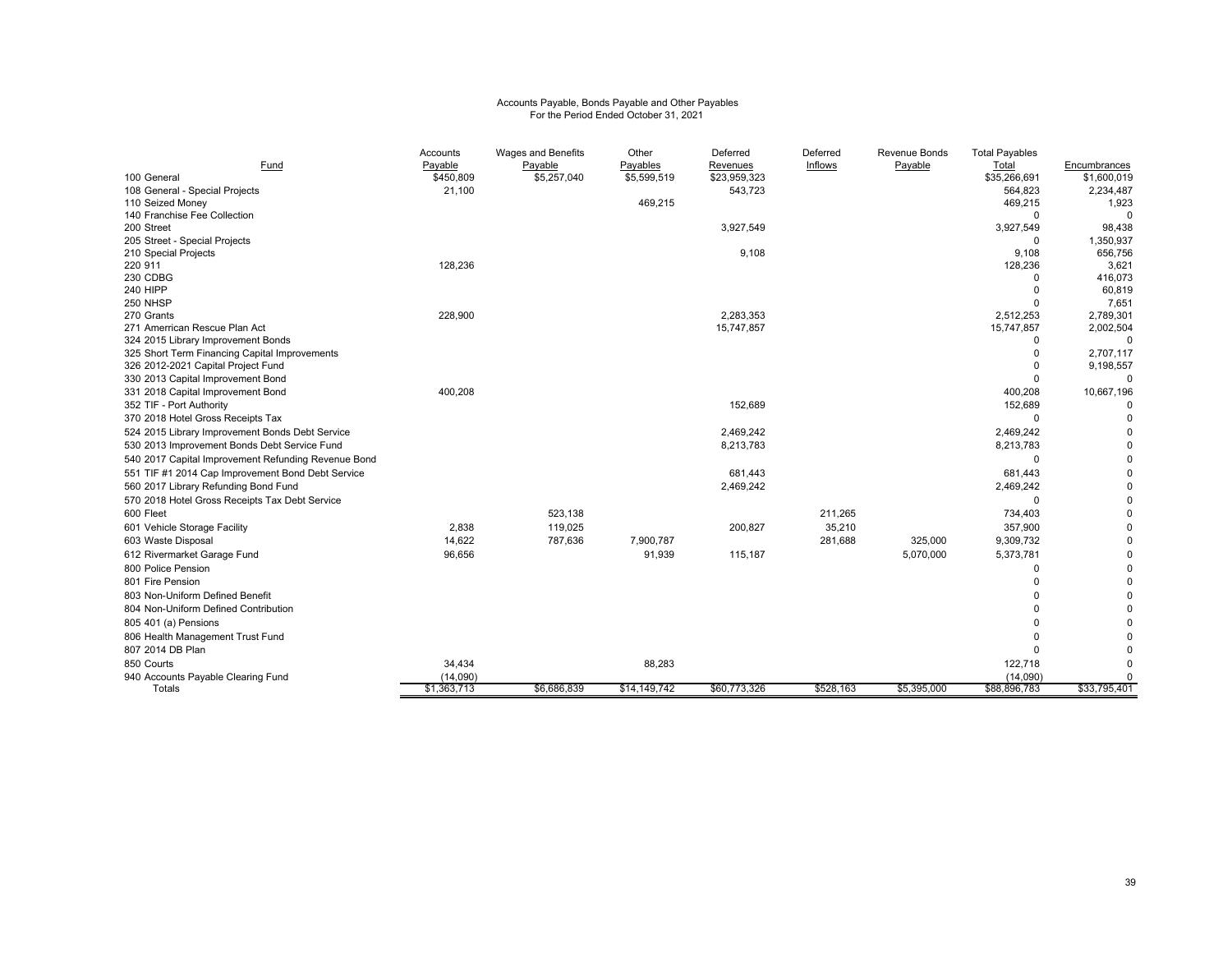#### **SUMMARY OF BOND INDEBTEDNESSFor the Period Ended October 31, 2021**

| <b>GENERAL OBLIGATION DEBT</b>                                        | <b>TRUSTEE</b>                                 | <b>ORIGINAL</b><br><b>AMOUNT</b> | <b>MATURITY</b><br><b>DATE</b> | <b>INTEREST</b><br><b>RATE</b> | <b>PRINCIPAL</b><br><b>BALANCE AT</b><br>12/31/2020 | <b>BONDS</b><br><b>ISSUED</b><br>2021 | <b>PRINCIPAL</b><br><b>PAID IN</b><br>2021 | <b>BONDS</b><br><b>RETIRED</b><br>2021 | <b>PRINCIPAL</b><br><b>BALANCE AT</b><br>10/31/2021 | <b>INTEREST</b><br><b>PAID IN</b><br>2021 |
|-----------------------------------------------------------------------|------------------------------------------------|----------------------------------|--------------------------------|--------------------------------|-----------------------------------------------------|---------------------------------------|--------------------------------------------|----------------------------------------|-----------------------------------------------------|-------------------------------------------|
| 2013 Limited Tax Capital Improvement                                  | First Security Bank (Paying Agent & Registrar) | \$58,105,000                     | 4/1/2033                       | 1.00% - 5.00%                  | \$1,325,000                                         | \$0                                   | \$1,325,000                                | \$0                                    | \$0                                                 | \$33,125                                  |
| 2014 Tax Increment Improvement Bonds (Redevelopment Dist Regions Bank |                                                | 2,615,000                        | 3/1/2036                       | 6.00%                          | 2,035,000                                           |                                       | $\Omega$                                   | 550,000                                | 1,485,000                                           | 105,600                                   |
| 2015 Library Construction and Refunding Bonds                         | Regions Bank (Paying Agent & Registrar)        | 36,620,000                       | 3/1/2038                       | $2.05\% - 4.00\%$              | 26,310,000                                          |                                       | 1,335,000                                  | 2,125,000                              | 22,850,000                                          | 757,656                                   |
| 2017 Library Construction and Refunding Bonds                         | Regions Bank (Paying Agent & Registrar)        | 15,925,000                       | 3/1/2027                       | 1.50% - 5.00%                  | 9,200,000                                           |                                       | 1,655,000                                  | 2,345,000                              | 5,200,000                                           | 250,144                                   |
| 2018 Limited Tax Capital Improvement                                  | First Security Bank (Paying Agent & Registrar) | 43,475,000                       | 4/1/2028                       | 2.375% - 5.00%                 | 26,535,000                                          |                                       | 2,390,000                                  | 9,685,000                              | 14,460,000                                          | 776,500                                   |
| <b>REVENUE BONDS</b>                                                  |                                                |                                  |                                |                                |                                                     |                                       |                                            |                                        |                                                     |                                           |
| 2003 Capital Improvement and Refunding-Parking Projects               | U.S. Bank                                      | 11,855,000                       | 7/1/2028                       | 1.50% - 5.30%                  | 5,660,000                                           |                                       | 590,000                                    |                                        | 5,070,000                                           | 299,048                                   |
| 2007 Waste Disposal Revenue Bond                                      | <b>Citizens Bank</b>                           | 3,400,000                        | 5/1/2022                       | 5.30% - 5.87%                  | 630,000                                             |                                       | 305,000                                    |                                        | 325,000                                             | 18,113                                    |
| 2017 Capital Improvement and Refunding Revenue Bonds                  | <b>First Security Bank</b>                     | 17,875,000                       | 10/1/2033                      | 2.00% - 5.00%                  | 15,180,000                                          |                                       | 925,000                                    |                                        | 14,255,000                                          | 582,900                                   |
| 2018 Hotel Gross Receipts Tax Bonds (Arts Center Bonds)               | First Security Bank (Paying Agent & Registrar) | 32,570,000                       | 12/1/2048                      | $3.00\% - 5.00\%$              | 31,590,000                                          |                                       |                                            |                                        | 31,590,000                                          | 672,197                                   |
| <b>TEMPORARY NOTE</b>                                                 |                                                |                                  |                                |                                |                                                     |                                       |                                            |                                        |                                                     |                                           |
| 2016 1st Temporary Note                                               | Banc of America Public Capital Corp.           | 4,525,000                        | 6/10/2021                      | 1.54%                          | 932,734                                             |                                       | 932,734                                    |                                        | $\Omega$                                            | 14,373                                    |
| 2016 2nd Temporary Note                                               | Relyance Bank                                  | 4,603,000                        | 12/22/2021                     | 1.85%                          | 954,657                                             |                                       |                                            |                                        | 954,657                                             |                                           |
| 2017 Temporary Note                                                   | Signature Public Funding                       | 5,250,000                        | 8/8/2022                       | 1.81%                          | 2,156,727                                           |                                       | 1,068,692                                  |                                        | 1,088,035                                           | 39,037                                    |
| 2019 Temporary Note                                                   | Centennial Bank                                | 5,650,000                        | 8/24/2024                      | 2.25%                          | 4,569,980                                           |                                       | 1,104,668                                  |                                        | 3,465,312                                           | 102,825                                   |
| 2021 Temporary Note                                                   | Regions Capital Advantage, Inc.                | 5,925,000                        | 10/17/2026                     | 0.84%                          |                                                     | 5,925,000                             | $\Omega$                                   |                                        | 5,925,000                                           |                                           |
| <b>Grand Total</b>                                                    |                                                | \$248,393,000                    |                                |                                | \$127,079,098                                       | \$5,925,000                           | \$11,631,094                               | \$14,705,000                           | \$106,668,004                                       | \$3,651,517                               |